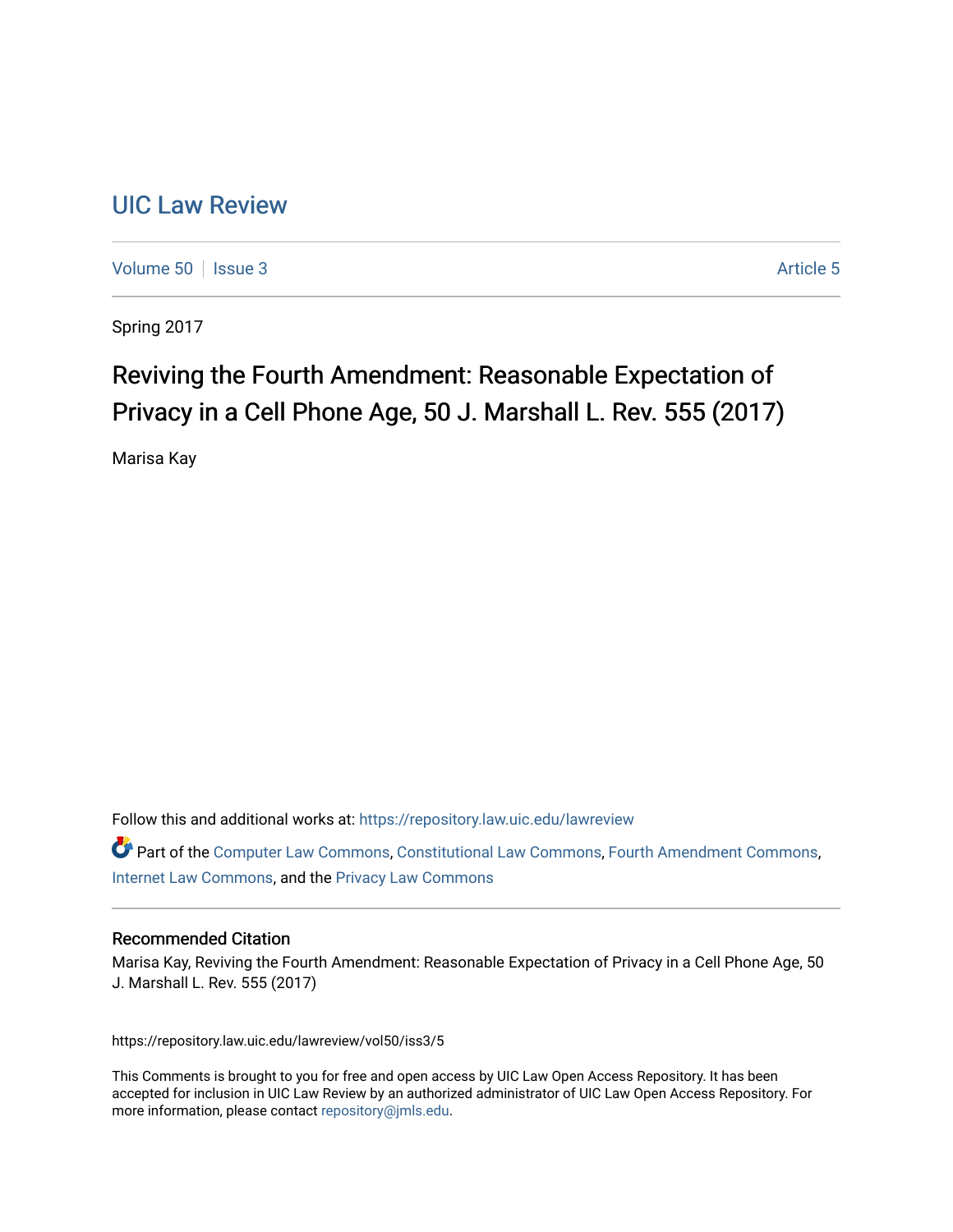## REVIVING THE FOURTH AMENDMENT: REASONABLE EXPECTATION OF PRIVACY IN A CELL PHONE AGE

#### MARISA KAY

| I.  |                                                            |
|-----|------------------------------------------------------------|
| H.  |                                                            |
|     | A. The Development of the Fourth Amendment 557             |
|     | The Tension Between the Fourth Amendment and the<br>B.     |
|     |                                                            |
|     |                                                            |
|     | A. Applicability of the Fourth Amendment 569               |
|     |                                                            |
|     | Uniqueness of the Information Gained 571<br>1.             |
|     |                                                            |
|     | 3. Location of the Individual While a Search is            |
|     |                                                            |
|     | C.                                                         |
|     | D.                                                         |
|     | Balancing Test between Legitimate Government<br>Е.         |
|     | Interest and an Individual's Expectation of                |
|     |                                                            |
|     | 1.                                                         |
|     | An Individual's Reasonable Expectation of<br>$\mathcal{D}$ |
|     |                                                            |
|     | 3.                                                         |
| TV. |                                                            |
| V.  |                                                            |
|     |                                                            |

## I. INTRODUCTION

<span id="page-1-0"></span>As I leave my house, I go through the same mental checklist to make sure that I have everything I need for my day: keys, wallet and, most importantly, cell phone. Cell phones have become part of our everyday lives; an extension of our bodies. Oftentimes, it seems like we cannot function without our cell phones. It feels as though a part of us is missing if we inadvertently leave our cell phone at home. However, as commonplace and helpful as a cell phone has become, can the information transmitted and obtained by this 2" x 5" object severely infringe upon our privacy rights? Can this information constitute crucial evidence of the guilt or innocence of an individual in a criminal investigation?

The need for police to obtain search warrants for prolonged searches of cell phone data is increasing in our society where everyone is so dependent on his or her cell phone.<sup>1</sup> Moreover, with

<sup>1.</sup> Pew Research Center reported that "64% of American adults now own a smartphone of some kind." Aaron Smith, *U.S. Smartphone Use in 2015*, PEW RESEARCH CENTER (Apr. 1, 2015), www.pewinternet.org/2015/04/01/us-sma rtphone-use-in-2015/. Moreover, "15% of Americans age 18-29 are heavily dependent on a smartphone for online access." *Id.*; *see generally* Shannon L. Noder, Note, *Talking and Texting While Driving: A Look at Regulating Cell Phone Use Behind the Wheel*, 44 VAL. U.L REV. 237, 239-43 (2009) (discussing the increase in cell phone ownership and use).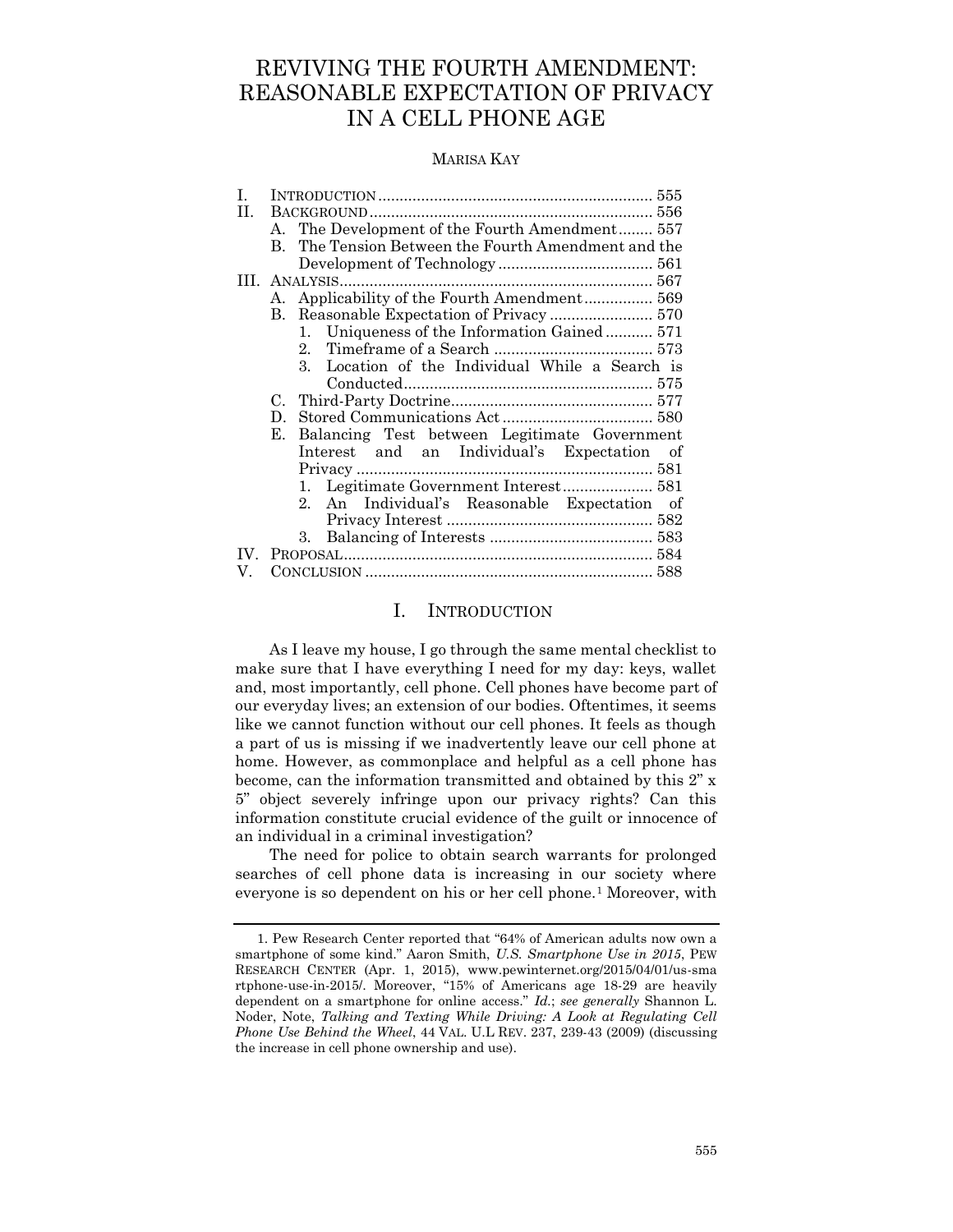this dependency on technology, it is increasingly necessary to depart from current rules. These rules are encompassed in the Third-Party Doctrine and the Stored Communications Act.<sup>2</sup> Under the Third-Party Doctrine, information revealed to a third party can be conveyed to the government without violating the Fourth Amendment.<sup>3</sup> The Stored Communications Act is a statute enacted by Congress which gives some protections to electronic information stored with third parties.<sup>4</sup>

Part II of this comment begins with a discussion of the development of the Fourth Amendment from its inception to the present.<sup>5</sup> Further, it demonstrates the tension between the Fourth Amendment and the development of technology, with a particular focus on cell phone location data.<sup>6</sup> Part III of this comment then discusses whether there is a Fourth Amendment violation when a police officer conducts a prolonged search of cell phone location data without a search warrant.<sup>7</sup> Part III of this comment also analyzes how the Third-Party Doctrine and the Stored Communication Act affect cell phone location data searches. Additionally, when addressing the reasonableness of the prolonged search of cell phone location data without a warrant, this comment looks at whether the balance of interest tips in favor of the legitimate government interests or the individual's reasonable expectation of privacy.<sup>8</sup> Part IV of this comment proposes that changes to the Stored Communications Act and Third-Party Doctrine can preserve an individual's reasonable expectation of privacy in accordance with the Fourth Amendment.

#### II. BACKGROUND

<span id="page-2-0"></span>The Fourth Amendment places restraints on the government whenever the government seeks to search or seize a person or property.<sup>9</sup> Since its ratification in 1791, the meaning of the Fourth Amendment continues to evolve.<sup>10</sup> With the development of technology, the meaning of what constitutes an unreasonable search or seizure is also changing.

<sup>2.</sup> United States v. Miller, 425 U.S. 435, 443 (1976); 18 U.S.C. §§ 2701-2712 (2012).

<sup>3.</sup> *Miller*, 425 U.S. at 443.

<sup>4.</sup> 18 U.S.C. §§ 2701-2712 (2012).

<sup>5.</sup> U.S. CONST. amend. IV.

<sup>6.</sup> United States v. Graham, 796 F.3d. 332, 345 (4th Cir. 2015)

<sup>7.</sup> U.S. CONST. amend. IV.

<sup>8.</sup> Wyoming v. Houghton, 526 U.S. 295, 300 (1999).

<sup>9.</sup> Barry Friedman and Orin Kerr, *The Fourth Amendment*, NATIONAL CONSTITUTION CENTER (May 12, 2017), https://constitutioncenter.org/interacti ve-constitution/amendments/amendment-iv.

<sup>10.</sup> *Id*.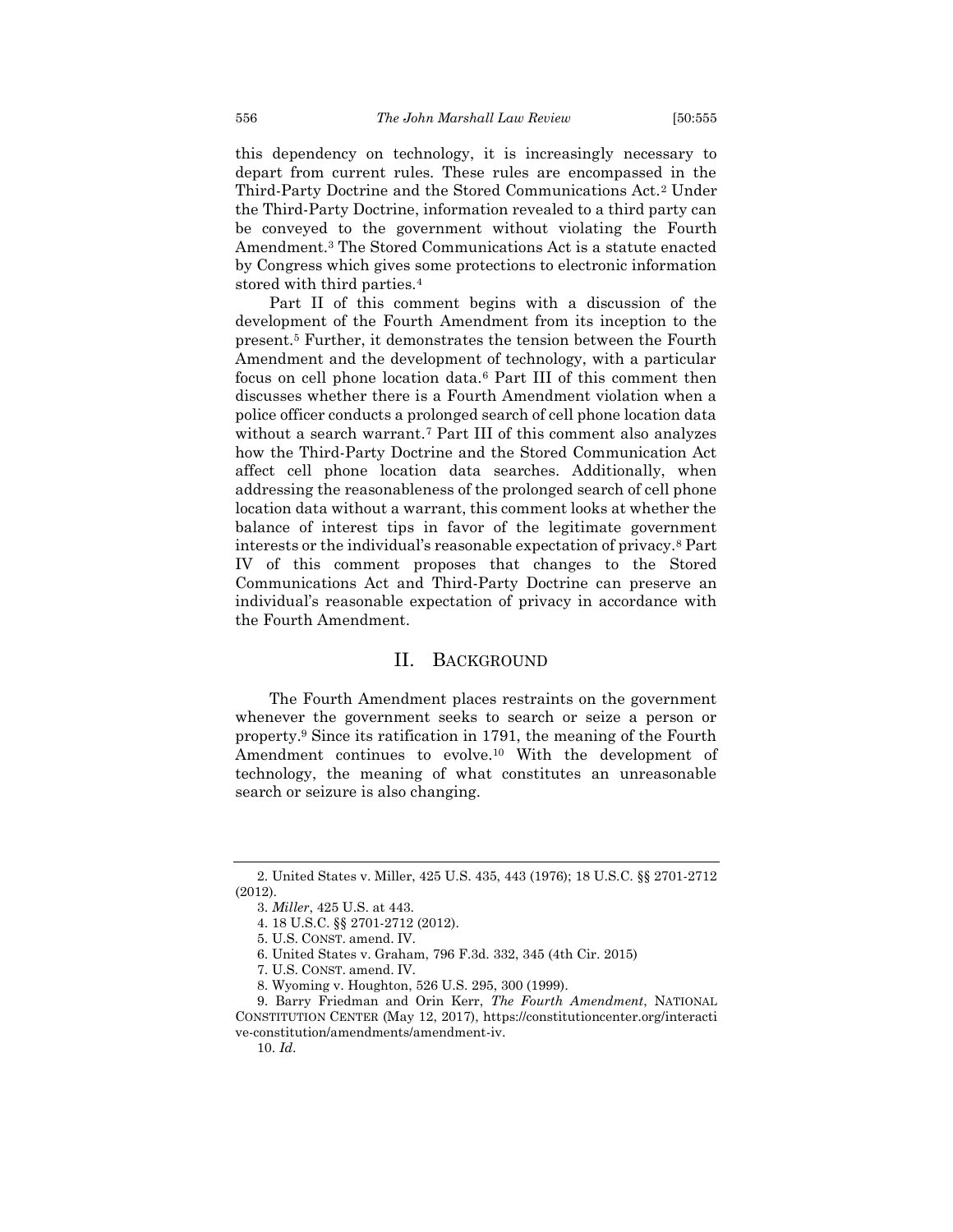## <span id="page-3-0"></span>*A. The Development of the Fourth Amendment*

The Constitutional Amendments guarantee individuals certain personal freedoms and, at the same time, place limitations on the State and Federal Government's powers.<sup>11</sup> The Fourth Amendment is no exception.<sup>12</sup> The Fourth Amendment states that

[T]he right of the people to be secure in their persons, houses, papers, and effects, against unreasonable searches and seizures, shall not be violated, and no warrant shall issue, but upon probable cause, supported by oath or affirmation, and particularly describing the place to be searched, and the persons or things to be seized.<sup>13</sup>

There are two general ways that the Fourth Amendment has been interpreted: a one clause interpretation or a two clause interpretation.<sup>14</sup> The majority reading follows the one clause interpretation and maintains that in order to have a reasonable search or seizure, the government needs to properly execute a warrant.<sup>15</sup> A warrant is properly executed when there is probable cause.<sup>16</sup> Alternatively, the minority reading of the Fourth Amendment follows the two clause interpretation.<sup>17</sup> The two clause interpretation asserts that searches and seizures have to be reasonable and if a warrant is required, it must be based upon probable cause.<sup>18</sup>

Regardless of the method of interpretation, after the prosecution has satisfied its burden of proof, there are several steps a defendant must establish before a court will hold that the methods

12. U.S. CONST. amend. IV.

15. Wassterstrom, *supra* note 14.

<sup>11.</sup> In 1787 through 1788, in order for James Madison to gain support for the ratification of the Constitution, he had to compromise with the Anti-Federalists and promise to add a Bill of Rights to the Constitution. Akhil Reed Amar, *The Bill of Rights and The Fourteenth Amendment*, 101 YALE L.J. 1193, 1202 (1992). The Anti-Federalists were adamant about the inclusion of a Bill of Rights because they sought to limit the power of the federal government and to preserve the liberty of individuals and of the States. *Id.*

<sup>13.</sup> *Id.*

<sup>14.</sup> Silas J. Wasserstrom, *The Fourth Amendment's Two Clauses*, 26 AM. CRIM. L. REV. 1389, 1389-90 (1989). There have been many discussions as to how to interpret the overall premise of the Fourth Amendment. *Id.* In determining whether or not a search and seizure is reasonable, a court must balance "the need to search against the invasion which the search entails." New Jersey v. T.L.O., 469 U.S. 325, 337 (1985). A court must look at the context within which the search or seizure took place. *Id.* at 337.

<sup>16.</sup> *Id.* Probable Cause is a "fluid concept—turning on the assessment of probabilities in a particular factual context." Illinois v. Gates, 462 U.S. 213, 232 (1983).

<sup>17.</sup> Wassterstrom, *supra* note 14.

<sup>18.</sup> *Id*. A warrant is reasonable if there is probable cause to believe that a certain item will be found in a certain location. Camara v. Mun. Ct. of S.F., 387 U.S. 523, 535 (1967). For example, it would be reasonable to look for a sixtyinch television in a closet, but it would be unreasonable to look for a sixty-inch television inside a dresser drawer. *Id.*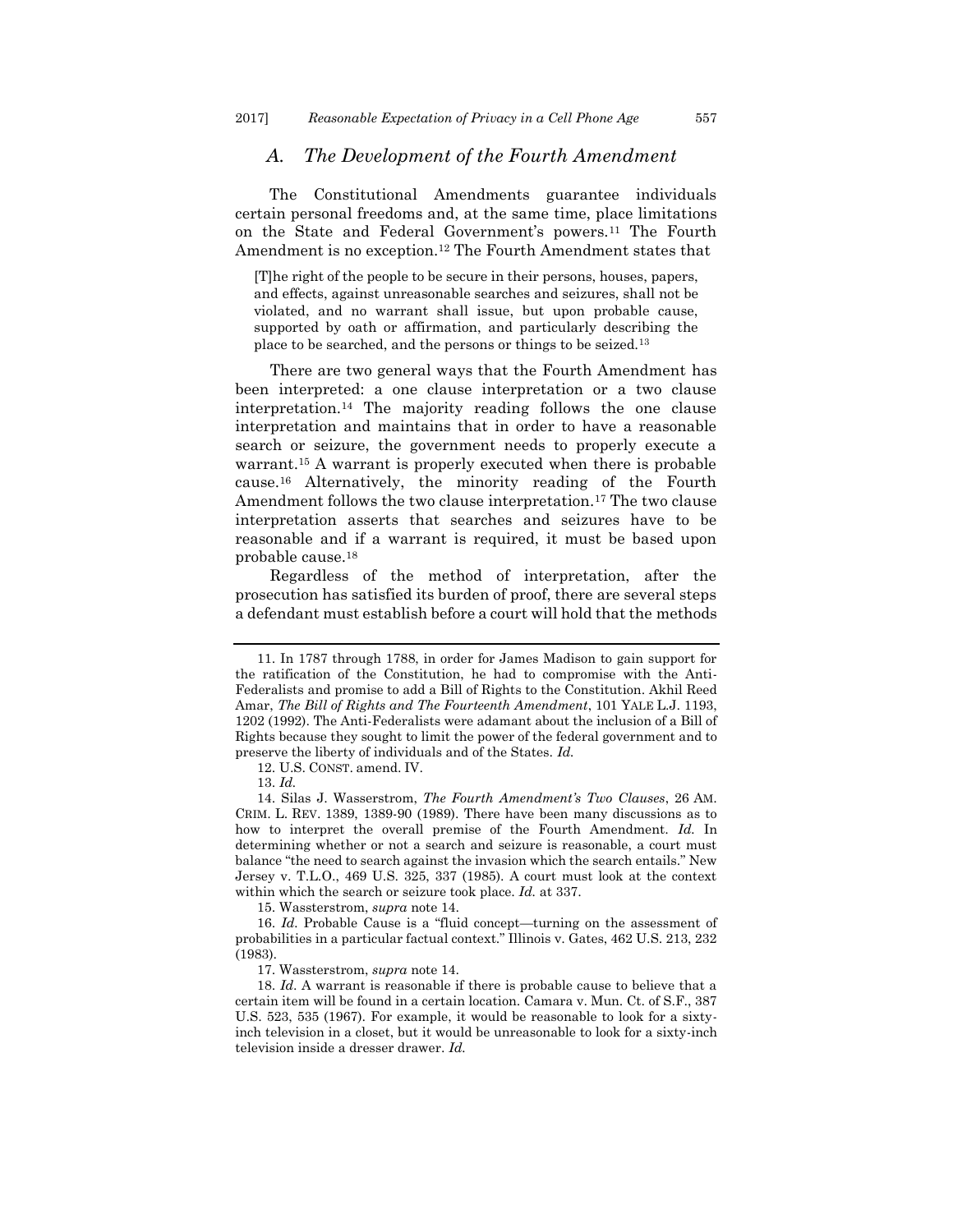used by a police officer violated the Fourth Amendment and order the suppression of the evidence obtained from the search.<sup>19</sup> First, a defendant must show that there was, indeed, a search or a seizure.<sup>20</sup> Then, the defendant must show that the search or seizure was performed without any probable cause, which makes the search or seizure unreasonable.<sup>21</sup> Finally, the defendant must show that even if the search or seizure was unreasonable, there are no exceptions that would make a search or seizure reasonable.<sup>22</sup>

If a defendant proves all three of these contentions, then the evidence may be suppressed.<sup>23</sup> The exclusion of evidence is intended to "cure the invasion of the defendant's rights which he has already suffered."<sup>24</sup> The purpose of suppressing evidence obtained from an unlawful search or seizure is to deter police misconduct and encourage the police to obtain a warrant.<sup>25</sup> The exclusion of

23. The exclusionary rule is a rule which states that "evidence obtained in violation of the Fourth Amendment cannot be used in a criminal proceeding against the victim of the illegal search or seizure." U.S. v. Calandra, 414 U.S. 338, 347 (1974); In Groh v. Ramirez, 540 U.S. 551, 553, 573 (2004) (holding that since the warrant was "obviously deficient" due to the clerical error of the police officer, it is "presumptively unreasonable" and thus invalid). In *Ramirez*, the police officer relied on his own errors, and not on a neutral and unbiased Judge. *Id.* at 553, 573*.* The Supreme Court seeks to deter this kind of behavior and error. *Id.* Due to the high cost of excluding evidence, the exclusionary rule is one possible remedy, but it is not automatic. United States v. Leon, 468 U.S. 897, 932 (1984). The Supreme Court in *Calandra*, stated that the exclusionary rule is "a judicially created remedy designed to safeguard Fourth Amendment rights generally through its deterrent effect, rather than a personal constitutional right." *Calandra*, 414 U.S. at 348. Therefore, the "courts are not subject to any direct constitutional duty to exclude illegally obtained evidence, because the question of admissibility of such evidence is not addressed by the [Fourth] Amendment." *Leon*, 468 U.S. at 932.

24. Stone v. Powell, 428 U.S. 465, 540 (1976). The exclusionary rule is a remedy to violations of the Fourth Amendment. *Mapp*, 367 U.S. at 657. The exclusionary rule states that fruits of an unconstitutional search or seizure can be inadmissible in court. *Id.* at 658.

25. The purpose of the exclusionary rule is to encourage police officers to be reasonable and deter police misconduct. *Leon*, 468 U.S. at 916. Police officers may have an incentive to be aggressive in order to make an arrest and the exclusionary rule is a remedy that seeks to prevent this misconduct from happening. *Id.* at 916-19. Moreover, a warrant acts like an insurance policy for a police officer because a police officer has the issuing Judge's determination of probable cause to fall back upon if the warrant is later deemed invalid. *Id.* at 922. The exclusionary rule is a remedy only to deter police misconduct. *Id.* at 916. It does not deter mistakes made by the issuing judge or magistrate. *Id.* This is because the issuing judge or magistrate is viewed as a neutral third party with no bias. *Id.* at 917. Therefore, even if the warrant is deemed

<sup>19.</sup> Susan Freiwald, *Cell Phone Location Data and the Fourth Amendment: A Question of Law, Not Fact*, 70 MD. L. REV. 681, 682 (2011); Mapp v. Ohio, 367 U.S. 643, 657-58 (1961) (holding that evidence obtained by an illegal search or seizure should be excluded in a criminal trial in both federal and state prosecutions).

<sup>20.</sup> U.S. CONST. amend. IV.

<sup>21.</sup> *Id.*

<sup>22.</sup> Mincey v. Arizona, 437 U.S. 385, 392 (1978)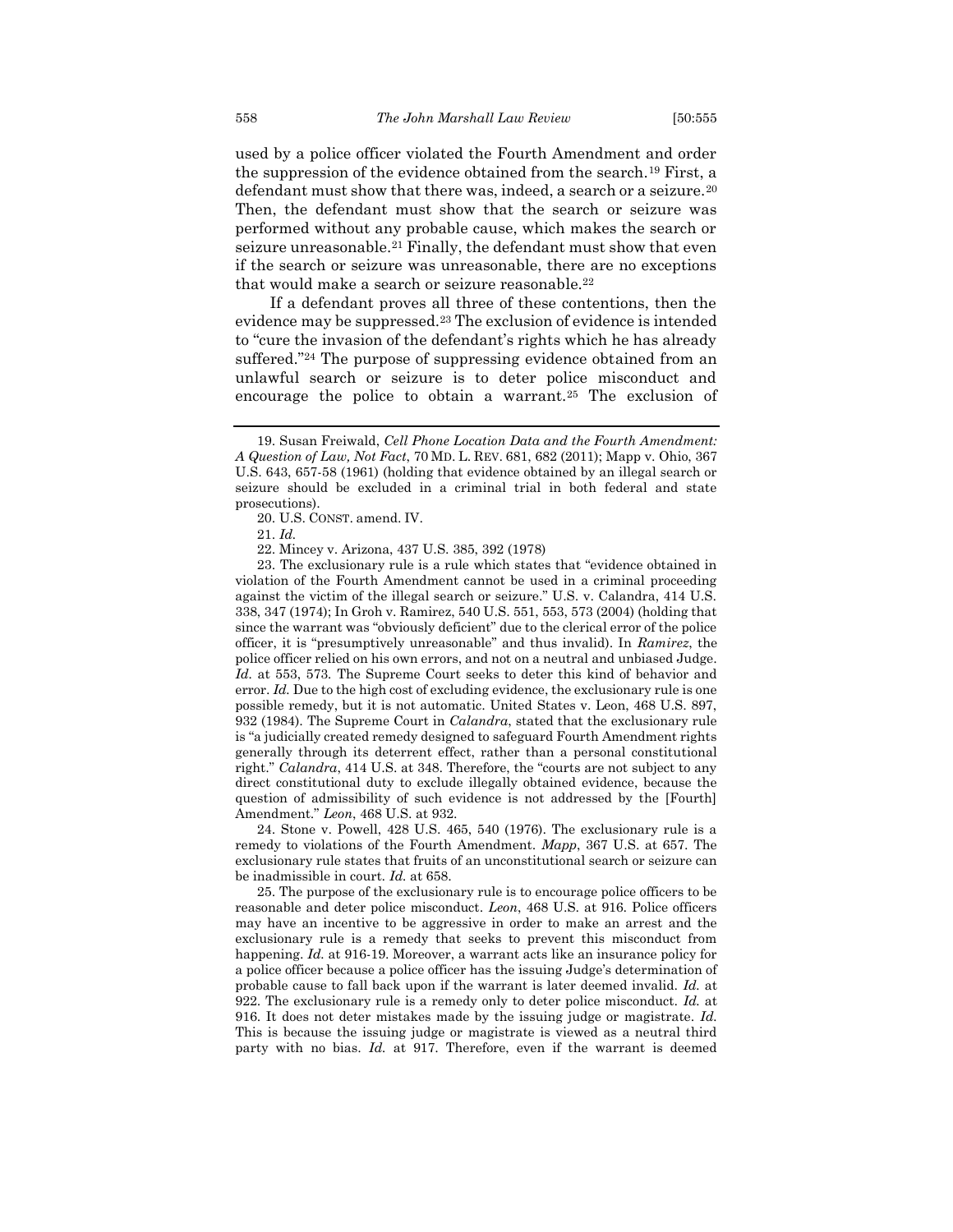evidence, however, places substantial social costs on the State.<sup>26</sup> One such social cost is that the exclusion of evidence inhibits the truth finding process of the criminal justice system.<sup>27</sup> Therefore, there exists a delicate balance between these two competing interests and evidence will only be suppressed when there is a tangible benefit.<sup>28</sup>

This section demonstrates that throughout the years, the meaning of what constitutes a reasonable search and seizure has been continually changing.<sup>29</sup> The Fourth Amendment was first established to prevent a powerful government from issuing broad sweeping general warrants.<sup>30</sup> In particular, the Supreme Court initially interpreted the Fourth Amendment as protecting individuals from unreasonable physical intrusion upon individuals' real property.<sup>31</sup> Then, beginning during the time that Earl Warren became Chief Justice,<sup>32</sup> the Supreme Court greatly expanded the

27. *Id.* at 734.

29. Olmstead v. United States, 277 U.S. 438, 457, 465-66 (1928); Katz v. United States, 389 U.S. 347, 353 (1967).

30. General warrants were used by England to help enforce British mandates. Silas J. Wasserstrom & Louis Michael Seidman, *The Fourth Amendment as Constitutional Theory*, 77 GEO. L.J. 19, n. 142 (1988). ("Searches and seizures pursuant to general warrants represented the sort of unreasonable conduct prohibited by the [Fourth] amendment's first clause" because general warrants gave those executing the warrant broad power.) *Id.* at 82. This is because the warrant did not specify what locations were to be searched or what items were to be seized. *Id.*

31. *Olmstead*, 277 U.S. at 465-66. The Supreme Court noted that simply placing a listening device on a public telephone pole was not a violation of the Fourth Amendment because the government did not go onto the individual's property. *Id.* There was no trespass and therefore there was no search. *Id.* Moreover, since the thing acquired by the government were words spoken, there was nothing seized since words are intangible. *Id.* at 465. *Olmstead* is distinguishable from Silverman v. U.S., 365 U.S. 505, 510 (1961). In *Silverman*, the Supreme Court held that placing a microphone into the foundation of the Defendant's home is a physical invasion. *Id.* Therefore, it constituted a trespass because the microphone was placed on the Defendant's property. *Id.*

32. The Warren Court refers to the time period in which Justice Earl Warren served as the Chief Justice of the Supreme Court. Justice Warren served as Chief Justice from 1953 through 1969. Sumi Cho, Symposium: *Redeeming Whiteness in the Shadow of Internment: Earl Warren, Brown, and a Theory of Racial Redemption*, 40 B.C.L. REV 73, 73 (1998). This Court is oftentimes characterized by its "liberal judicial activism." *Id.*

unreasonable, the evidence obtained by the unreasonable warrant will still be allowed in a criminal prosecution if the warrant is issued by a judge. *Id.*

<sup>26.</sup> United States v. Payber, 447 U.S. 727, 734 (1980).

<sup>28.</sup> *Id.* The Court in *Calandra* stated, "the application of the [exclusionary] rule has been restricted to those areas where its remedial objectives are thought most efficaciously served." *Calandra*, 414 U.S. at 348; *see generally* Sarah L. Dickey, Comment, *The Anomaly of Passenger "Standing" to Suppress all Evidence Derived from Illegal Vehicle Seizures Under the Exclusionary Rule: Why the Conventional Wisdom of the Lower Courts is Wrong*, 82 MISS. L.J. 183, 188 (2013) (explaining the role of the exclusionary rule in deterring police misconduct).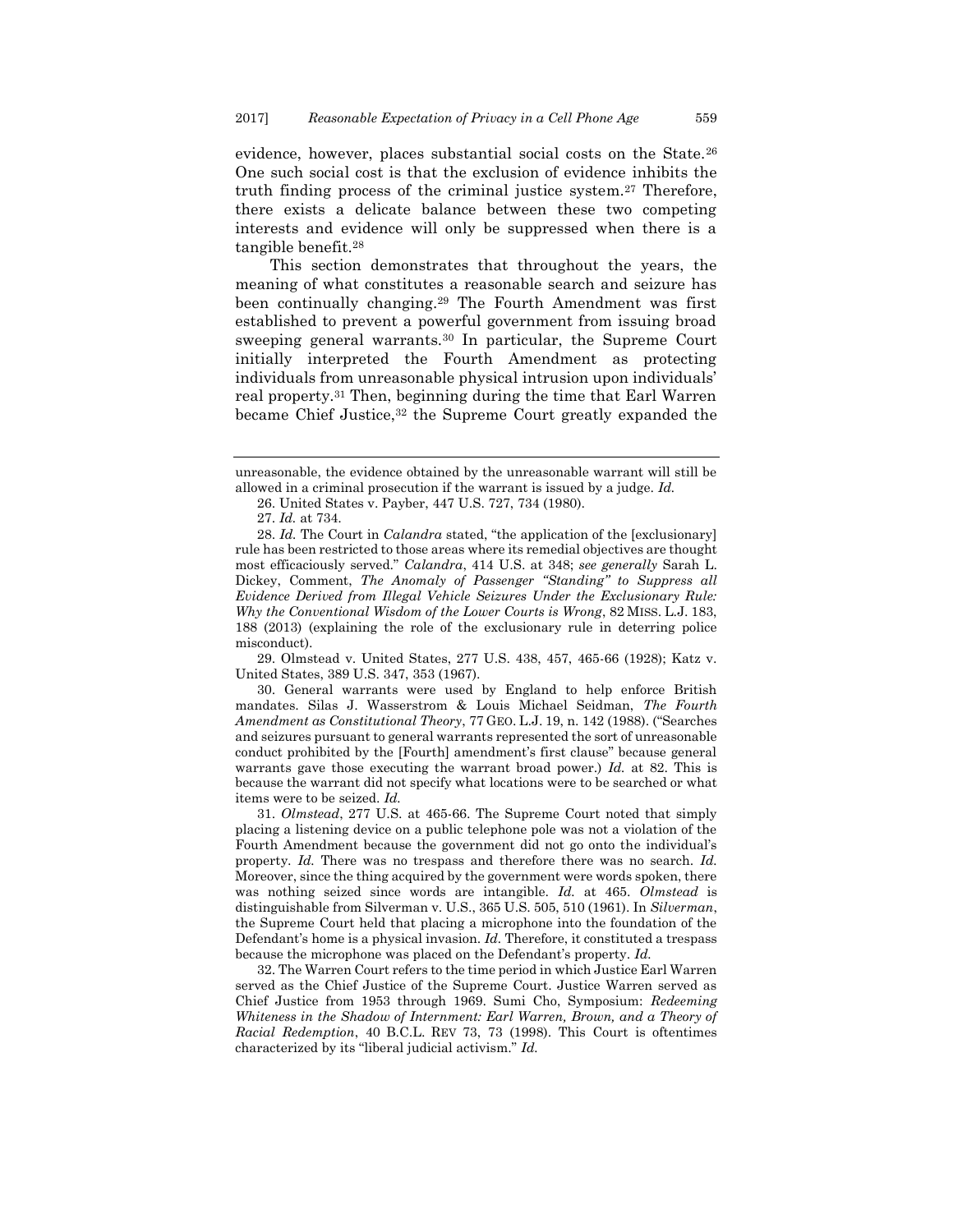protections afforded to criminal defendants in regards to searches and seizures.<sup>33</sup> For example, during this time, the Supreme Court increased the number of situations that required warrants for a valid search or seizure.<sup>34</sup> The Warren Court also established the idea that the Fourth Amendment, through the warrant requirement, guarantees and protects an individual's right to privacy.<sup>35</sup> Specifically, the Fourth Amendment "protect[s] what a person seeks to preserve as private."<sup>36</sup>

Following the Warren Court, the Supreme Court under Chief Justice Warren Burger began to limit the protections enjoyed by criminal defendants in favor of the government's legitimate State interest.<sup>37</sup> Specifically, the Supreme Court increased the

35. Olmstead v. United States, 277 U.S. 438, 351 (1928). Although the Fourth Amendment does not specifically mention privacy, the Supreme Court has read a privacy requirement within the meaning of the Fourth Amendment. *Id.*; U.S. CONST. amend. IV.

36. *Olmstead*, 277 U.S. at 351 (stating that "[t]he Fourth Amendment preserves people, not places. What a person knowingly exposes to the public, even in his own home or office, is not subject of Fourth Amendment protection… [b]ut what he seeks to preserve as private, even in an area accessible to the public, may be constitutionally protected.").

37. The Burger Court was typically pro-state, and this can be seen through its various decisions in criminal cases. Thomas Y. Davies, *The Supreme Court Giveth and the Supreme Court Taketh Away: The Century of Fourth Amendment "Search and Seizure" Doctrine*, 100 J. CRIM. L & CRIMINOLOGY 933, 993, 997 (2010). Many exceptions to otherwise unreasonable searches and seizures were developed in order to restrict the ability to suppress evidence*. Id.* at 997-98. For example, in *United States v. Leon*, the Supreme Court held that while there was an illegal search and seizure because there was not enough evidence to constitute probable cause. 468 U.S. 897, 920 (1984). However, suppression was not an appropriate remedy because the police officer relied in good faith on the

<sup>33.</sup> *Katz*, 389 U.S. at 353. In *Katz*, the Supreme Court stepped away from the concept of trespass as the only violation of the Fourth Amendment. *Id.* Justice Harlan's concurring opinion established a two-part test for determining a violation of the Fourth Amendment. *Id.* at 361. This test states that first, "a person must have a subjective expectation of privacy in the communication" and, second, "the expectation must be objectively reasonable." *Id.*; *see also*  United States v. Jones, 565 U.S. 400, 407 (2012) (holding that trespass, with the intent to gain information, is still a violation of the Fourth Amendment); *see also* Florida v. Jardines, 133 S. Ct. 1409, 1414 (2013) (holding that an unlicensed physical intrusion upon individual's property and intent by police officers to gain information violates the Fourth Amendment). Therefore, *Katz* and *Jones* stand for the proposition that there are two ways to violate the Fourth Amendment: by a physical intrusion on an individual's property with the intent of gaining information and by impinging on a person's reasonable expectation of privacy. *Jones*, 565 U.S. at 407; *Katz*, 389 U.S. at 361.

<sup>34.</sup> The Warren Court was typically pro-defense, and this can be seen through the Court's various decisions in criminal cases. Once such example is in *Chimel v. California*, in which the Court held that without a search warrant it was unreasonable to extend the area a police officer can search to the entire house. 395 U.S. 752, 768 (1969). This is because it is unreasonable for a defendant to be able to reach a weapon that is not within his immediate reach. *Id.* Thus, since the safety of the police officer was not at risk, the search, done without a warrant, was a violation of the Fourth Amendment. *Id.*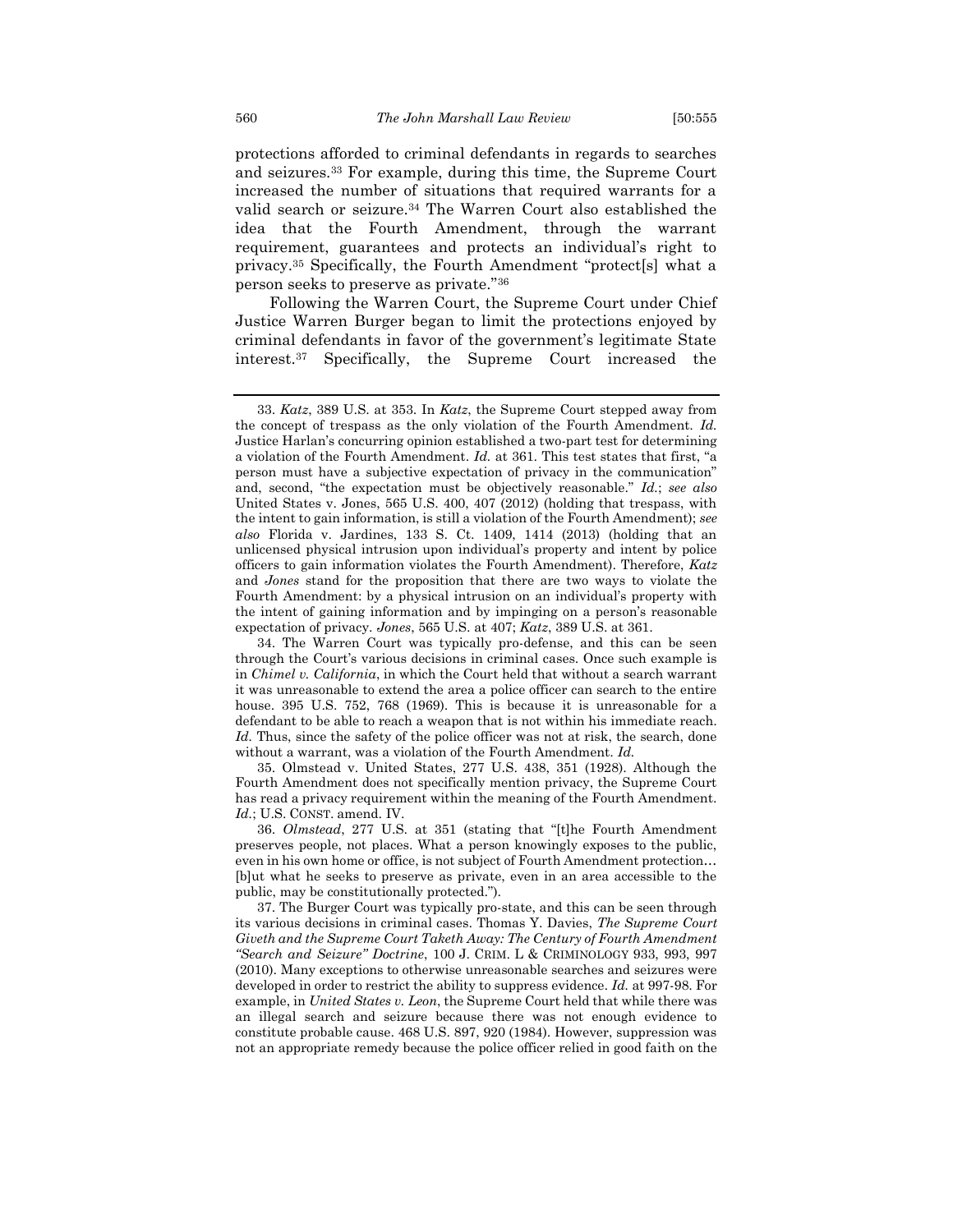availability of warrant exceptions so that a police officer may execute more lawful searches and seizures without a warrant.<sup>38</sup> As it stands now, a reasonable search or seizure generally requires an officer to obtain a warrant, unless the circumstances fall within certain, specific warrant exception.<sup>39</sup>

## <span id="page-7-0"></span>*B. The Tension Between the Fourth Amendment and the Development of Technology*

The meaning of the Fourth Amendment has evolved from a protection of physical property to a protection of privacy rights.<sup>40</sup> The rise of cell phone technology changed and will continue to change how the Fourth Amendment applies to criminal defendants.<sup>41</sup> This is because the protections allowed by the Fourth Amendment do not operate in the conventional manner in regards to the data stored and transmitted by a cell phone.<sup>42</sup> The type of data stored in cell towers by cell phone service providers involves

39. Riley v. California, 134 S. Ct. 2473, 2482 (2014). Courts encourage the use of warrants because this "ensures that the inferences to support a search are drawn by a neutral and detached magistrate instead of being judged by the officer engaged in the competitive enterprise of ferreting out crime." *Id.* An example of a warrant exception is an emergency in which a police officer must act quickly and cannot wait for a warrant to be executed. Kentucky v. King, 563 U.S. 452, 460 (2011); *see also* Brigham City v. Stuart, 547 U.S. 398, 403 (2006) (reviewing past Supreme Court holdings regarding warrant exceptions); *see* Mincey v. Arizona, 437 U.S. 385, 392-93 (1978) (holding that "the need to protect or preserve life or avoid serious injury is justification for what would be otherwise illegal."). The Court in *Mincey* gave several other examples of situations that do not need a warrant such as "when the police come upon the scene of a homicide they may make a prompt warrantless search of the area to see if there are other victims or if a killer is still on the premise." *Id.* at 392.

40. Olmstead v. United States, 277 U.S. 438, 457 (1928); Katz v. United States, 389 U.S. 347, 353 (1967).

41. *Id.*; *Olmstead*, 177 U.S. at 457, 465-66.

42. Monu Bedi, *Facebook and Interpersonal Privacy: Why the Third Party Doctrine Should Not Apply*, 54 B.C.L. REV. 1, 1-2 (2013).

Judge's decision regarding probable cause when issuing the warrant. *Id.* The Court further decided that expanding the exclusionary rule to include these types of situations would not deter police officers from overextending their authority because police officers should rely on judicial determinations. *Id*. at 921. Thus, the Supreme Court created a good-faith exception to a warrant requirement. *Id.* at 920.

<sup>38.</sup> *See generally Criminal Law Review: Featured Contributors: The U.S. Supreme Court Gets it Right in Arizona v. Gant: Justifications for Rules Protect Constitutional Rights*, 23 ST. THOMAS L. REV. 532 (2011) (discussing different warrant exceptions). For example, the Supreme Court has held that a police officer may require an individual to step out of his or her car, thus seizing the individual, during a routine stop. Pennsylvania v. Mimms, 434 U.S. 106, 113 (1977). The Supreme Court further held that a full search of an individual incident to a lawful custodial arrest is "not only an exception to the warrant requirement of the Fourth Amendment but is also a reasonable search under that Amendment." U.S. v. Robinson, 414 U.S. 218, 235 (1973).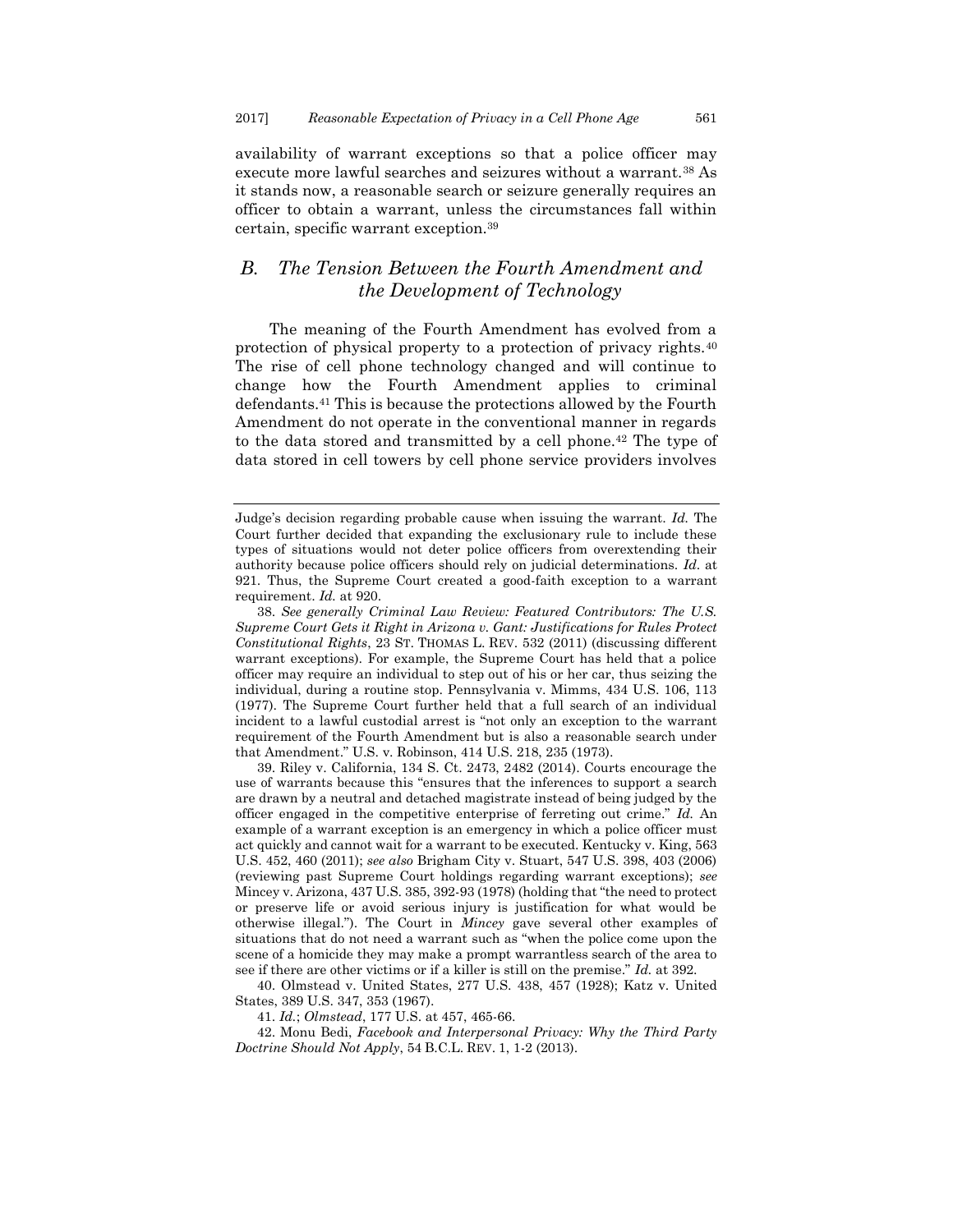information about communication, which includes the location of the user.<sup>43</sup> Whenever a cell phone is turned on, the cell phone "communicates" every few minutes with a nearby cell site.<sup>44</sup> The communication is called Cell-Site Location Information, or CSLI.<sup>45</sup> By identifying the cell site which is activated, the approximate location of the cell phone and its user can be ascertained at specific points in time.<sup>46</sup> In urban areas, with many cell towers, the location of a cell phone can be located within a range of about 200 feet.<sup>47</sup>

This location identification gives the government a plethora of information regarding an individual and his or her whereabouts at any given time.<sup>48</sup> Given the immense reliance on cell phones today, this means that the government can use this technology to gain information whenever the cell phone is turned on, which in most cases that means twenty-four-hours a day, seven-days-a-week.<sup>49</sup> Further, since a cell phone is likely to always be with an individual, the government can also gain information regarding the exact location of that individual.<sup>50</sup>

Common law dictates that when an individual voluntarily discloses information to another third party, that person loses any reasonable expectation of privacy he or she may have in that information.<sup>51</sup> This is because the individual is allowing others access to otherwise private information.<sup>52</sup> The information communicated to the third party can therefore be obtained without a warrant because there is no longer any expectation of privacy that would otherwise protect that information.<sup>53</sup> This concept is known

52. *Id*. This concept is exemplified by the case of *United States v. Miller*, 425 U.S. 443, 435 (1976). In this case, the Court held that since the Defendant voluntarily gave his records to his bank, he had no Fourth Amendment protection as to those documents. *Id.* at 443. It must further be noted that since the time that the Supreme Court decided *Miller*, Congress has enacted a statute which gives Fourth Amendment protection to bank customers. Aditi A. Prahbu, *Contracting for Financial Privacy: The Rights of Banks and Customers Under the Reauthorized Patriot Act*, 39 LOY. U. CHI. L.J. 51, 65 (2007).

53. Bedi, *supra* note 42, at 2; Katz v. United States, 389 U.S. 347, 361 (1967).

<sup>43.</sup> United States v. Graham, 796 F.3d. 332, 343 (4th Cir. 2015). The cell tower captures this information by identifying the cell tower with which the connection was made. *Id*.

<sup>44.</sup> *Id*.

<sup>45.</sup> Eric Lode, *Validity of Use of Cellular Telephone or Tower to Track Prospective, Real Time, or Historical Position of Possessors of Phone Under Fourth Amendment*, 92 A.L.R. FED 2D. 1, 2 (2015).

<sup>46.</sup> *Graham*, 796 F.3d at 434.

<sup>47.</sup> Lode, *supra* note 45, at 2.

<sup>48.</sup> Riley v. California, 134 S. Ct. 2473, 2473 (2014).

<sup>49.</sup> *Graham*, 796 F.3d at 350; *see generally* Christopher Fox, *Checking In: Historic Cell Site Location Information and the Stored Communications Act*, 42 SETON HALL L. REV. 769, 769-70 (2012) (discussing the increased use of cell phones).

<sup>50.</sup> *Id*. at 773-75.

<sup>51.</sup> *Id*.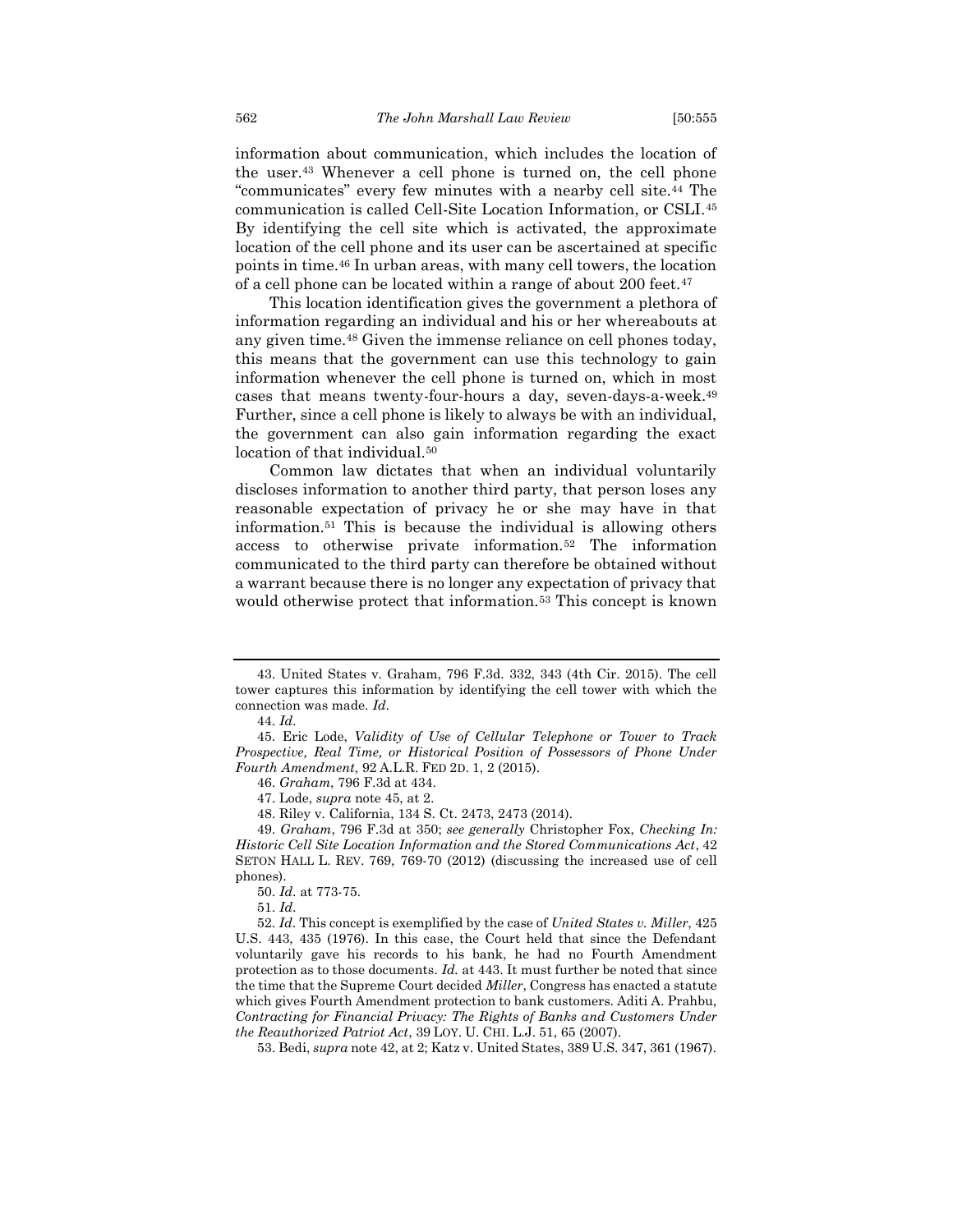as the Third-Party Doctrine.<sup>54</sup> This common law principle creates an inherent problem with regards to cell phones.

The location data retrieved through the communication between a cell phone and a cell site is stored "for various lengths of time on third party servers."<sup>55</sup> This means that an individual, by simply using his or her cell phone, allows location information to be accessed by a third party, the cell phone service provider.<sup>56</sup> Therefore, since third-party service providers automatically retrieve cell phone data, individuals are deemed to have waived any privacy expectations to that information.<sup>57</sup> Consequently, those individuals are denied any protections, as to that information, under the Fourth Amendment.<sup>58</sup>

The Supreme Court first addressed the Third-Party Doctrine and technology in *Smith v. Maryland*. <sup>59</sup> The Court held that the individual using the telephone did not have any expectation of privacy in the numbers dialed.<sup>60</sup> The Court further held that such expectation of privacy would not be reasonable because that individual knew that he or she would have to give the telephone numbers to the telephone company in order to place a call.<sup>61</sup> Since the individual provided the telephone company with the telephone number information, that information was no longer private.<sup>62</sup> *Smith* and similar cases hinge on the concept of an individual's reasonable expectation of privacy.<sup>63</sup> Since the individual is giving information to a third party, or in the case of cell phones, allowing information to be taken by a third party, there is no reasonable expectation of privacy.<sup>64</sup>

The Third-Party Doctrine poses a serious problem for individuals using cell phones. Whenever a cell phone automatically pings or communicates with the cell tower, the individual has been deemed to have waived any Fourth Amendment protections as to the information stored in the cell tower.<sup>65</sup> In order to better deal

<sup>54.</sup> Smith v. Maryland, 442 U.S. 735 (1979); Bedi, *supra* note 42, at 2.

<sup>55.</sup> *Id*.

<sup>56.</sup> *Id*.

<sup>57.</sup> *Smith*, 442 U.S. at 735; Bedi, *supra* note 42, at 2.

<sup>58.</sup> *Smith*, 442 U.S. at 742; U.S. CONST. amend. IV.

<sup>59.</sup> Bedi, *supra* note 42, at 2; *Smith*, 442 U.S. at 735.

<sup>60.</sup> *Smith*, 442 U.S. at 742.

<sup>61.</sup> Bedi, *supra* note 42, at 13; *see also Smith*, 442 U.S. at 742 (rejecting claims that there is a reasonable expectation of privacy in numbers dialed). Smith has since been superseded by the Electronic Communications Privacy Act, a federal statute. S. Bell Tel. & Tel. Co. v. Hamm, 306 S. Ct. 70, 75 (1991).

<sup>62.</sup> *Smith*, 442 U.S. at 472.

<sup>63.</sup> *See* United States v. Chadwick, 433 U.S. 1, 13 (1977) (holding the privacy expectation in a footlocker is significantly greater than cars); *see* Katz v. United States, 389 U.S. 347, 353 (1967) (asserting individual relied on privacy of phone booth); *see* Rakas v. Illinois, 439 U.S. 128, 148 (1978) (stating cars have different expectation of privacy than houses).

<sup>64.</sup> *Smith*, 442 U.S. at 742.

<sup>65.</sup> United States v. Miller, 425 U.S. 435, 443 (1976); *see generally* Fox,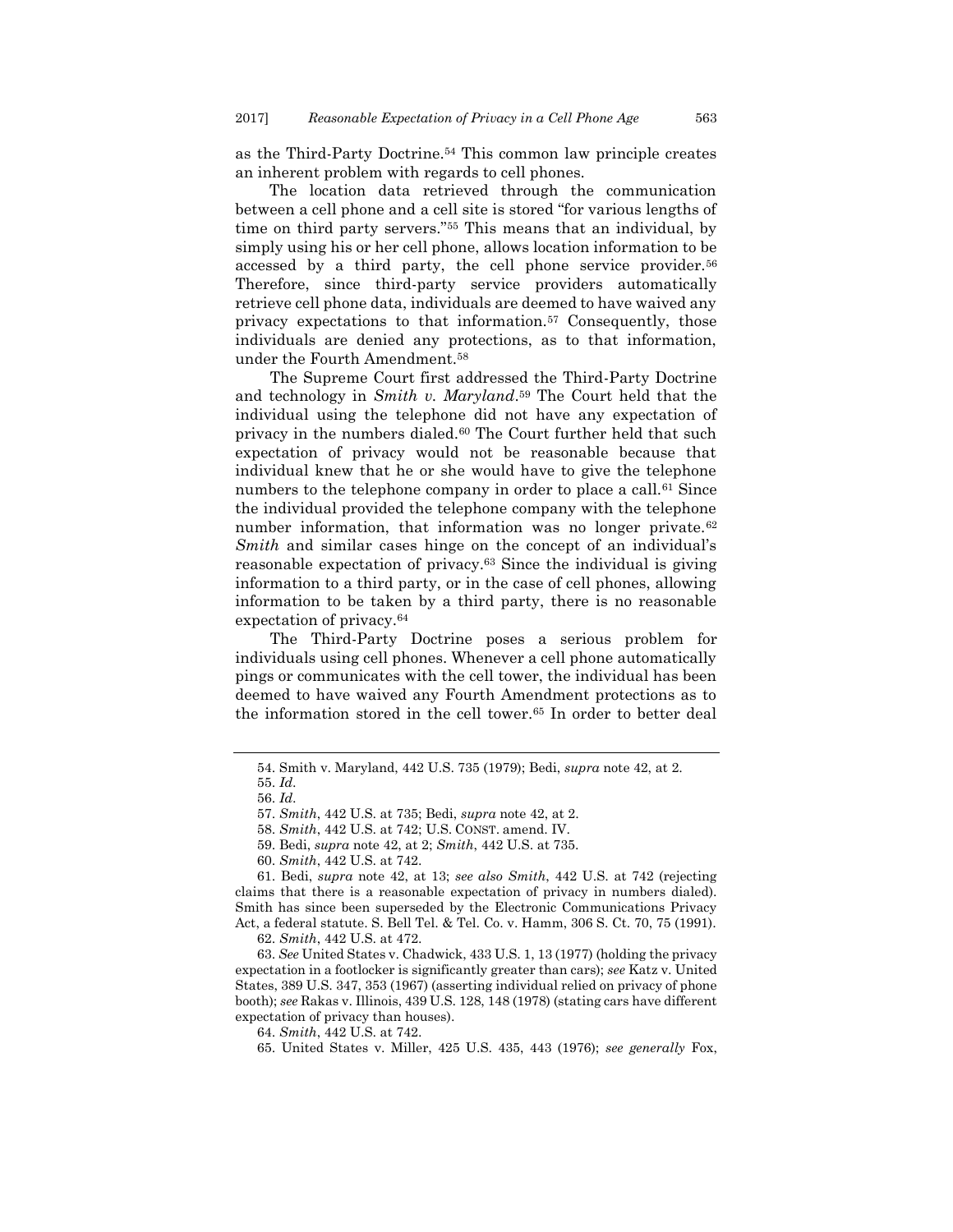with the rise and expansion of technology, in terms of its implication on searches and seizures, Congress enacted the Stored Communications Act (SCA).<sup>66</sup> The Act concerns the disclosure of electronic communication and stored records held by third-party service providers.<sup>67</sup>

The Act gives individuals some statutory privacy rights to the stored information inevitably held by third-party service providers.<sup>68</sup> For example, service providers cannot voluntarily give information obtained from their customers to the government.<sup>69</sup> The government, however, can compel a service provider to disclose the information under a few circumstances.<sup>70</sup> If the information is in "electronic storage for 180 days or less, the government must obtain a search warrant" in order to obtain the information held by the service provider.<sup>71</sup> In order to obtain a search warrant, the government must prove that it has probable cause to perform the search.<sup>72</sup> If the information is in "electronic storage" for more than 180 days, the government can either issue a subpoena to the thirdparty service provider or request a court order to obtain the information held by the service provider.<sup>73</sup> By using a subpoena or a court order, the government needs only to establish "specific and articulable facts" showing a "reasonable ground to believe" that the information sought is "relevant and material."<sup>74</sup> In order to obtain a court order or subpoena, a lesser burden is placed upon the government to explain its need to obtain the information requested.<sup>75</sup> Therefore, it is significantly easier to acquire the information by subpoena or court order than it would be if the

69. Orin S. Kerr, *The Future of Internet Surveillance Law: A Symposium to Discuss Internet Surveillance, Privacy & the USA Patriot Act: Surveillance, Law: Reshaping the Framework: A User's Guide to the Stored Communications Act, and a Legislator's Guide to Amending it*, 72 GEO. WASH. L. REV 1208, 1212 (2004).

70. 18 U.S.C § 2703 (2012).

71. Kerr, *supra* note 69, at 1218-19; 18 U.S.C. § 2703 (2012).

72. Shadwick v. Tampa, 407 U.S. 345, 350 (1972). Moreover, probable cause deals with the totality of the circumstances of whether there is a fair possibility that a crime was committed. *Gates*, 462 U.S. at 230. The idea of probable cause cannot be reduced into numbers or percentages. *Id.* It is a fluid concept that is dependent on the situation. *Id.*

73. Kerr, *supra* note 69, at 1218-19; 18 U.S.C. § 2703 (2012).

74. United States v. Graham, 796 F.3d. 332, 344 (4th Cir. 2015); Lode, *supra* note  $45$ , at  $2$ .

75. Kerr, *supra* note 69, at 1218-19; 18 U.S.C. §2703 (2012).

*supra* note 49, at 773-75 (explaining how cell phones communicate with cell towers); U.S. CONST. amend. IV.

<sup>66.</sup> 18 U.S.C. §§ 2701-2712 (2012).

<sup>67.</sup> *Id*.

<sup>68.</sup> *Id*. The court in *United States v. Davis* stated that the Stored Communications Act provides individuals with more protection than would be the case under the Third-Party Doctrine because it requires law enforcement officers to go to court and have a Judge review the facts before a court order is issued. 785 F.3d 498, 506 (11th Cir. 2015).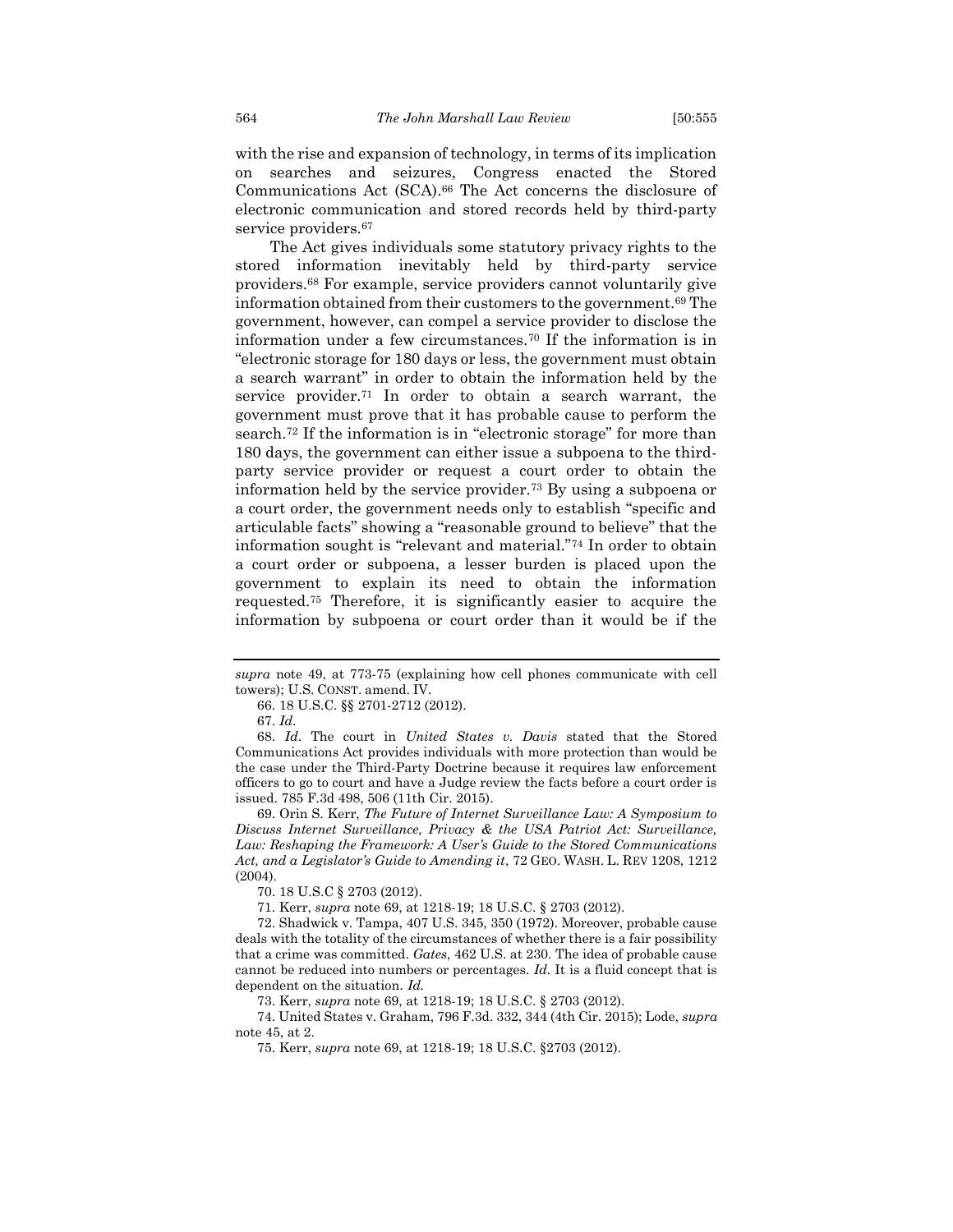government was required to obtain a search warrant.<sup>76</sup> This means that an individual's privacy expectation can be significantly diminished when dealing with old cell phone location data.<sup>77</sup>

The Supreme Court finally addressed the issue of searching a cell phone incident to a lawful arrest in *Riley v. California*. <sup>78</sup> The Court held that a warrant is required to search a cell phone even if it is seized incident to a lawful arrest because of the "significant diminution of privacy" resulting from the search of the cell phone.<sup>79</sup> Precedent established that searches are constitutional incident to a lawful arrest.<sup>80</sup> Society places great importance not only in the safety of the arresting officer but also in the preservation of the evidence to be used in a potential criminal proceeding.<sup>81</sup> However, in *Riley*, the Supreme Court noted the inherent differences between other items of personal property that are found on a person and a cell phone.<sup>82</sup> The Court placed great emphasis on the fact that a cell phone contains a plethora of private information.<sup>83</sup> The Court stated that once a cell phone is secured and is outwardly inspected for any weapons, the cell phone itself, taken away from the arrestee, poses no harm to the officer.<sup>84</sup> Additionally, since the cell phone is no longer in the possession of the arrestee, the arrestee can no longer

79. *Id.* at 2493. This is the case unless there is some "exigencies of the situation [which] make the needs of law enforcement so compelling that a warrantless search is objectively reasonable." *Id.* at 2494.

80. Chimel v. California, 395 U.S. 752, 762-63 (1969).

<sup>76.</sup> *Id.*; Kerr, *supra* note 69, at 1218-19; *Graham*, 796 F.3d at 344 (requiring higher standard for obtaining warrant than obtaining court order).

<sup>77.</sup> 18 U.S.C. § 2703 (2012).

<sup>78..</sup> Riley v. California, 134 S. Ct. 2473, 2473 (2014). In this case, the defendant was arrested on a weapons charge. *Id.* at 2480. Upon searching his person, as allowed by *United States v. Robinson*, 414 U.S. 218 (1973), the arresting officers found a cell phone on his person. *Riley*, 134 S. Ct. at 2480. Upon opening and viewing the contents of the cell phone, the officers found reference to terms associated with a street gang*. Id.* Upon further examination of the cell phone content, the officers were able to charge the defendant with a shooting that had occurred weeks earlier. *Id.*

<sup>81.</sup> The Supreme Court noted that during an arrest, the officer can be in danger because the officer has no way of knowing if the arrestee has any dangerous objects on his person that can be used against the officer unless the officer is able to search the arrestee. *Id.* Moreover, the Court noted that another exigent circumstance is the preservation of evidence because it is a possible that the individual on the premise may remove or destroy evidence. *Id.* at 773-74.

<sup>82.</sup> "Cell phones differ in both a quantitative and qualitative sense from other objects that might be kept on an arrestee's person." *Riley*, 134 S. Ct. at 2489. For example, an arrestee may have a weapon or dangerous object on his or her person which can cause significant harm to the officer if not obtained at the time of the arrest. *Chimel*, 395 U.S. at 762-63. The Court noted that a cell phone is essentially a minicomputer. *Riley*, 134 S. Ct*.* at 2489. The information contained in the cell phone has no real ability to harm an officer, but can contain significant private information about the individual. *Id.* at 2489-91.

<sup>83.</sup> *Id.* at 2489.

<sup>84.</sup> *Id.* at 2486.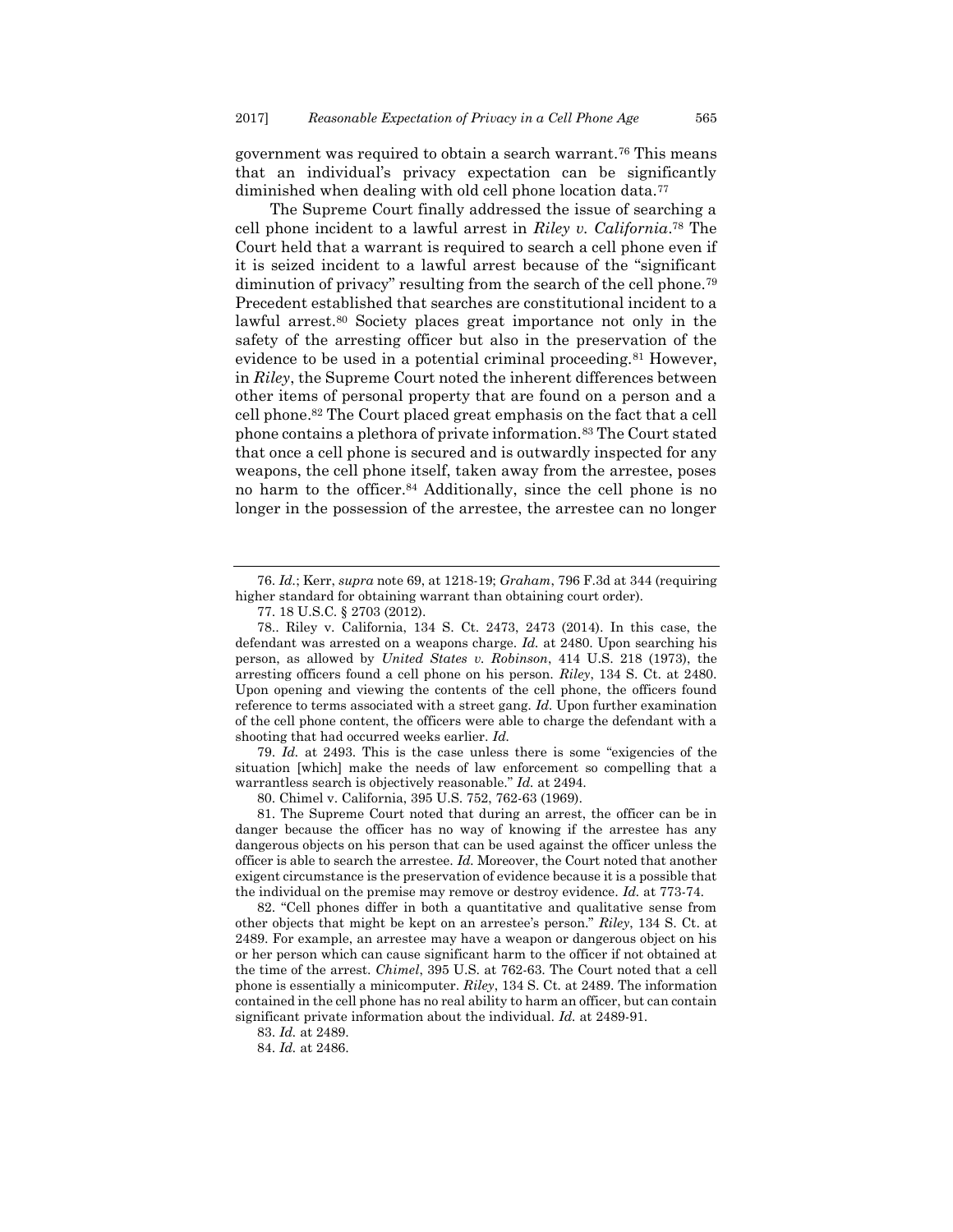delete or alter the information contained on the phone, thus the evidence contained in the cell phone will be preserved.<sup>85</sup>

In the case of *United States v. Graham*, the Defendants were arrested for several robberies.<sup>86</sup> During the post-arrest investigation, the police officers investigating the matter recognized some similarities between these robberies and other earlier robberies in the area.<sup>87</sup> Pursuant to the SCA, the government obtained two court orders for the disclosure of the Defendants' cell site location information.<sup>88</sup> The court orders requested information regarding text messages and phone calls that the two Defendants sent and received from each other.<sup>89</sup> In accordance with the SCA, the government was able to obtain court orders for this information as opposed to a search warrant because the location information that the officers requested was in storage for more than  $180 \text{ days}$ .  $90 \text{ days}$ The Fourth Circuit stated that individuals have a reasonable expectation of privacy in their location information.<sup>91</sup> Moreover, the Court stated that the Third-Party Doctrine was inapplicable since cell phone users do not "voluntarily convey their [cell site location information] to their service providers."<sup>92</sup> Thus, the government conducted a search of the Defendants' cell phone information, without a search warrant, which constituted a violation of the Fourth Amendment.<sup>93</sup> The cell cite location information, however, was admissible since the police officers relied in good faith on the Stored Communications Act.<sup>94</sup>

The Fourth Amendment generally involves physical intrusions, but as technology advances, the parameters of the Fourth Amendment should also expand to encompass electronic intrusions.<sup>95</sup> Currently, there is a circuit court split regarding the

<sup>85.</sup> *Id.* Even if the cell phone is in the possession of a law enforcement official, the government may be concerned about remote date wiping. *Id.*  "Remote wiping occurs when a phone, connected to a wireless network, receives a signal [from a third party] that erases the date." *Id.* at 2486. Remote data wiping can also occur if a cell phone enters into or "leaves certain geographic areas." *Id.* However, remote data wiping can be easily prevented by "disconnecting a phone from the network" by either turning off the phone or by taking out the battery. *Id.* at 2487.

<sup>86.</sup> United States v. Graham, 796 F.3d. 332, 340 (4th Cir. 2015)

<sup>87.</sup> *Id.*

<sup>88.</sup> *Id.* at 341.

<sup>89.</sup> *Id.*

<sup>90.</sup> *Id.* at 343.

<sup>91.</sup> *Id.* at 345.

<sup>92.</sup> *Id.* at 356.

<sup>93.</sup> *Id.* at 344-45.

<sup>94.</sup> *Id*. at 338.

<sup>95.</sup> Riley v. California, 134 S. Ct. 4273, 2493 (2014); *see also* Patrick T. Chamberlain, *Court Ordered Disclosure of Historical Cell Site Location Information: The Argument for the Probable Cause Standard*, 66 WASH & LEE L. REV. 1745, 1783-84 (2009) (stating proposition that Congress having "taken pains to protect electronically-derived location information from unwarranted disclosure serves independently to make subjectively-held expectations of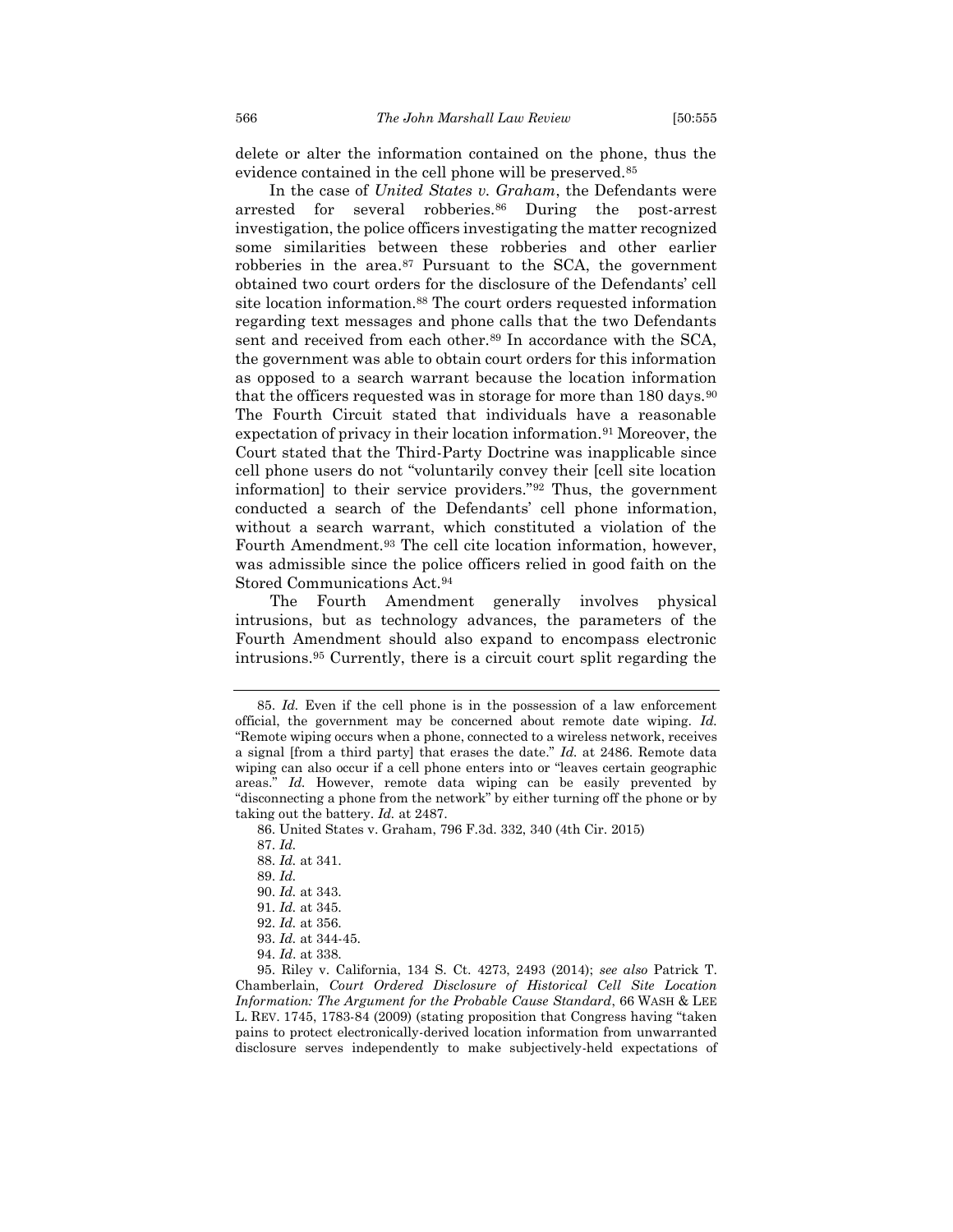issue of the expectation of privacy in obtaining cell site location information without a warrant.<sup>96</sup> Some courts, such as the Third, Fifth and Eleventh Circuits have deemed such a search reasonable while others courts, such as the Fourth Circuit, have not.<sup>97</sup> These inconsistencies may be a result of the dissimilar rulings by the Supreme Court regarding privacy expectations as the Supreme Court tackles changing technological advancements.<sup>98</sup> Thus, a need for uniformity is necessary so that an individual's rights are not infringed upon depending on which state he or she resides.<sup>99</sup>

For a Fourth Amendment violation, the Supreme Court has repeatedly held that an individual must claim a reasonable expectation of privacy that has been impinged upon by the government.<sup>100</sup> Therefore, this comment addresses whether an individual has a reasonable expectation of privacy in his or her cell site location information. Additionally, this comment looks at whether an individual waives his or her expectation of privacy when a third-party service provider acquires information from the individual's cell phone.

#### III. ANALYSIS

<span id="page-13-0"></span>As society advances technologically, the expectation of privacy within the parameters of the Fourth Amendment should also expand to encompass electronic intrusions. This section analyzes whether it is a violation of the Fourth Amendment for police officers to conduct a search of cell phone location data without a warrant.<sup>101</sup> Specifically, this section examines the Fourth Circuit appellate case of *United States v. Graham* and discusses whether there was a Fourth Amendment violation when a police officer conducted a search of the Defendants' cell phone location data without a search

privacy objectively reasonable.").

<sup>96.</sup> *Id.* at 1784-86.

<sup>97.</sup> In re United States for an Order Directing Provider of Elec. Commun. Serv. To Disclose Records to the Gov't, 620 F. 3d 304, 313 (3rd Cir. 2010) (holding cell site location information "is obtainable under a § 2703(d) order and that such an order does not require the traditional probable cause determination."); In re Application of the United States for Historical Cell Site Data, 724 F.3d 600, 602 (5th Cir. 2013) (holding court order requiring disclosure of historical cell site information is constitutional); United States v. Davis, 785 F.3d 498, 506 (11th Cir. 2015) (holding production of cell site location information did not violate Defendant's Fourth Amendment rights); *Graham*, 796 F.3d. at 332 (holding that there is a reasonable expectation of privacy in cell phone location data); *see generally* Raymond Boyce, *The Stored Communications Act: Proper Law Enforcement Tool or Instrument of Oppression?*, 118W. VA. L. REV 919 (2015) (commenting on the circuit court split in decisions regarding cell site location information).

<sup>98.</sup> Boyce, *supra* note 97, at 930.

<sup>99.</sup> Chamberlain, *supra* note 95, at 1789.

<sup>100.</sup> Katz v. United States, 389 U.S. 347, 353 (1967)

<sup>101.</sup> *Id.*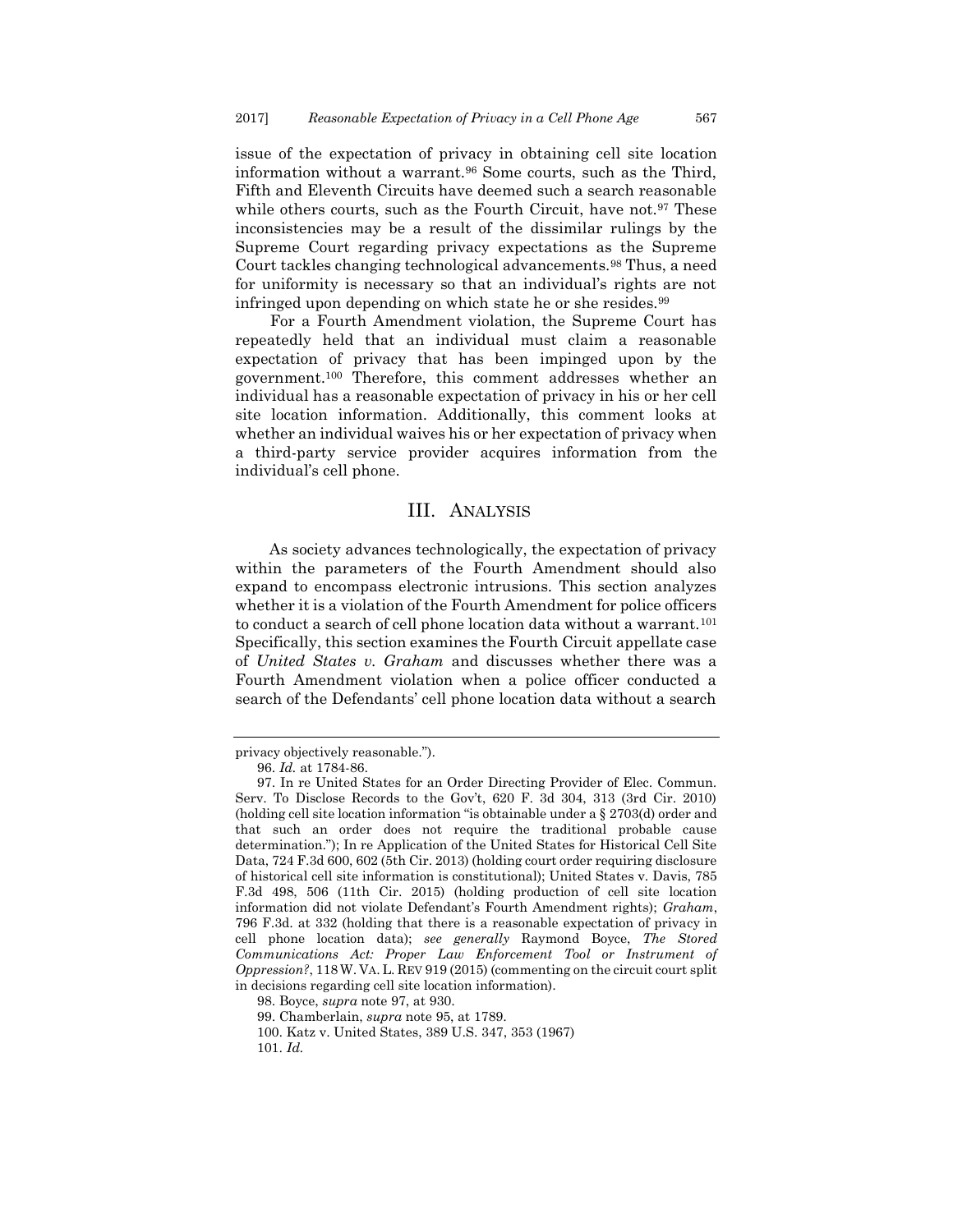warrant. <sup>102</sup> This section uses *Graham* to analyze and balance the interests between an individual's privacy rights and a government's legitimate state interest.<sup>103</sup>

To determine whether a violation of the Fourth Amendment occurred, this section first examines whether or not the monitoring of cell phone data constitutes a search. Second, it discusses the reasonable expectation of privacy. Third, it investigates whether a police officer seeking to examine the cell phone location date stored in a cell tower should invoke the Third-Party Doctrine. Fourth, it considers the implication of the Stored Communications Act. Fifth, it analyzes whether the balance of interest tips in favor of the legitimate government interests or the defendant's reasonable expectation of privacy in his or her cell phone location data.<sup>104</sup>

In *Graham*, the Defendants were charged with multiple felonies arising out of multiple robberies.<sup>105</sup> During the Defendant's "post-arrest investigation," the police officers executed search warrants for the Defendants' homes and pick-up truck and, among other things, found two cell phones in the pick-up truck.<sup>106</sup> The State, pursuant to the SCA, obtained two court orders for the disclosure of the cell site location information from Spring/Nextel "for all calls and text messages transmitted to and from both phones" for a 221 day time period.<sup>107</sup> The State was able to obtain this information without a search warrant because the information was in storage for more than 180 days.<sup>108</sup> The State used the information acquired from the cell sites to establish the locations of the Defendants at times before and after other similar robberies in the area.<sup>109</sup> The Defendants filed a motion to suppress the cell site location information obtained from Spring/Nextel asserting that the disclosure of the information constituted an unreasonable search since it was done without a warrant based on probable cause. $110$ Thus, the Defendants asserted that the search violated their Fourth Amendment rights.<sup>111</sup> The Fourth Circuit held that obtaining the cell phone location information constituted an unreasonable search.<sup>112</sup> However, since the police officers acted with good faith

<sup>102.</sup> United States v. Graham, 796 F.3d 332, 340 (4th Cir. 2015); U.S. CONST. amend. IV.

<sup>103.</sup> *Graham*, 796 F.3d. at 332.

<sup>104.</sup> Terry v. Ohio, 392 U.S. 1, 27 (1968); Kathryn R. Urbonya, *Rhetorically Reasonable Police Practices: Viewing the Supreme Court's Multiple Discourse Paths*, 40 AM. CRIM. L. REV. 1387, 1394-95 (2003).

<sup>105.</sup> *Graham*, 796 F.3d*.* at 338.

<sup>106.</sup> *Id.* at 340.

<sup>107.</sup> *Id.* at 341-42.

<sup>108.</sup> *Id*. at 343.

<sup>109.</sup> *Id.* at 342.

<sup>110.</sup> *Id.* at 341-42.

<sup>111.</sup> *Id.*; U.S. CONST. amend. IV.

<sup>112.</sup> *Graham*, 796 F.3d at 343.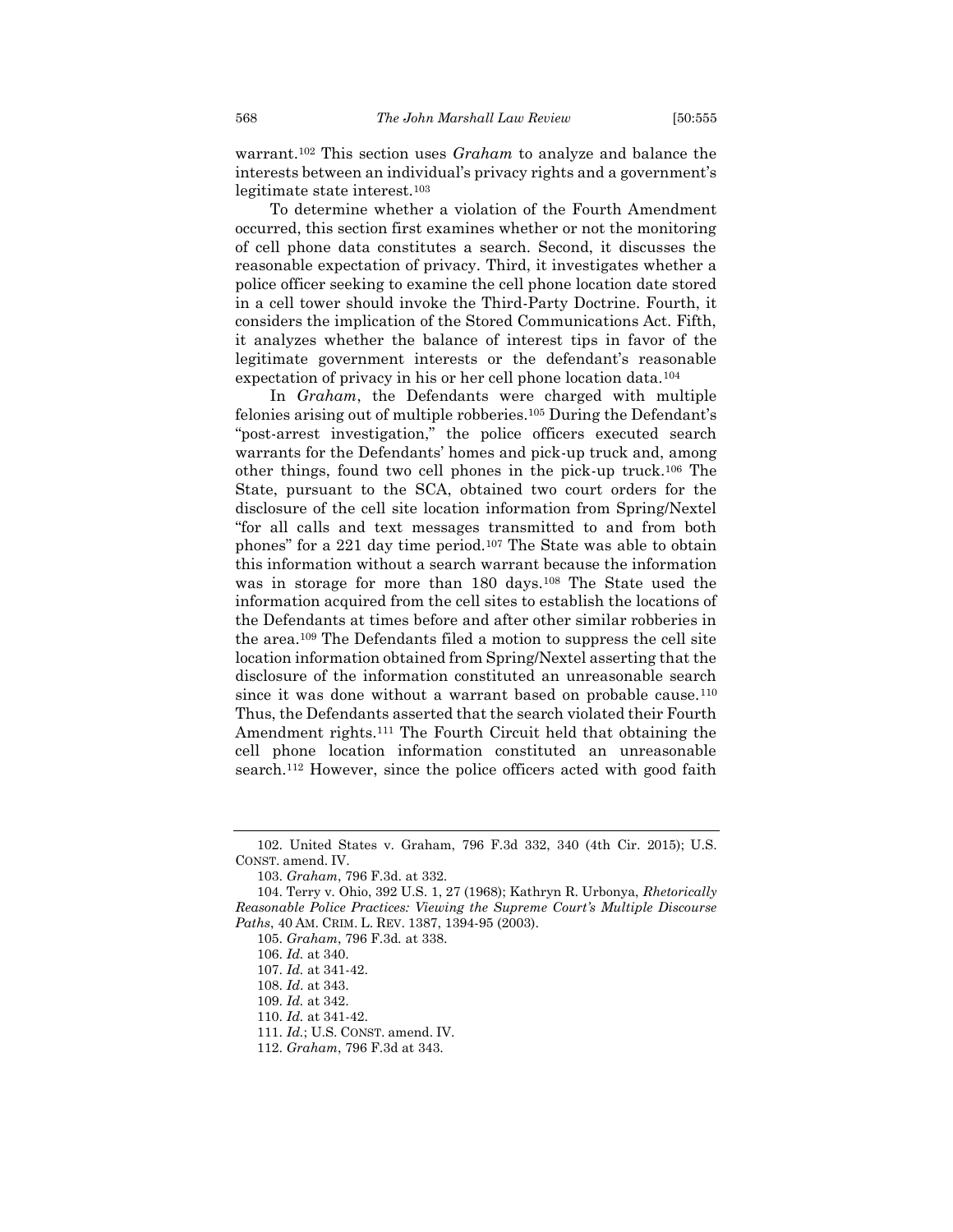reliance on the SCA, the information was not suppressed.<sup>113</sup> Upon receiving this holding, the government "moved for a rehearing en banc."<sup>114</sup> Upon rehearing, the Fourth Circuit held "that the government's acquisition of historical CSLI from Defendants' cell phone provider did not violate the Fourth Amendment" because an individual does not enjoy Fourth Amendment protection to information turned over to a third party.<sup>115</sup>

## *A. Applicability of the Fourth Amendment*

<span id="page-15-0"></span>For the Fourth Amendment to be applicable, the government action must constitute either a search or a seizure.<sup>116</sup> A search occurs when the government impinges on an individual's reasonable expectation of privacy or when the government trespasses upon an individual's private property with the intent to gain information.<sup>117</sup> A seizure occurs when there is a meaningful interference with an individual's possessory interest in the property or when a "reasonable person would have believed that he was not free to leave."<sup>118</sup> The acquisition of cell site location information is not a seizure since it does not involve either the interference of possessory interest nor does it involve an individual.<sup>119</sup> Thus, this comment will solely focus on whether the government's action constituted a search. If the government action of obtaining the cell site location information constitutes a search, then a defendant

<sup>113.</sup> *Id*. Good faith is a warrant exception. United States v. Leon, 468 U.S. 897, 924 (1984). Good faith is an important concept in that the Supreme Court does not mandate that a police officer be absolutely correct in executing his or her actions in every circumstance. *Id.* Rather, good faith only mandates that an officer acts objectively reasonably with the information that is available to that officer. *Id.*

<sup>114.</sup> *Graham*, 824 F.3d at 424.

<sup>115.</sup> *Id*. at 424-25. This comment relies on the original decision by the Fourth Circuit in 2015. *Id.* at 345.

<sup>116.</sup> U.S. CONST. amend. IV. If the government action does not involve either a search or a seizure, then the Fourth Amendment does not apply, and the action can be performed as long as it does not violate any other portion of the United States Constitution. *Id.*; *see Twenty-Fifth Annual Review of Criminal Procedure: I. Investigation and Police Practices*, 84 GEO. L.J. 717, 718-19 (1996) (stating "Fourth Amendment applies only to searches and seizures that are the product of government action."); *see* Burdeau v. McDowell, 256 U.S. 465, 475 (1921) (applying Fourth Amendment protections when actions done by government actors).

<sup>117.</sup> United States v. Jones, 565 U.S. 400 (2012); Katz v. United States, 389 U.S. 347, 360 (1967).

<sup>118.</sup> United States v. Jacobsen, 466 U.S. 109, 113 (1984); United States v. Mendenhall, 446 U.S. 544, 554 (1980).

<sup>119.</sup> This government action is not a seizure because an individual is still able to use his or her cell phone without any disturbance from the government. *Jacobsen*, 466 U.S. at 113; *Mendenhall*, 446 U.S. at 554.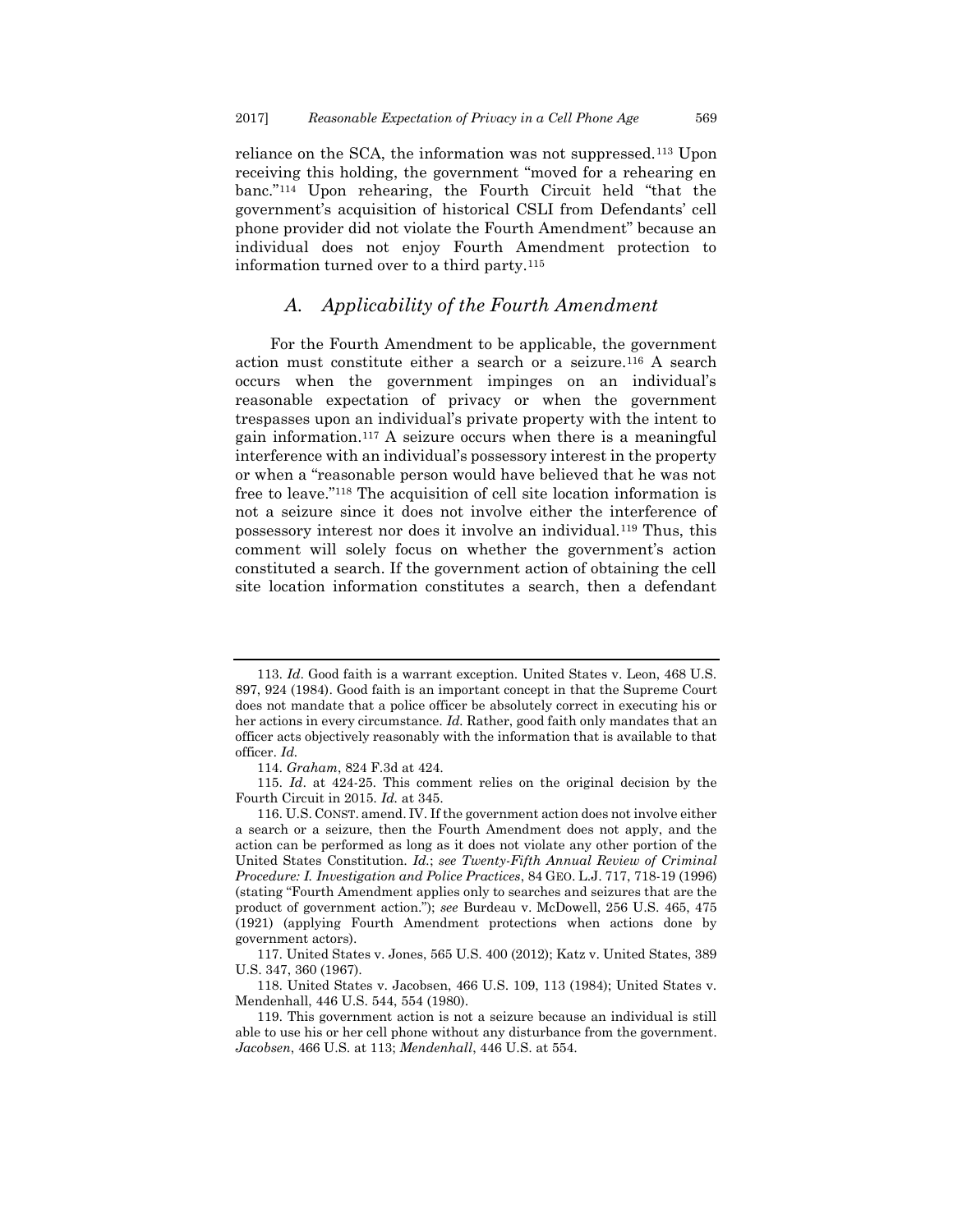must show that it interferes with an individual's reasonable expectation of privacy.<sup>120</sup>

## *B. Reasonable Expectation of Privacy*

<span id="page-16-0"></span>"The ultimate touchstone of the Fourth Amendment is reasonableness."<sup>121</sup> In order to decide whether or not the search conducted by a police officer is constitutional, the question really being asked is whether the search was reasonable.<sup>122</sup> The default position taken by the Supreme Court is that a search is reasonable if it is conducted pursuant to a warrant.<sup>123</sup> However, there are exceptions in which a search can be reasonable without a warrant.<sup>124</sup>

121. Brigham City v. Stuart, 547 U.S. 398, 403 (2006).

122. *Id.*; *Katz*, 389 U.S at 361.

123. Vernonia Sch. Dist. 47J v. Acton, 515 U.S. 646, 653 (1995). If a police officer is required to have a warrant in order to search or seize an item, this limits a police officer's discretionary authority and requires the police officer to have "particularized suspicion" as to that individual or piece of property. Thomas K. Clancy, *The Role of Individualized Suspicion in Assessing the Reasonableness of Searches and Seizures*, 25 U. MEM. L. REV. 483, 485 (1994); United States v. Carroll, 267 U.S. 132, 153-54 (1925). Thus, eliminating the fear of "arbitrary and general searches and seizures" which have been deemed "intolerable and unreasonable." Clancy, at 485. Moreover, a search pursuant to a warrant is deemed reasonable because a Judge decided whether there was probable cause to issue a warrant and a police officer can rely on a judge's decision. United States v. Leon, 468 U.S. 897, 958 (1984).

124. There are a number of exceptions in which the Court allows police officers to conduct searches and seizures without a warrant. *See generally Fourteenth Annual Review of Criminal Procedure: United States Supreme Court and Courts of Appeals 1983-84: I. Investigation and Police Practices (Part 1 of 2)*, 73 GEO. L.J. 253, 316 (1984) (explaining when exigent circumstances may lead to a warrantless search or seizure). One such warrant exception is for emergency situations. Preston v. United States. 364 U.S. 364, 367 (1964). For example, one type of emergency situation is if there is a fear of the imminent destruction of evidence. *Id.* The Supreme Court in *Preston* found that a warrantless search is justified by the need to "prevent the destruction of evidence of the crime*." Id.* Another type of exigent situation is when there is a risk of danger to the police or to the general public. Chimel v. California, 395 U.S. 752, 762-63 (1969). In the case of *Chimel*, the Court found it reasonable to conduct a full search of an individual pursuant to his or her lawful custodial arrest. *Id.* This is because the Court wants to ensure the safety of the officer when dealing with a potentially armed suspect. *Id.* In the case of *Brigham City*, the Court found it reasonable for a police officer to enter the dwelling in order to prevent physical harm to the individual who was spitting blood inside. Brigham City v. Stuart, 547 U.S. 398 (2006). The acceptable reasons to have a warrantless search and seizure have been expanding to allow for more exigent circumstances. Clancy, *supra* note 122, at 486.

<sup>120.</sup> This comment contends that the government action constitutes a search because an individual has a reasonable expectation of privacy that his or her every movement will not be observed by a government actor. *Katz*, 389 U.S. at 361. Moreover, this comment will focus exclusively on searches conducted by public officials and will not address any outcomes relating to a seizure.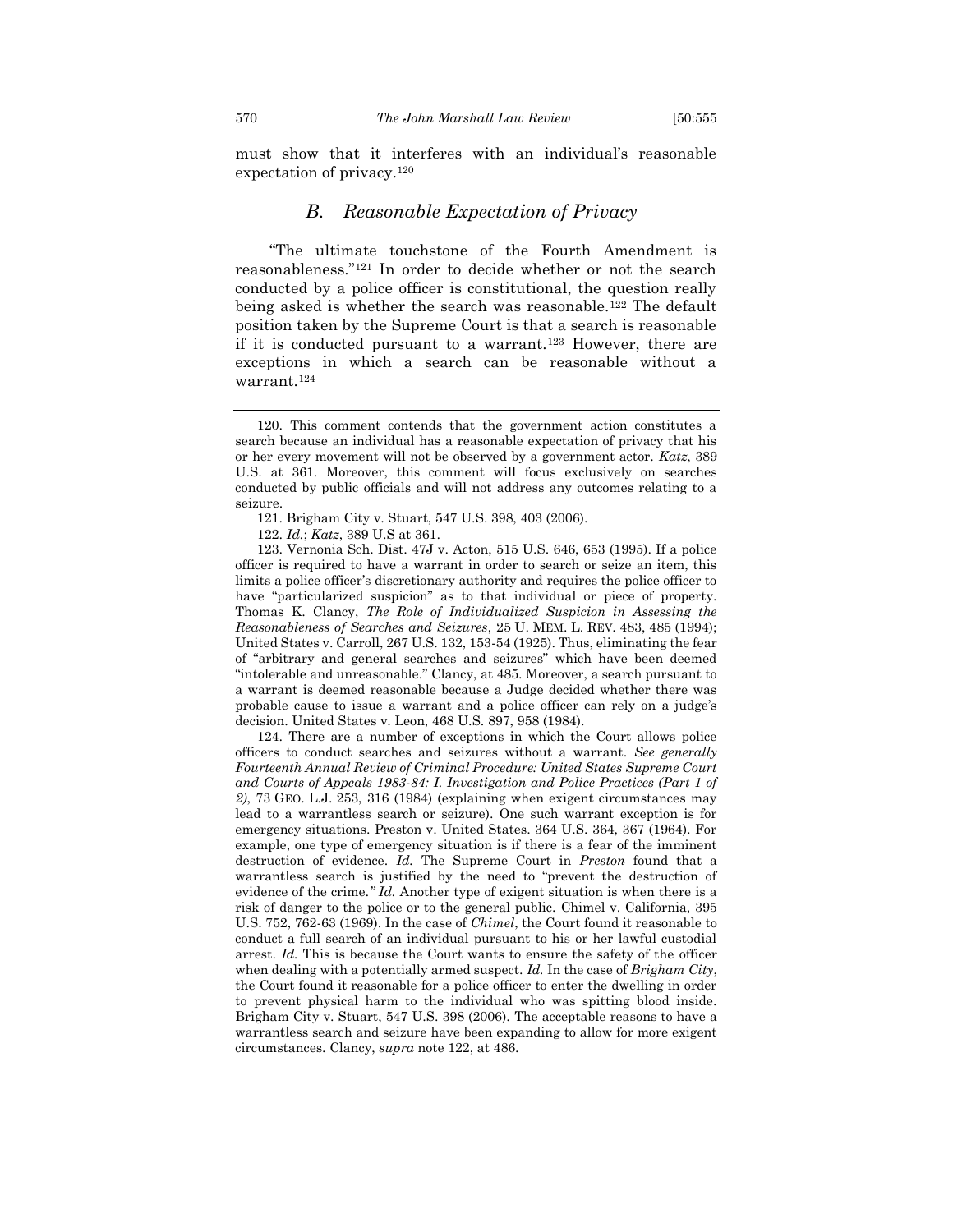Justice John Marshall Harlan noted in his concurring opinion in *Katz v. United States* that individuals have an expectation of privacy from intrusions into a place that is private.<sup>125</sup> An intrusion into this private sphere is unreasonable.<sup>126</sup> On a separate occasion, the Supreme Court also stated that "individuals have privacy rights in [their] movements, in [their] location, and in the location of [their] personal property in private spaces, particularly when such information is available only through technological means not in use by the general public."<sup>127</sup>

In order to analyze whether the search of cell phone location data information is reasonable, the Supreme Court would look at the uniqueness of the information gained from the search, the timeframe of the search in relation to the expectation of privacy and the location of the individual during the time period of the search.<sup>128</sup>

#### <span id="page-17-0"></span>*1. Uniqueness of the Information Gained*

The type of information acquired by government action is essential in determining whether or not a search actually occurred and whether or not it is reasonable.<sup>129</sup> The more unique and intrusive the information acquired, the more this conduct resembles a search.<sup>130</sup> When the government accesses cell site location information, regarding a particular cell phone, the government is able to acquire information regarding the location of the cell phone and its user at different points in time.<sup>131</sup> Moreover, the government

<sup>125.</sup> Katz v. United States, 389 U.S. 347, 361 (1967). It is Justice Harlan's opinion that the Fourth Amendment protects people and their expectation of privacy. *Id.*

<sup>126.</sup> *Id.* 

<sup>127.</sup> United States v. Graham, 796 F.3d. 332, 345 (2015) (citing a proposition held by the Supreme Court).

<sup>128.</sup> *Id.*

<sup>129.</sup> Illinois v. Caballes, 543 U.S. 405, 408-09 (2005). The Supreme Court held that given the binary character of the use of a drug sniffing dog, the action cannot be considered a search because the only thing that the government has learned from the action is whether or not the substance in the car was illegal drugs. *Id.* The government is not able to obtain any other information regarding non-contraband items from the dog's indication. *Id.* at 409. The Court further noted that the individual has no expectation of privacy in the possession of contraband and emphasized the importance of the fact that the dog sniff was performed while the individual was subject to a lawful traffic stop. *Id.* at 408- 09.

<sup>130.</sup> In re U.S. for an Order Authorizing the Release of Historical Cell-Site Info., 809 F. Supp. 2d 113, 117 (E.D.N.Y 2011). This District Court noted that "read together, *Karo* and *Knotts* stand for the proposition that the Government's obtaining of some electronically collected location information constitutes a search under the Fourth Amendment depending on the location […] and quality of that information." *Id.*

<sup>131.</sup> United States v. Graham, 796 F.3d. 332, 350 (2015).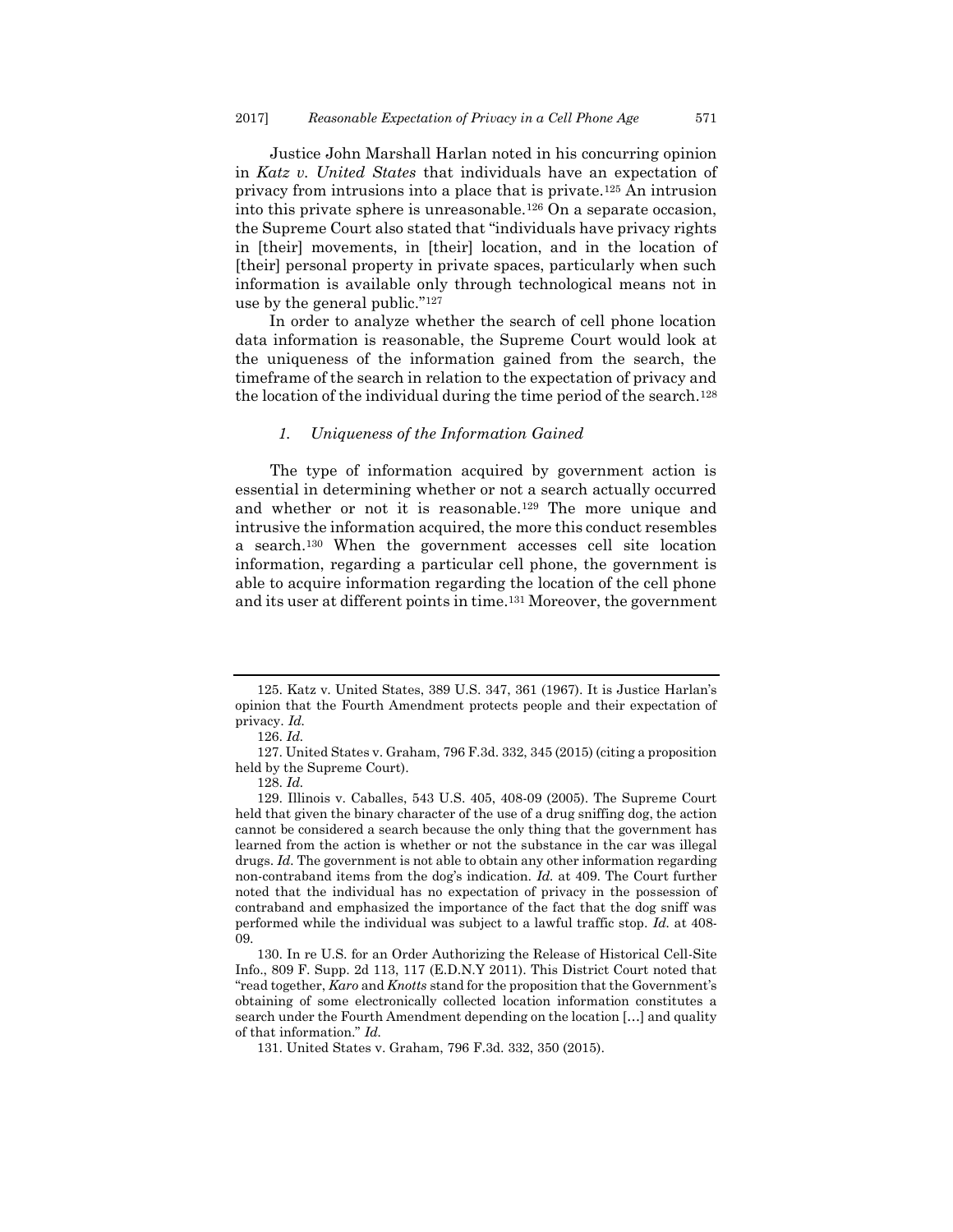is able to ascertain how long that individual stayed at that location.<sup>132</sup>

In *Graham*, the records revealed 29,659 location points for one Defendant and 28,410 location points for the other Defendant.<sup>133</sup> This means that the government was able to ascertain over approximately 100 location points for each Defendant for each day.<sup>134</sup> This information can give the government a detailed picture of the movements of each Defendant.<sup>135</sup> In *Graham*, the police officers sought to obtain this information to ascertain whether or not the Defendants were in the vicinity of other similar robberies that took place in the area.<sup>136</sup> Therefore, the government sought this information to learn more than just simple non-intrusive facts.<sup>137</sup> Rather, the government sought this information to learn intimate and intrusive details of the whereabouts of the cell phone user and potentially charge the Defendants with other crimes.<sup>138</sup>

134. *Graham*, 796 F.3d at 350.

135. *Id.* The information gained is more than just simply indicating whether or not an illegal item or situation exists, this information gives specific details regarding an individual's location. *Id.* at 378; *see contra* Illinois v. Caballes, 543 U.S. 405, 408-09 (2005) (holding that desire for privacy is not equivalent to expectation of privacy). The Court further explained the "expectation that certain facts will not come to the attention of the authorities is not the same as an interest in privacy that society is prepared to consider reasonable." (citing *United States. v. Jacobsen*, 466 U.S. 109, 122 (1984)). The government is able to ascertain a significant amount of information regarding a person from that person's cell phone. *Graham*, 796 F.3d at 378. While this comment does not address the Fourth Amendment protection of accessing information from the actual cell phone, it should be noted that cell phones store a plethora of information regarding a person. Riley v. California, 134 S. Ct. 4273, 2473 (2014) A cell phone can store thousands of pictures labeled with dates, a calendar, financial information, social networking pages, emails and the like. *Id.* There is great potential of the government, when accessing a cell phone, to gain intimate private details of an individual*. Id.*

136. *Graham*, 796 F.3d. at 351. The FCC Commercial Mobile Services, 47 C.F.R. § 20.18(h)(1) (2012) requires that by 2012, cell phone carriers must have the ability to locate a phone within "300 meters for 95% of calls." *Id.*

137. United States v. Jones, 656 U.S. 400, 415 (2012).

138. *Graham*, 796 F.3d at 351; *Jones*, 656 U.S. at 414. A police officer can learn more about an individual from his or her cell phone data than what can be observed from following an individual down a public street. *Riley*, 134 S. Ct. at 2473; United States v. Knotts, 460 U.S. 276, 281 (1983). Justice Sotomayor in her concurrence in *Jones* noted that the nature of GPS monitoring violations the Fourth Amendment because the quality of the information obtained

<sup>132.</sup> *Id.*

<sup>133.</sup> *Id*. Every time that an individual moves from place to place, the cell phone communicates with the nearest cell tower in order to establish a viable signal. Freiwald, *supra* note 19, at 702-03. While the frequency of this connection depends on the individual service provider and the situation, "it appears that [the connection is made] as frequently as every seven seconds." *Id.* While the provider does not keep every single piece of data, the service provider does keep data from when the individual uses his or her cell phone to write a text message, place a phone call or browse the internet. *Id.* Moreover, the provider "could report location information every fifteen minutes." *Id.* at 708.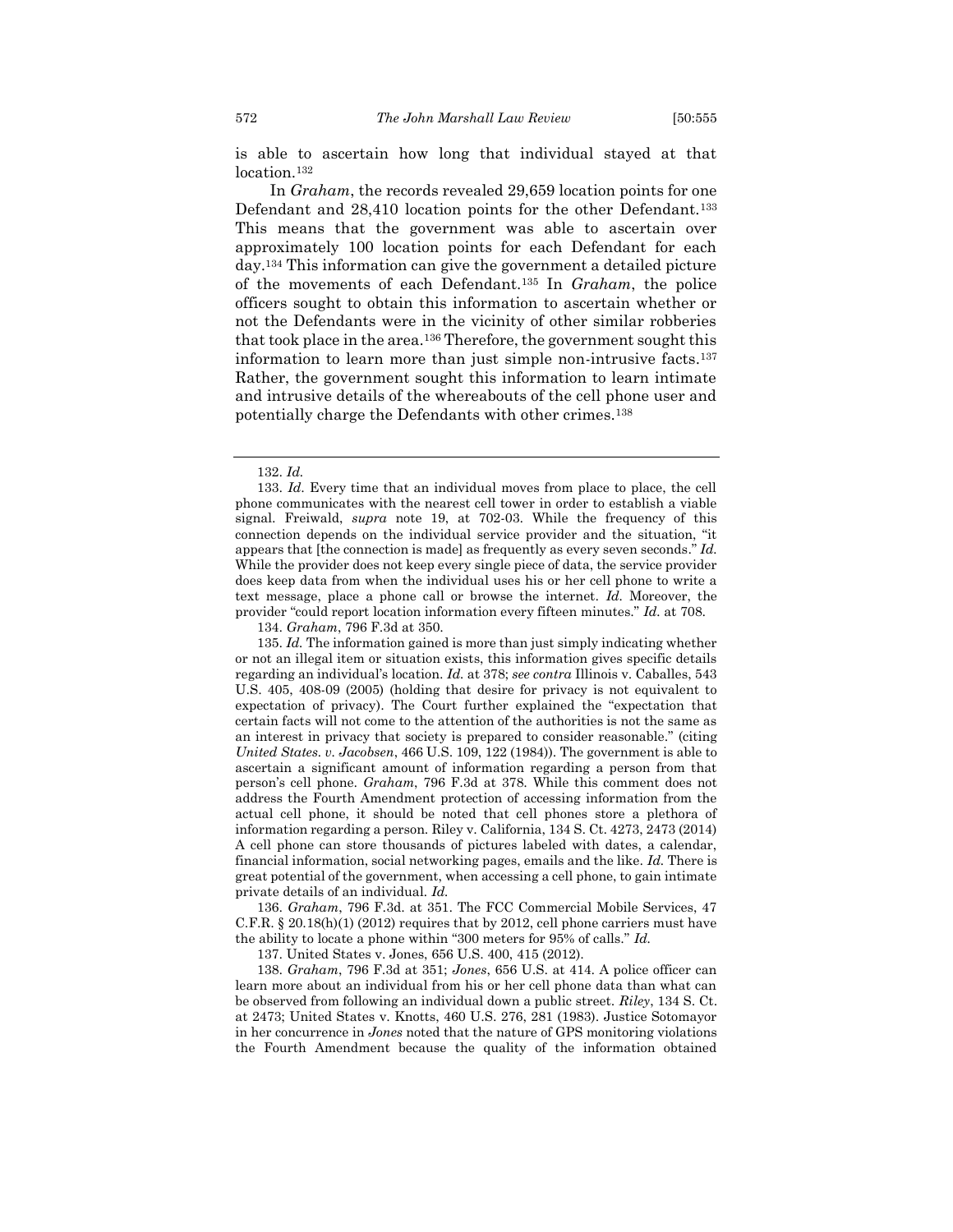Some courts allege that the cell site location information should be treated like a business record since the cell service provider is keeping these types of records during the course of their normal business operations.<sup>139</sup> Yet, the information revealed from these location records provides the government with much more detail about an individual than can be obtained from some other third-party records kept during the course of normal business operations.<sup>140</sup> Therefore, this type of information is more unique then other types of business records.<sup>141</sup>

#### <span id="page-19-0"></span>*2. Timeframe of a Search*

The amount of time allowed for a search is equally important when analyzing whether or not the government action meets society's reasonable expectation of privacy.<sup>142</sup> The Supreme Court previously stated in *United States v. Knotts* that there is no reasonable expectation of privacy in short-term monitoring of an individual conducted on public streets.<sup>143</sup> The Court reasoned that anyone on that public street can see the individual traveling in a particular direction or stopping at a particular destination.<sup>144</sup> Therefore, a search, within the meaning of the Fourth Amendment, does not occur.<sup>145</sup> However, the use of long term monitoring pushes the boundary of what is consistent with society's reasonable expectation of privacy.<sup>146</sup> In *United States v. Jones*, the Supreme

impinges on an individual's reasonable expectation of privacy. *Jones*, 656 U.S. at 414. She notes that "GPS monitoring generates a precise, comprehensive record of a person's public movements that reflects a wealth of detail about her familial, political, professional, religious, and sexual orientation.*" Id.* at 407. The government in assessing this information can ascertain when an individual goes to the doctor, sees an attorney, goes to a bar, goes home, enters a church and so much more. *Id.* This is the same type of information that can be gained from cell phone location information. *Graham*, 796 F.3d at 350.

<sup>139.</sup> In Re Application of the U.S. for Historical Cell Site Data, 724 F.3d 600, 611-12 (5th Cir. 2013). The cell phone service provider is independently storing this location information in order to better optimize its service. United States v. Madison, No. 11-60285, 2012 U.S. Dist. LEXIS 105527, at \*1 (S.D. Fla. July 30, 2012). For example, a cell phone company may use the information acquired in order to appropriately bill its customers. *Id.* If an individual's plan requires an additional charge for roaming, then the cell phone company will use location information in order to bill accordingly. *Id.* 

<sup>140.</sup> Lauren E. Babst, *No More Shortcuts: Protect Cell Site Location Data With a Warrant Requirement*, 21 MICH. TELECOMM. TECH. L. REV 363, 393 (2015). The Court stated that the location of a person within his or her residence is an intimate detail about the residence; *see also* United States v. Karo, 468 U.S. 705, 715 (1984) (holding warrantless searches and seizures inside a home are "presumptively unreasonable absent exigent circumstances.").

<sup>141.</sup> Babst, *supra* note 140.

<sup>142.</sup> United States v. Knotts, 460 U.S. 276, 281-82 (1983).

<sup>143.</sup> *Id.*

<sup>144.</sup> *Id.*

<sup>145.</sup> *Id.*; U.S. CONST. amend. IV.

<sup>146.</sup> United States v. Jones, 565 U.S. 400, 429 (2012).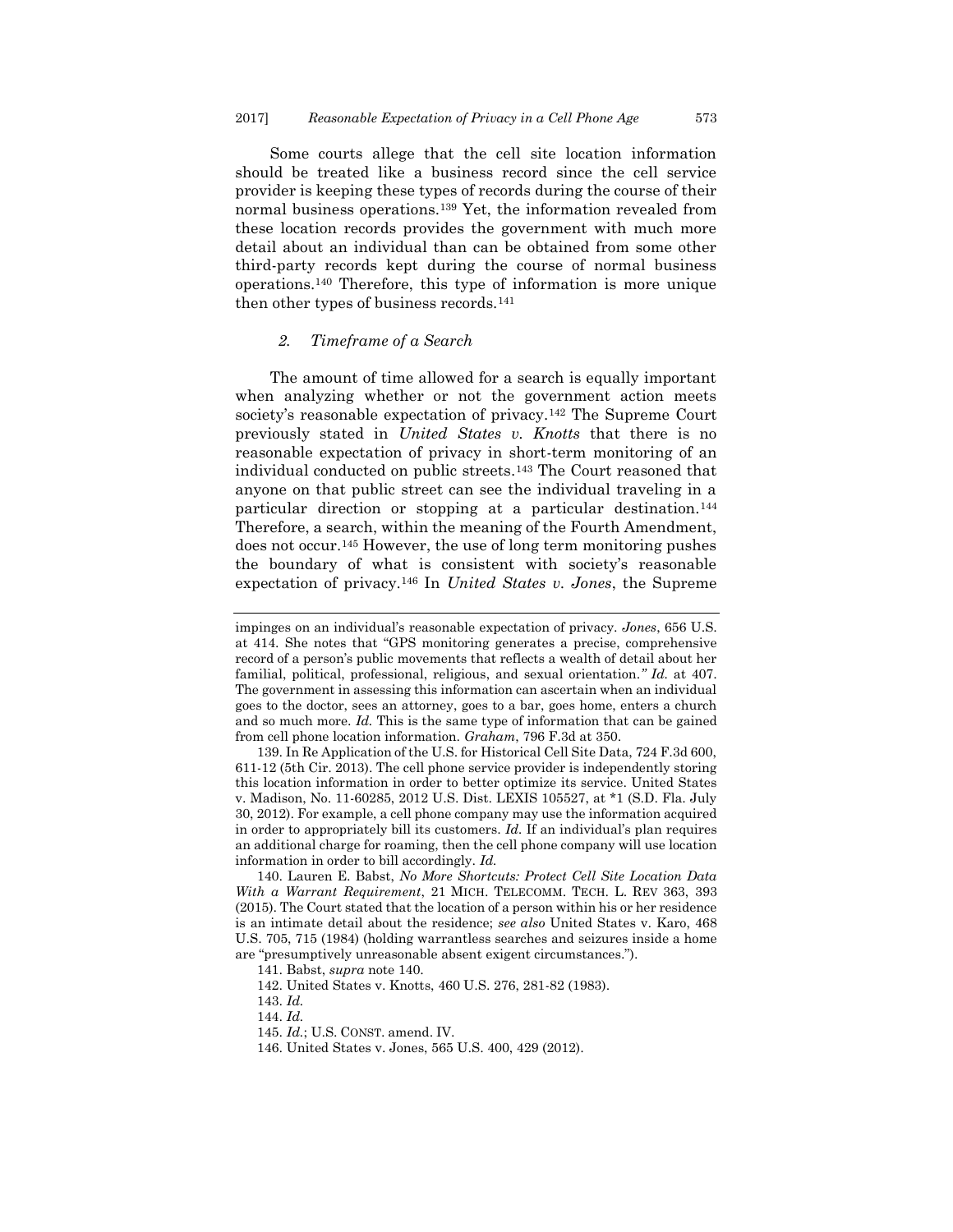Court held the "installation of the GPS device" and the use of "the GPS devise to monitor the vehicle's movement" constituted a search.<sup>147</sup> In that case, the Defendant was under suspicion of trafficking narcotics.<sup>148</sup> The State obtained a search warrant which authorized the police officers to install a GPS device on the Defendant's vehicle and monitored the vehicle for twenty-eight days.<sup>149</sup> However, the State did not install the GPS device in compliance with the warrant.<sup>150</sup> Thus, the warrant was invalid.<sup>151</sup> The Supreme Court held that the installation of the GPS device constituted a search; and it was impermissible for the government to "physically occupy private property for the purpose of obtaining information."<sup>152</sup>

Justice Samuel Alito in his concurring opinion in *Jones* further suggested that society expects law enforcement officials to refrain from "secretly monitor[ing] and catalogue[ing] every single movement of an individual's car for a very long period" of time.<sup>153</sup> In a case like *Graham*, the amount of information that can be acquired during a long term surveillance is astonishing since a cell tower frequently acquires new location information from a cell phone.<sup>154</sup> Using the location information, law enforcement officials can fairly accurately track the individual throughout the day.<sup>155</sup> The monitoring of cell phone data is similar to the GPS monitoring in *Jones* because the law enforcement agent acquires a plethora of location information in a given time period.<sup>156</sup> In essence, the law enforcement agents are able to monitor every single movement of the individual.<sup>157</sup> This long term electronic monitoring greatly impinges on individual's reasonable expectation of privacy.<sup>158</sup> This is because an individual's every movement can be assessed and

154. United States v. Graham, 796 F.3d. 332, 350 (2015).

155. *Id.*

157. *Id.*

<sup>147.</sup> *Id.* at 403. The Court reasoned that "the government physically occupied private property for the purpose of obtaining information." *Id*. at 404. Thus, that "physical intrusion would have been considered a search." *Id*. at 404- 05. The Court does not address whether there was a reasonable expectation of privacy since it found the action to constitute a search. *Id*. at 406.

<sup>148.</sup> *Id*. at 400.

<sup>149.</sup> *Id.*

<sup>150.</sup> *Id*. at 402-03. The warrant authorized the "installation of the device in the District of Columbia and for the installation to be made within 10 days." *Id.* The GPS was installed on the 11th day and in Maryland. *Id*. at 403.

<sup>151.</sup> *Id*.

<sup>152.</sup> *Id.* Justice Sotomayor, in her concurring opinion, addressed that "a Fourth Amendment search [also] occurs when the government violates a subjective expectation of privacy that society recognizes as reasonable." *Id*. at 414.

<sup>153.</sup> *Id.*

<sup>156.</sup> *Id.*; *Jones*, 565 U.S. at 469.

<sup>158.</sup> *Id.*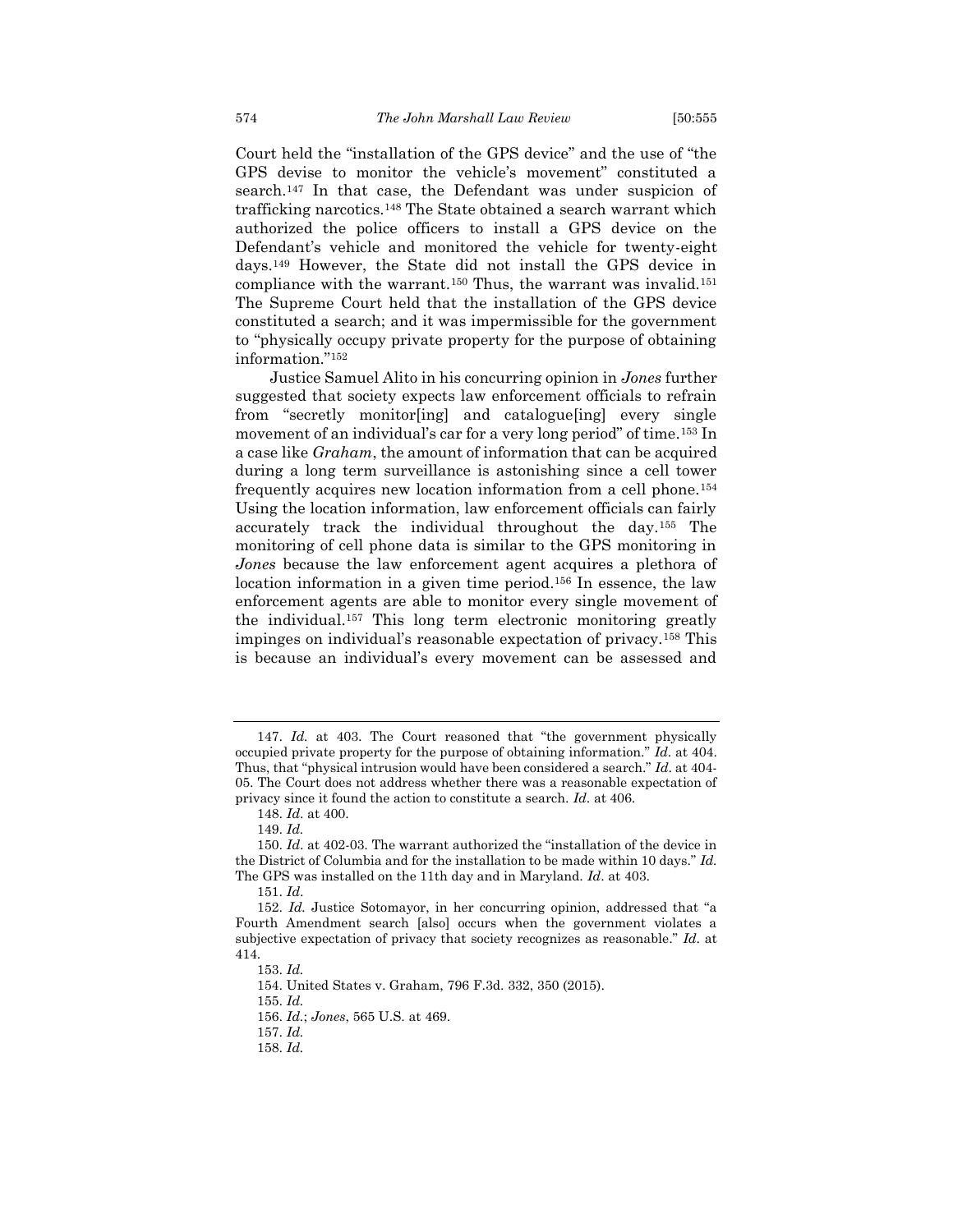scrutinized more thoroughly than what could be assessed by watching an individual as he or she travels down a public street.<sup>159</sup>

While neither Justice Alito nor the Court in *Jones* indicated the amount of time required to pass before a police officer's warrantless monitoring of an individual moves from a reasonable observation to an unreasonable search, Justice Alito argued that in *Jones* it occurred before four weeks of monitoring.<sup>160</sup> In *Graham*, the search consisted of 55 weeks, or 221 days, of surveillance, well beyond the approximate four-week threshold.<sup>161</sup>

#### <span id="page-21-0"></span>*3. Location of the Individual While a Search is Conducted*

The Supreme Court also bases its reasonableness analysis on the location of the individual being subjected to a search.<sup>162</sup> The government usually argues that it is not requiring the cell phone service provider to create or keep this location information.<sup>163</sup> Thus, the government should have access to information already independently created by cell service providers.<sup>164</sup> However, the problem is the inherently intrusive nature of cell site location information.<sup>165</sup> If allowed to access this information, the government can gain knowledge about an individual's private and public movements, including information about individuals while they are inside of their homes.<sup>166</sup> Details about information occurring in the home, including the location of an individual, is

165. *Graham*, 796 F.3d. at 378.

<sup>159.</sup> *Id.*

<sup>160.</sup> *Id.*

<sup>161.</sup> *Graham*, 796 F.3d. at 347. This search is certainly an infringement of an individual's reasonable expectation of privacy. *Jones*, 565 U.S. at 429. However, given the wealth of information acquired from the near constant location information gained from cell towers, a search may begin significantly before four weeks of monitoring. *Graham*, 796 F.3d. at 341. Maybe even just after a day or two. *Id.* at 340. The district court in Maryland in quoting Senator Wyden stated, "tracking an individual's movements on a twenty-four-hour basis for an extended period of time […] is qualitatively different than visually observing the person during a single trip." In re U.S. ex rel. an Order Authorizing Disclosure of Location Info. Of a Specified Wireless Tel., 849 F. Supp. 2d 526, 556 (Md. 2011).

<sup>162.</sup> United States v. Knotts, 460 U.S. 276, 281-82 (1983). The Court held that since the car is traveling on a public street there is no expectation of privacy. Kyllo v. United States, 533 U.S. 27, 37 (2001). Conversely, the Supreme Court held that all details within a home are intimate details to be "held safe from prying government eyes." United States v. Karo, 468 U.S. 705, 714 (1984). The Supreme Court held that the monitoring of a beeper within a private residence violates the reasonable expectation of privacy of a residence. *Id.*

<sup>163.</sup> In Re Application of the U.S. for Historical Cell Site Data, 724 F.3d 600, 611-12 (5th Cir. 2013).

<sup>164.</sup> *Id.*

<sup>166.</sup> *Id.* The cell towers are constantly gathering information regarding the user's location not only "around town, but also within a particular building including the privacy of his or her own home." *Id.*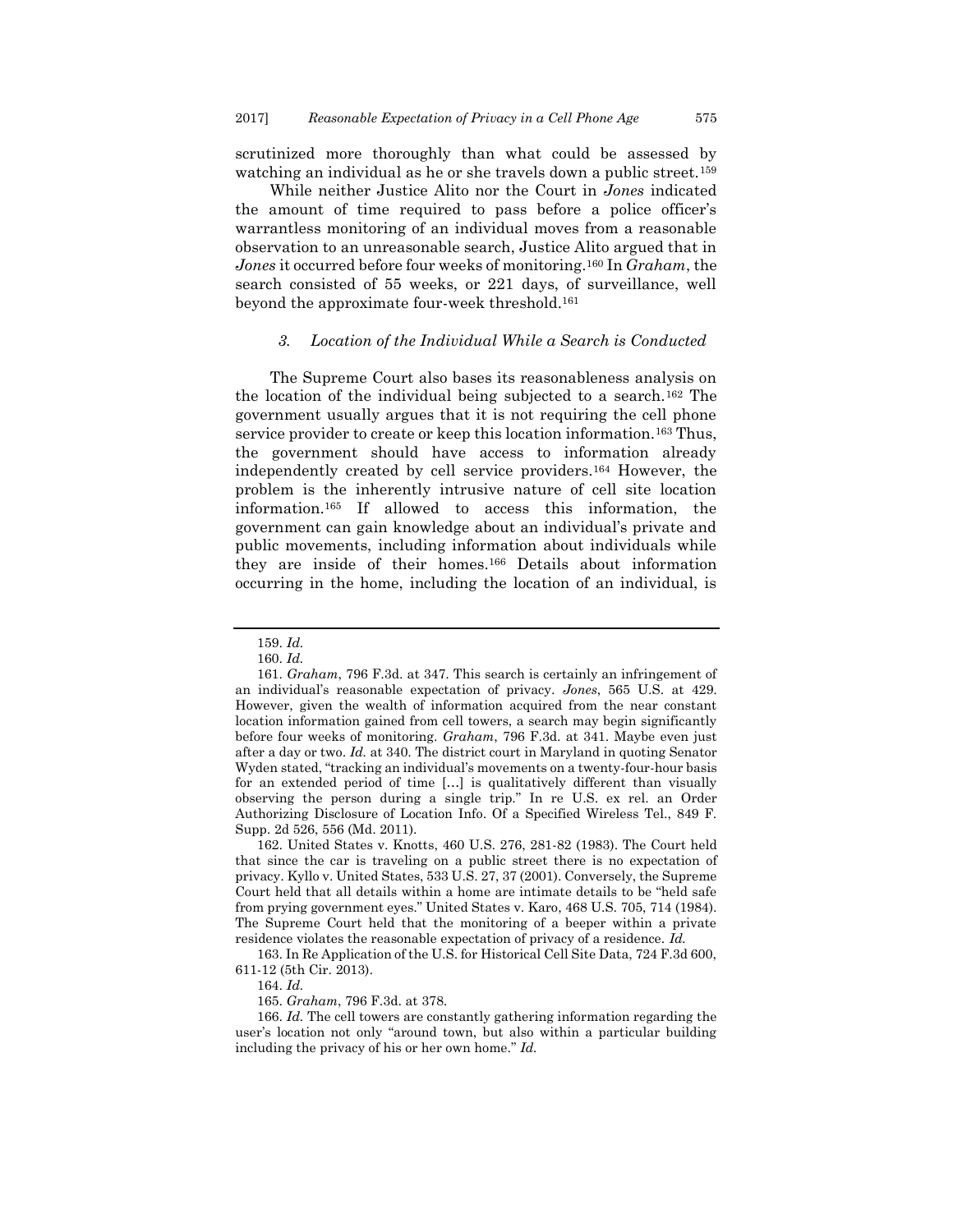subject to more stringent privacy standards than would be the case in other more public locations.<sup>167</sup> This is because the Supreme Court has read into the Fourth Amendment "special protection[s]" for an individual within his or her own home.<sup>168</sup>

Some courts also allege that the monitoring of the individual within the house is not directly recorded or collected by the government.<sup>169</sup> Therefore, these courts argue, the monitoring does not impinge on a person's reasonable expectation of privacy, since the Fourth Amendment only gives individual's protection against government actions.<sup>170</sup> For example, the Court in *United States v. Jacobsen* held that the expectation of privacy had already been extinguished when a private individual initially opened and looked into a package.<sup>171</sup> Therefore, the government was not prohibited by the Fourth Amendment from also looking into the package.<sup>172</sup> However, the ruling in *Jacobsen* rests on the proposition that the

170. The Court in *Walter v. United States* held that an action by a private individual, "not acting as an agent of the government or with the participation or knowledge of any governmental official" does not violate the Fourth Amendment even if the private individual conducts an unreasonable search or seizure. 447 U.S. 649, 662 (1980). Moreover, the court in *In Re Application of the U.S. for Historical Cell Site Data* cites and distinguishes *Smith* from *Karo*. 724 F.3d 600, 611-12 (5th Cir. 2013). This court says that while both *Smith* and *Karo* involve the "government's acquisition of information about the interior of a home: that a particular canister was located in the home or that a person was calling particular numbers for a phone in the home. But in *Karo* […], the Government was the one collecting and recording that information." *Id.* In *Smith*, the phone service provider was obtaining the records and the government just sought the information from the phone service provider. *Id.*

171. United States v. Jacobsen, 466 U.S. 109, 117-120 (1984). In this case, a FedEx employee opened a damaged package in order to examine its contents pursuant to "company policy" and found a white substance believed to be cocaine. *Id.* at 111. Upon finding this substance, the company called a federal agent who took and tested the white substance and determined it was cocaine. *Id.* Since the government agent does not learn anything that was not already learned before by the private individual, there is no "legitimate expectation of privacy." *Id.* at 120. Moreover, this does not constitute a search under the Fourth Amendment since the testing of the substance was a binary procedure. *Id.* 

172. *Id.* at 117-120.

<sup>167.</sup> Just like in *Kyllo*, details, such as how warm a house is, are intimate details of the home. *Kyllo*, 533 U.S. at 37-38. The police officer should not be given free reign into any and all details of a home regardless of how presumptively non-intimate an item within the house appears to be. *Id.*; *see* Silverman v. United States., 365 U.S. 505, 512 (1961) (stating that man has right to retreat into home without "unreasonable governmental intrusion.").

<sup>168.</sup> Welsh v. Wisconsin, 466 U.S. 740, 754 (1984). An individual expects the most privacy when she is within her own home. United States v. Karo, 468 U.S. 705, 714 (1984).

<sup>169.</sup> United States v. Davis, 785 F.3d 498, 511 (2015); United States v. Miller, 425 U.S. 435, 443 (1976); Smith v. Md., 442 U.S. 735, 742 (1979); *see generally* U.S. v. Caraballo, 963 F. Supp. 2d 341, 362 (D. Vt. 2013) (discussing Sprint/Nextel's policy of collecting "information regarding the location of its customer's cell phones while in use.").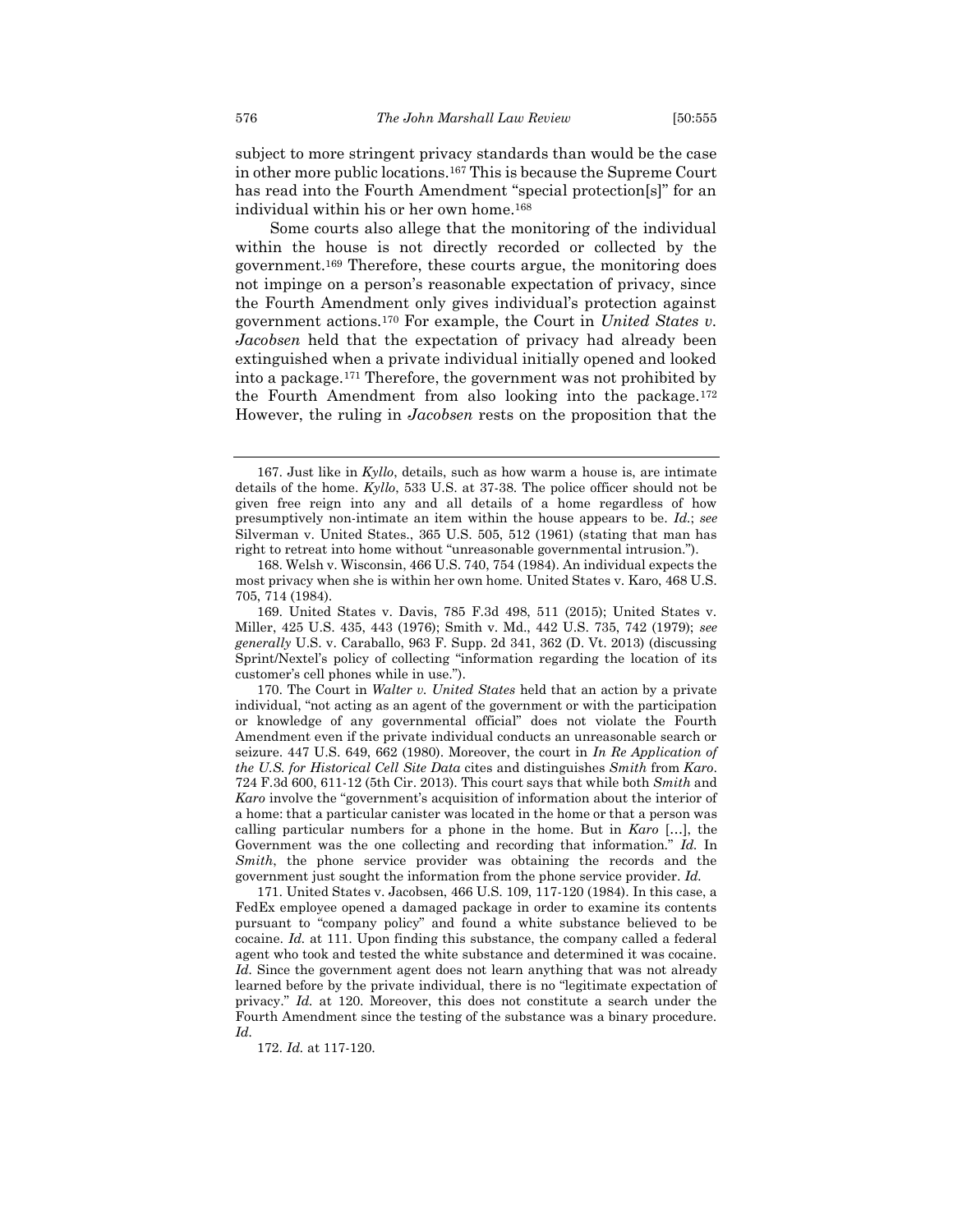Government did not learn anything more than what was previously learned by the private individual's search of the package.<sup>173</sup> In a situation where the government is monitoring historical cell site location information, the government learns more than what was previously known by the private individual.<sup>174</sup> The cell service providers use the location information to provide better service to its customers.<sup>175</sup> The service providers are probably not using the information to monitor and actually track the movements of its customers from place to place in order to determine the exact whereabouts of its customers at certain points in time.<sup>176</sup> However, by searching the cell site location information, law enforcement officials learn unique and private facts about an individual's movements that do not advance the business interests of the cell service provider.<sup>177</sup> Thus, this type of monitoring furthers only the government's interests.<sup>178</sup>

This type of surveillance impinges on the reasonable expectation of privacy because of the prolonged and unique nature of the information obtained through historical cell site information.<sup>179</sup> This type of search also impinges on an individual's reasonable expectation of privacy because individuals will likely enter their residences during the timeframe of the prolonged search.<sup>180</sup>

## *C. Third-Party Doctrine*

<span id="page-23-0"></span>The Supreme Court is firm in its conclusion that when there is a reasonable expectation of privacy, the government cannot impinge upon this privacy right unless it has probable cause to do so.<sup>181</sup> However, the Supreme Court has been reluctant to expand what reasonableness means in a changing technological environment.<sup>182</sup>

<sup>173.</sup> *Id.* at 120.

<sup>174.</sup> United States v. Place, 462, U.S. 696, 707 (1983). The Court held that the type of information gained from the dog sniff is pivotal in the determination of whether it is reasonable. *Id.* Since the government was not acquiring any private facts about legal items held in the luggage, it did not impinge on any reasonable expectation of privacy. *Id.*

<sup>175.</sup> *In Re Application of the U.S. for Historical Cell Site Data*, 724 F.3d at 611-12.

<sup>176.</sup> United States v. Graham, 796 F.3d. 332, 343 (2015).

<sup>177.</sup> Susan Freiwald, *Law Enforcement Access to Third Party Records: Light in the Darkness: How the Leatpr Standards Guide Legislators in Regulating Law Enforcement Access to Cell Site Location Records*, 66 OKLA. L. REV. 875, 903 (2014).

<sup>178.</sup> *Id.*

<sup>179.</sup> Riley v. California, 134 S. Ct. 2473, 2490 (2014); *Graham*, 796 F.3d at 349.

<sup>180.</sup> *Id.*

<sup>181.</sup> Katz v. United States, 389 U.S. 347, 361 (1967).

<sup>182.</sup> Smith v. Md., 442 U.S. 735, 743-44 (1979). This ruling came out in 1979, and even so, 36 years later the Court has not significantly amended its thoughts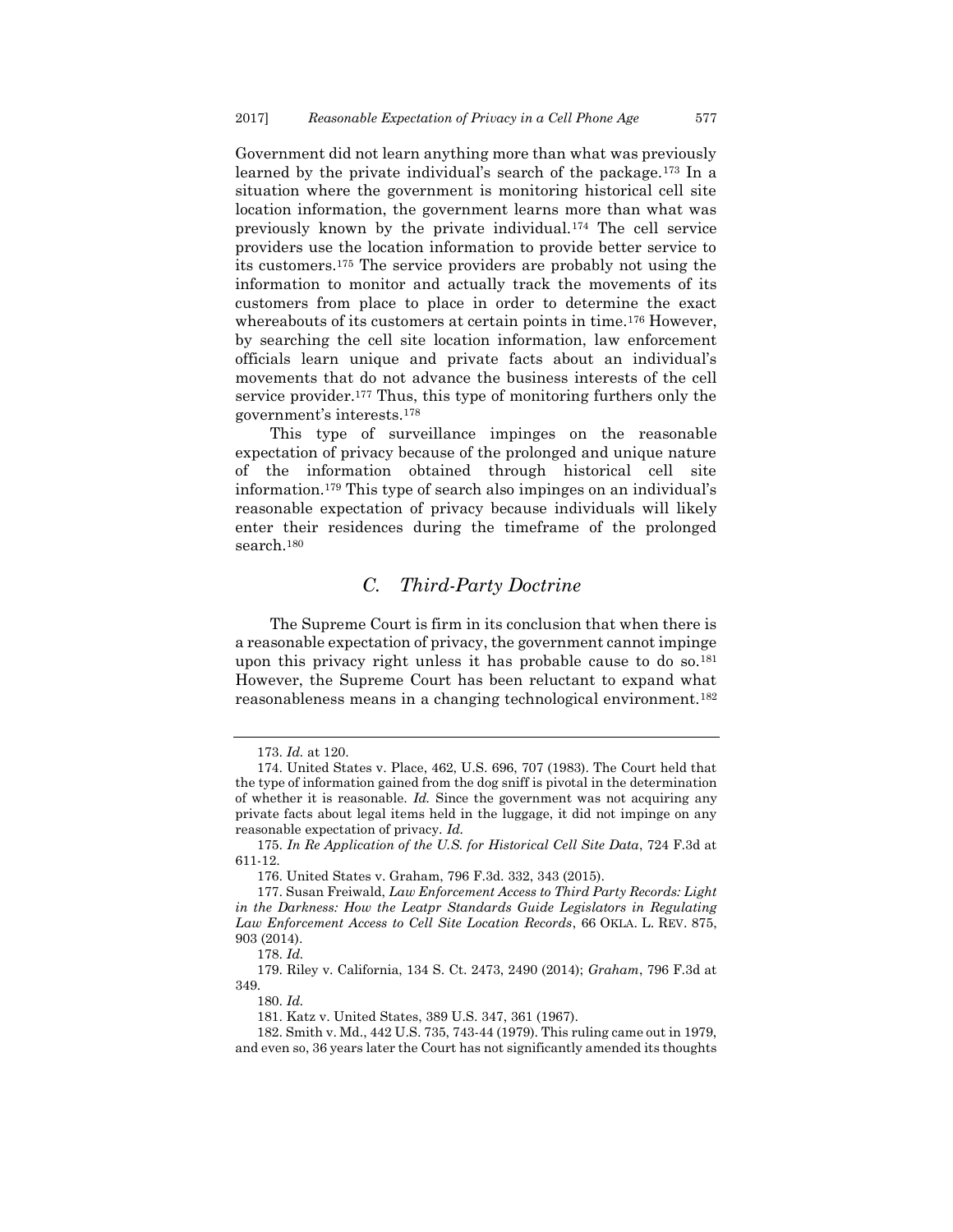While there are currently a few Justices that suggest changing the meaning of reasonableness, the majority of the Court still maintains that there is no expectation of privacy "that society is prepared to recognize as reasonable" when an individual "voluntarily turns over [information] to third parties."<sup>183</sup> The Third-Party Doctrine states that the Fourth Amendment "does not protect a person's privacy in information she has volunteered to a third party."<sup>184</sup>

The Fifth Circuit has noted that, in the context of cell phone use and conveyance of information to the third-party cell phone company, the user knows and understands that his or her cell phone sends a signal to a nearby cell tower in order to connect his or her phone call.<sup>185</sup> While individuals may know and understand that they are turning over their electronic records to a third party, they are not voluntarily turning over these records.<sup>186</sup> In order to use a cell phone, the third-party service provider automatically retrieves the cell phone user's information without any sort of active or passive participation from the user.<sup>187</sup> Some courts argue that there

However, it seems as though the Court may soon change its mind regarding information provided to third-party servers. For example, Justice Sotomayor in United States v. Jones, 565 U.S. 400, 417 (2012) stated that "it may be necessary to reconsider the premise that an individual has no reasonable expectation of privacy in information voluntarily disclosed to third parties. This approach is ill suited to the digital age, in which people reveal a great deal of information about themselves to third parties in the course of carrying out mundane tasks." *Id.*

186. *Id.*

187. *Id.* at 354-55. It can be argued that an individual actively participates

regarding expectations of privacy when information is given to a third party despite societies' technological advancements in those 36 years. *See generally*  Evan Peters, *The Technology We Exalt Today is Everyman's Master*, 44 WASH. U. J.L. & POL'Y 103, 119-20 (2014) (illustrating flaw with technology and the Third-Party Doctrine).

<sup>183.</sup> Thomas P. Crocker, *Symposium on Cybercrime: Order, Technology, and the Constitutional Meanings of Criminal Procedure*, 103 J. CRIM. L. & CRIMINOLOGY 685, n. 4 (2013) ("Fourth Amendment doctrine, moreover, is circular, for someone can have a reasonable expectation of privacy in an area if and only if the Court has held that a search in that area would be unreasonable." (quoting Michael Abramowicz, *Constitutional Circularity*, 49 UCLA L. REV. 1, 60-61 (2001)).

<sup>184.</sup> Elspeth A. Brotherton, Comment: *Big Brother Gets a Makeover: Behavioral Targeting and the Third-Party Doctrine*, 61 EMORY L.J. 555, 559  $(2012)$ 

<sup>185.</sup> In Re Application of the U.S. for Historical Cell Site Data, 724 F.3d 600, 613 (5th Cir. 2013). The Fifth Circuit Court also suggests that even if the individual does not realize or know that their cell phone must connect to the cell tower in order to place a phone call, the individual is deemed to know this fact. *Id.* This is because in the individual's cell phone contract it states that the "provider uses a subscriber's location information to route his cell phone calls" and collects it. *Id.* Yet, the average reasonable person may not actually realize that the cell phone company can take and store this information so that it can be used by other entities, such as the government. United States v. Graham, 796 F.3d. 332, 354 (5th Cir. 2015).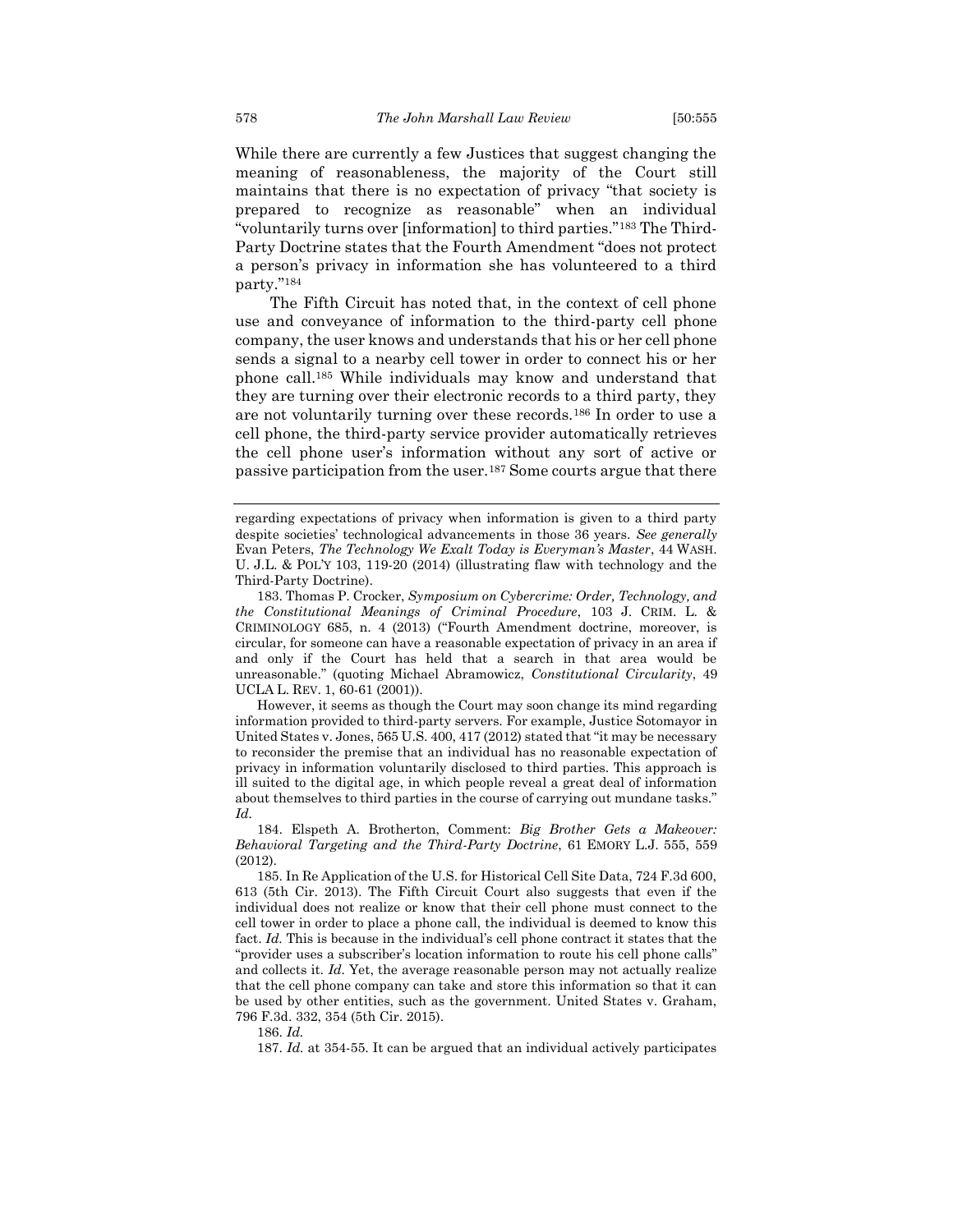is no need for active participation for an action to be voluntary.<sup>188</sup> Since the government "does not require a member of the public to own or carry a cell phone," this makes the use of a cell phone completely voluntary.<sup>189</sup> By extension, this makes the conveyance of information voluntary.<sup>190</sup>

However, the use of a cell phone has become "essential to full cultural and economic participation."<sup>191</sup> The simple act of using a cell phone or carrying a cell phone cannot automatically mean that the cell phone user has voluntarily conveyed his or her location information to the cell phone provider, and thus extinguished all expectation of privacy.<sup>192</sup> While the government is not actually requiring an individual to purchase and use a cell phone, in order to function efficiently and effectively in society, an individual must have and use a cell phone.<sup>193</sup> Thus, a person "cannot be deemed to have volunteered to forfeit expectations of privacy" by simply participating in society.<sup>194</sup>

The Defendants in *Graham* did not voluntarily terminate their reasonable expectation of privacy in the information retrieved by the cell phone provider just because the Defendants used cell phones in their day to day lives.<sup>195</sup> Additionally, a government agent should not have been able to request the Defendants' cell phone location information without a warrant and probable cause just because the Defendants were required to allow the third-party cell phone service provider to retrieve information regarding their location.<sup>196</sup>

192. *Graham*, 796 F.3d. at 355-56.

when that individual makes a phone call or sends a text message. *Id.* at 355. However, the cell phone provider also retrieves information when the cell phone user receives a phone call or test message. *Id.* The cell phone user has absolutely no control over the receipt of such calls or messages, yet the information is still conveyed to the cell phone provider. *Id.* Even so, this may be a flawed argument since the use of cell phones have become an integral part of everyday society in which individuals need the use of cell phones in order to complete all sorts of tasks during the course of the day. *Id.*

<sup>188.</sup> *In Re Application of the U.S. for Historical Cell Site Data*, 724 F.3d at 613.

<sup>189.</sup> *Id.*

<sup>190.</sup> *Id.*

<sup>191.</sup> *Graham*, 796 F.3d. at 355-56. In *Riley* the Court stated that "[c]ell phone and text message communications are so pervasive that some persons may consider them to be essential means or necessary instruments for selfexpression, even self-identification." Riley v. California, 134 S. Ct. 2473, 2490 (2014).

<sup>193.</sup> *Id.*; *Riley*, 134 U.S. at 2484.

<sup>194.</sup> *Graham*, 796 F.3d. at 356.

<sup>195.</sup> *Id*. at 340.

<sup>196.</sup> U.S. CONST. amend. IV.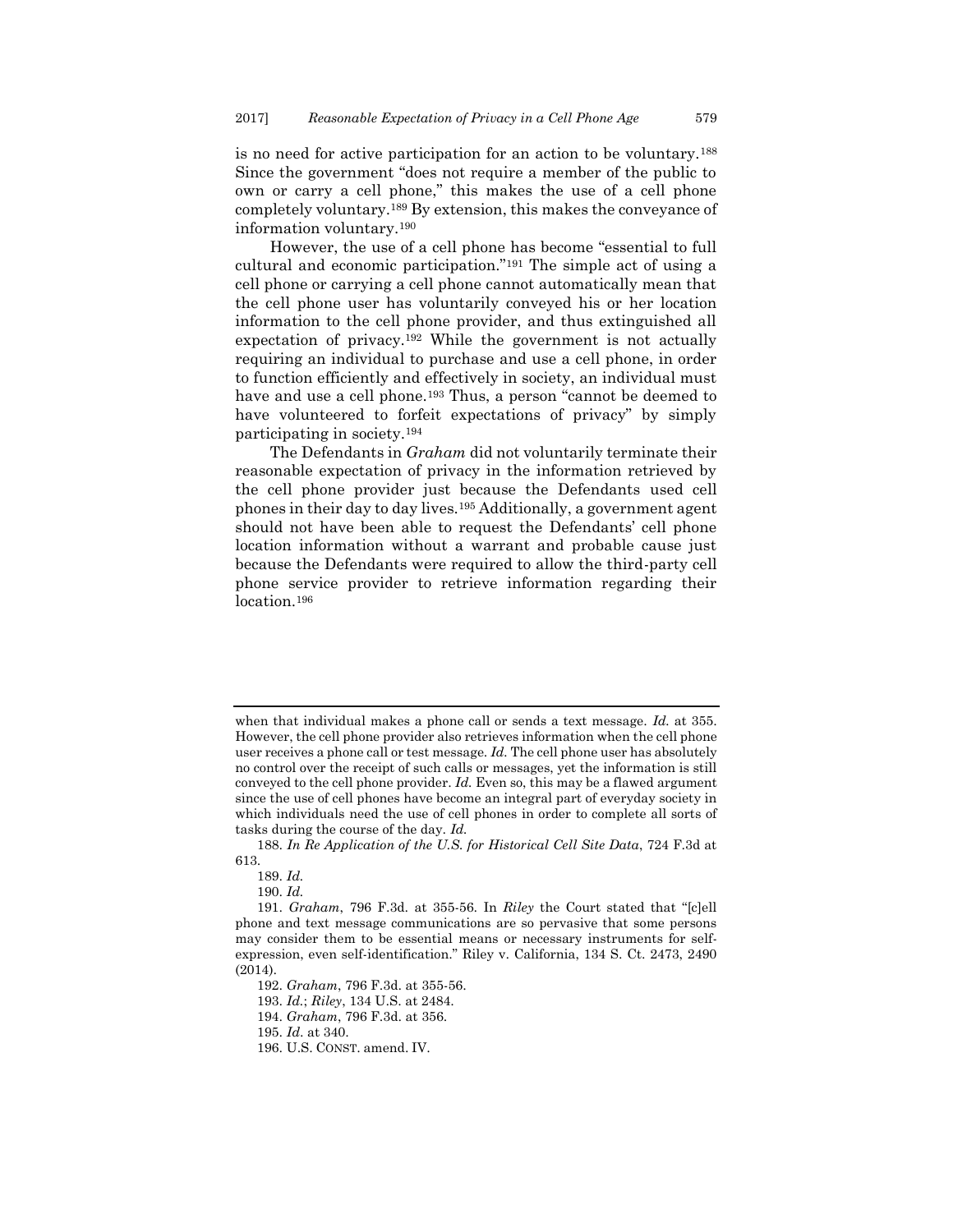## *D. Stored Communications Act*

<span id="page-26-0"></span>In 1986, Congress enacted the Stored Communications Act in order to address the changes and advancements in technology.<sup>197</sup> Prior to the enactment of this law, the government simply issued subpoenas to third-party service providers in order to require those entities to produce "a wide variety of business records" and other information.<sup>198</sup> With the passage of this law, the government is forced to take the additional step of obtaining judicial approval and obtaining a court order prior to any information being tendered to the government.<sup>199</sup> A court order is issued if the court finds "specific and articulable facts showing that there are reasonable grounds to believe that … the records or other information sought […] are relevant and material to an ongoing criminal investigation."<sup>200</sup> This standard, however, is drastically lower than a probable cause standard needed before any other warrant can be issued.<sup>201</sup>

Some courts have stated that individuals are afforded less rights when their information is tendered to a third party.<sup>202</sup> Therefore, these courts argue that the SCA actually gives individuals more protection by imposing a judicial review requirement prior to the issuance of the court order.<sup>203</sup> However, many other courts are unimpressed with this line of reasoning.<sup>204</sup> This is because the Fourth Amendment imposes a probable cause requirement upon searches.<sup>205</sup> The reasonable expectation of privacy is too great for certain types of electronic mediums to be bypassed by a lower standard of evidence requirement.<sup>206</sup> These

<sup>197.</sup> 18 U.S.C. §§ 2701-2712 (2012); United States v. Warshak, 631 F.3d 266, 335 (6th Cir. 2010) (stating purpose of Store Communications Act is to "maintain boundaries between citizen's reasonable expectation of privacy and crime prevention in light of quickly advancing technology.").

<sup>198.</sup> United States v. Davis, 785 F.3d 498, 505 (11th Cir. 2015). This court further noted that Congress required more than just a subpoena before the government can obtain telephone records from a third party. *Id.* at 506.

<sup>199.</sup> *Id*. at 505.

<sup>200.</sup> *Id*.

<sup>201.</sup> *Id.* 

<sup>202.</sup> *Id.*; United States v. Miller, 425 U.S. 435, 443 (1976).

<sup>203.</sup> *Id.*; *Davis*, 785 F.3d at 505.

<sup>204.</sup> The court in *Warshak* stated that the Stored Communications Act is unconstitutional since it allows the government to obtain emails without a search warrant. *Warshak*, 490 F.3d at 288.

<sup>205.</sup> U.S. CONST. amend. IV. In a limited number of circumstances, the Supreme Court has allowed the state to perform searches and seizure with less than probable cause. For example, in Terry v. Ohio, 392 U.S. 1 (1968), the Supreme Court held that where a police officer "has reason to believe that he is dealing with and armed and dangerous individual, regardless of whether he has probable cause to arrest," he can seize the individual and search for weapons. *Id*. at 27.

<sup>206.</sup> The court in *Warshak* stated that stated that individuals have a reasonable expectation that their emails, which are stored with a commercial ISP are kept private. 490 F.3d at 473. Just like an email is a mode of private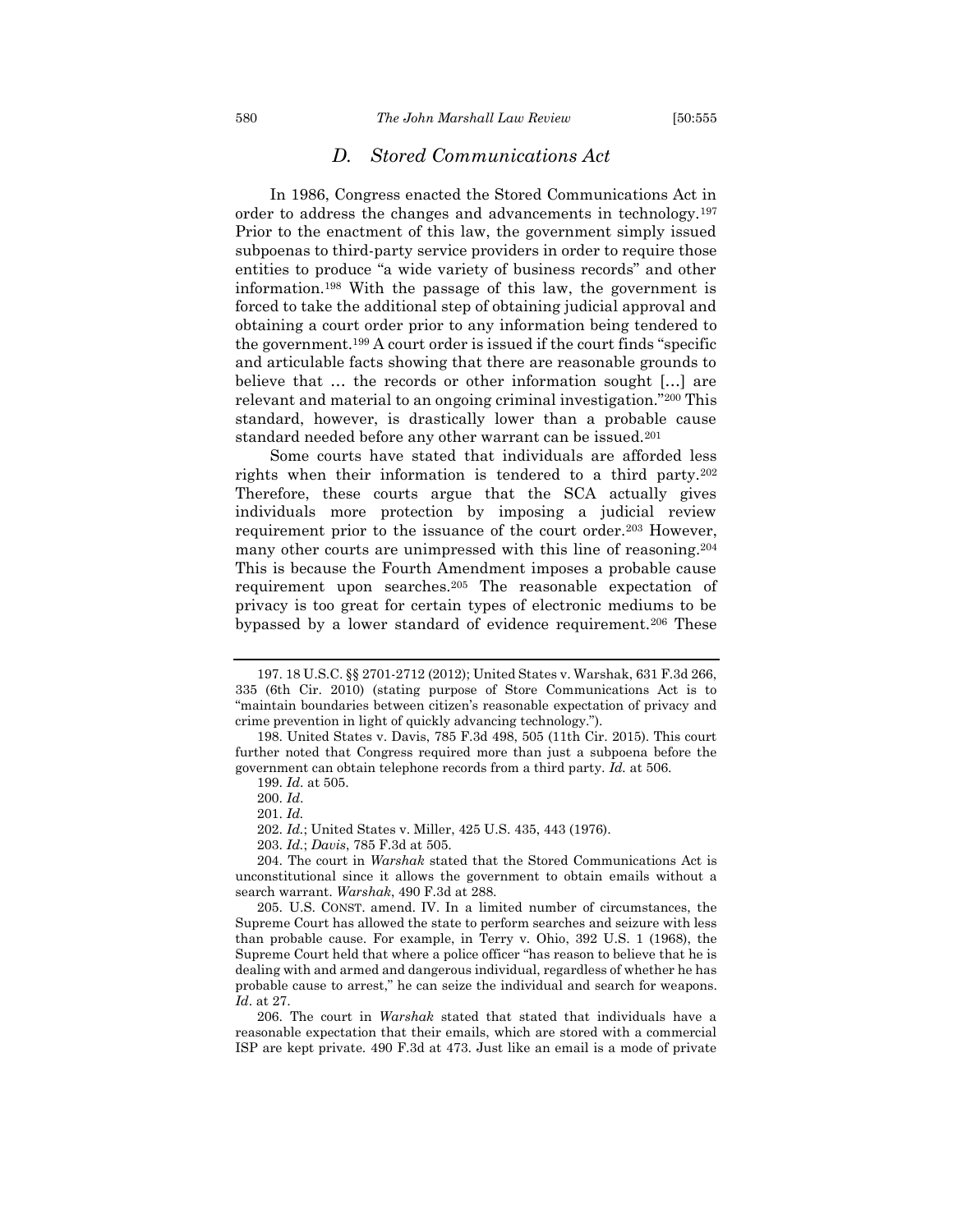courts would insist the Fourth Amendment requires that a law enforcement officer obtain a warrant prior to searching information provided to third parties from electronic mediums,<sup>207</sup> thereby protecting an individual's reasonable expectation of privacy.<sup>208</sup>

## <span id="page-27-0"></span>*E. Balancing Test between Legitimate Government Interest and an Individual's Expectation of Privacy*

In order to determine the constitutionality of a government action, society must balance opposing interests in order to determine whether or not the action meets with society's privacy expectations.<sup>209</sup> The two interests that must be balanced are the degree to which the government action is necessary to promote its own legitimate interest and the degree to which the government action intrudes upon an individual's reasonable expectation of privacy.<sup>210</sup>

#### <span id="page-27-1"></span>*1. Legitimate Government Interest*

There are two primary government interests at play regarding searches of cell site location information.<sup>211</sup> The first is safety of the officer and the second is crime prevention.<sup>212</sup> Law enforcement officers may argue that in order to ensure their safety while on the job, it is essential that they secure a cell phone in order to ensure

208. *Id.*

communication, cell phones, like landline telephones before them, are equally private modes of communication. *Id.* The information that can be obtained from the search of the cell phone location data should also be protected in the same way as the communication itself. *Id.* The decision in *Warshak*, 490 F.3d 455 was later vacated by *Warshak*, 532 F.3d 266. However, in Warshak, 631 F.3d 266, the court found that since the government relied in good faith on the Stored Communication Act, the evidence obtained from the search was allowed. The court, however, still maintained that individuals have a "reasonable expectation of privacy in the contents of emails." *Id.* at 288.

<sup>207.</sup> *Warshak,* 631 F.3d at 288. The Appellate Court in *Graham* noted "if a new technology permits the government to access information that it previously could not access without a warrant, using techniques not regulated under preexisting rules that predate that technology, the effect will be that the Fourth Amendment matters less and less over time." United States v. Graham*,* 796 F.3d 332, 360 (2015).

<sup>209.</sup> Wyo. v. Houghton, 526 U.S. 295, 300 (1999).

<sup>210.</sup> *Id.*

<sup>211.</sup> United States v. Skinner, 690 F.3d 772, 778 (6th Cir. 2012); *see also* United States v. Knotts, 460 U.S. 276, 284 (1983) (stating devices such as beepers facilitate police efficiency.").

<sup>212.</sup> Riley v. California, 134 S. Ct. 2473, 2486 (2014). Additionally, the Supreme Court has conceded that the government has an interest in preventing the destruction of information so that a police officer can also secure the cell phone in order to prevent the individual from deleting or altering any incriminating information on the cell phone. *Id.*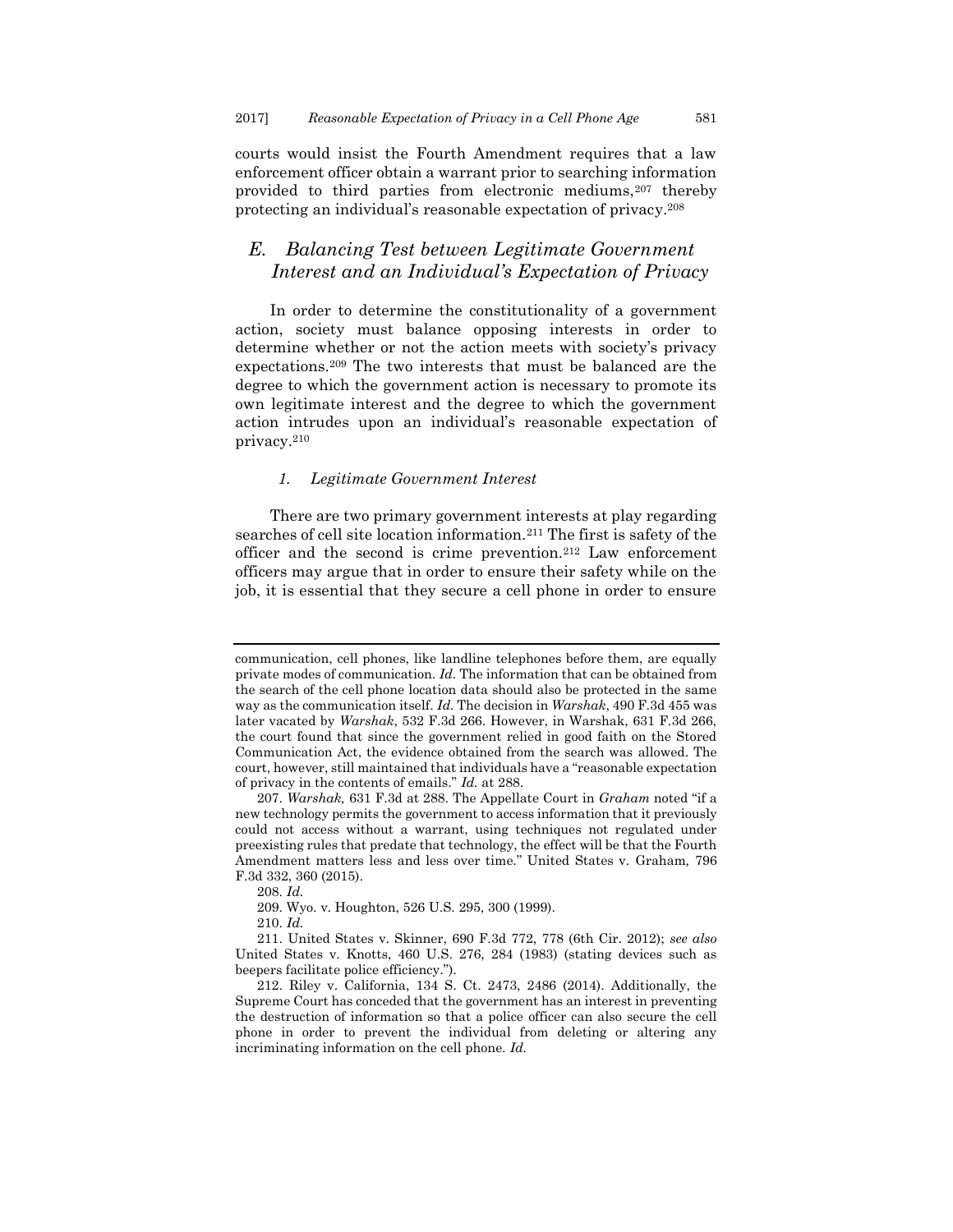that there are no weapons on the cell phone.<sup>213</sup> This government interest is well accepted and is not at issue.<sup>214</sup>

Law enforcement officers may also argue that in order to ensure that officers are able to do their job of solving crimes in the most efficient and effective manner, officers should be allowed to use electronic aids that merely enhance sensory facilities.<sup>215</sup> Some courts suggest that in order to keep up with technological advancements, a police officer must also use technology to "prevent criminals from circumventing the justice system."<sup>216</sup> Furthermore, these courts suggests that the best way to gauge the interests that the public seek to protect is by Congress enacting legislation, such as the SCA, in order for officers to effectively balance between competing interests.<sup>217</sup>

#### <span id="page-28-0"></span>*2. An Individual's Reasonable Expectation of Privacy Interest*

As previously discussed, individuals have a reasonable expectation of privacy in their location.<sup>218</sup> A police officer can acquire intimate details about an individual's private life by acquiring and tracking the individual's precise whereabouts.<sup>219</sup> The government infringes upon this Fourth Amendment protection if the search is done without probable cause and a warrant.<sup>220</sup>

<sup>213.</sup> The Supreme Court has accepted as true the proposition that a cell phone can be secured in order to ensure that there are no weapons on the cell phone, like a razor blade hidden in the cell phone case. *Id.* at 2486.

<sup>214.</sup> *Id.*

<sup>215.</sup> *Knotts*, 460 U.S. at 282. The law enforcement official can argue that since he can obtain the same type of information from the cell site information that he could have obtained through visual surveillance, the officer should be allowed to use the more efficient method in order to advance the government interest of keeping fellow officers safe and solving crimes. Skinner, 690 F.3d at 778; *see also* United States v. Forest, 355 F.3d 942, 951 (6th Cir. 2004) (holding DEA agents can call cell phone to "ping" suspect's location information to find suspect on public road).

<sup>216.</sup> *Knotts*, 460 U.S. at 284. For example, there are features on modern cell phones which allows cell phone to erase data or automatically lock in order to prevent others from accessing information. *Riley*, 134 S. Ct. at 2486. However, this particular threat of destruction of evidence can be eliminated by removing the battery from the cell phone or taking the phone off the network. *Id.* at 2486- 87.

<sup>217.</sup> United States v. Jones, 565 U.S. 400, 429 (2012) (Alito, J., concurring). Since Congress, as representatives of the people, believed that the Stored Communications Acts provides the best protection for the people while still allowing police to solve crimes, then these protections should be deemed reasonable. *Id.*

<sup>218.</sup> *Graham*, 796 F.3d 332, 351 (2015).

<sup>219.</sup> *Jones*, 565 U.S. at 414.

<sup>220.</sup> *Id.*; U.S. CONST. amend. IV.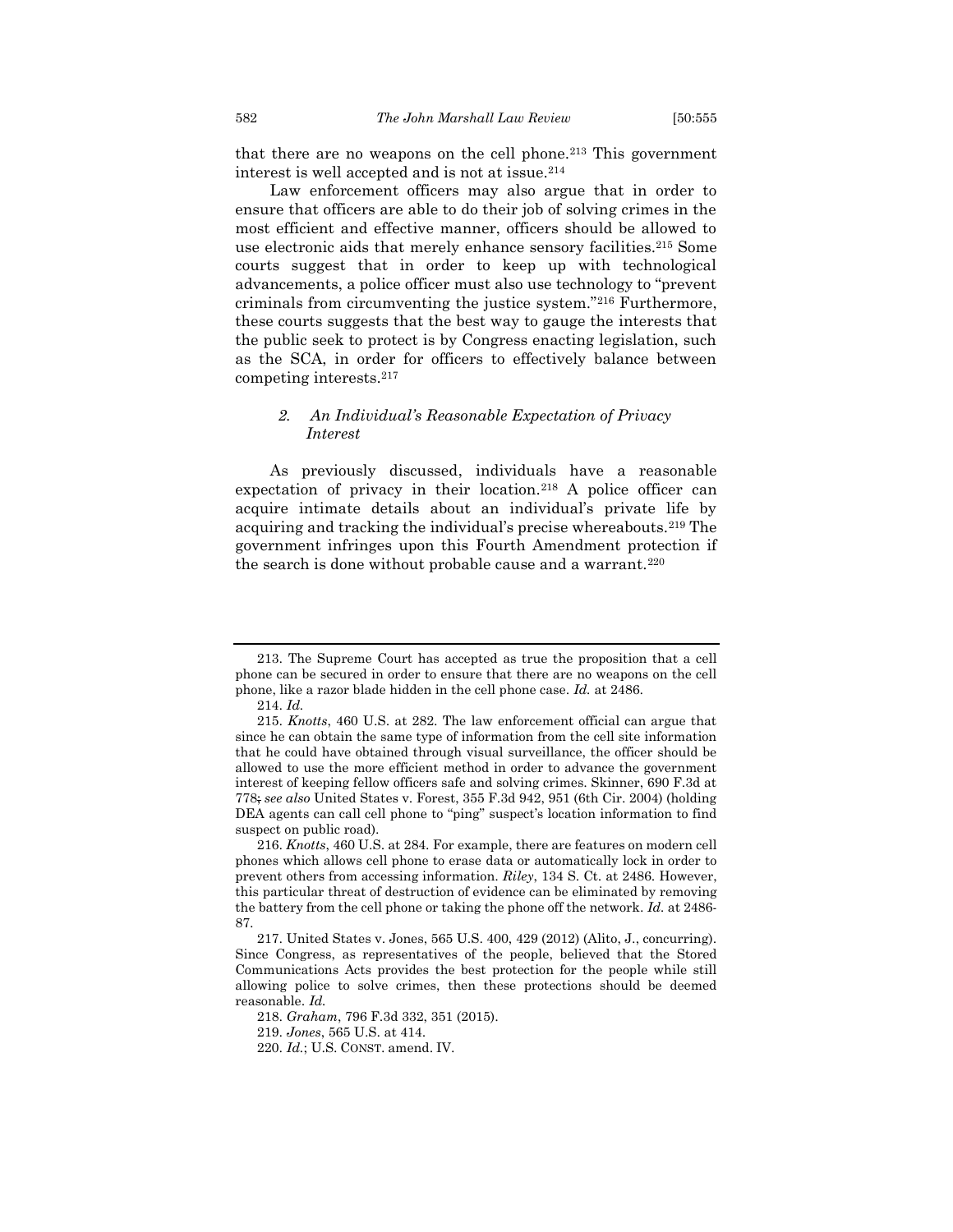#### <span id="page-29-0"></span>*3. Balancing of Interests*

Some courts argue that the mere desire to keep cell site location information private does not equate to a reasonable expectation of privacy. <sup>221</sup> These courts reason that the desire for these circumstances to remain private does not alone mean that there is a reasonable expectation of privacy in these circumstances.<sup>222</sup> However, desire for privacy alone does not drive the analysis of a reasonable expectation of privacy.<sup>223</sup> In *Graham*, law enforcement officials gained a plethora of private information from cell site location information.<sup>224</sup> Thus, the conduct of the law enforcement officers began to closely resemble an unlawful search using an attached GPS device when completed without a warrant and without probable cause.<sup>225</sup> What is more, these types of searches begin to look more like general searches, conducted in colonial times, because law enforcement officials can indiscriminately search vast amounts of information over an extensive period of time.<sup>226</sup> The expectation of privacy in the location of the individual along with the quality and quantity of information gained makes the expectation of privacy reasonable.

222. *Id.* The Supreme Court stated that "the concept of an interest in privacy that society is prepared to recognize as reasonable is […] critically different from the mere expectation, however well justified." *Id.*

<sup>221.</sup> *In Re Application of the U.S. for Historical Cell Site Data*, 724 F.3d 600, 613 (2013). For example, some individuals may want the contents of their trash bags to be kept private. California v. Greenwood, 486 U.S. 35, 40-41 (1988). Some individuals may want their property to be protected from law enforcement officials flying overhead. Florida v. Riley, 488 U.S. 445, 451 (1989). Just because these individuals want these things to be private, does not mean that they are private under the meaning of the Fourth Amendment. United States v. Jacobsen, 466 U.S. 109, 122 (1984).

<sup>223.</sup> Katz v. United States, 389 U.S. 347, 361 (1967). Not only must the individual have "an actual (subjective) expectation of privacy" but also, there must be an expectation of privacy "that society is prepared to recognize as reasonable." *Id.*

<sup>224.</sup> Having access to cell site location information is just like having access to GPS information. *Jones*, 565 U.S. at 400. The Court in *Jones* held that a GPS device which monitors "vehicle's movements constitutes a search under the Fourth Amendment." *Id.*

<sup>225.</sup> *Id*.

<sup>226.</sup> In Re U.S. ex rel. an Order Authorizing Disclosure of Location Information of a Specified Wireless Tel*.*, 849 F. Supp. 2d 526, 551 (Md. 2011). These types of searches begin to look more like general warrant searches because the search "informs the government on an almost continuous basis where the subject is, at places where the government lacked probable cause to believe he was, and with the persons about whom the government may have no knowledge." *Id.* The intrusion upon the individual's everyday life is enormous. *Id.* The reason why the Fourth Amendment was implemented was to ensure that this type of search was impermissible. Clancy, *supra* note 122. However, it seems as though the Fourth Amendment has lost its strength and these types of searches are again being allowed. United States v. Graham, 796 F. 3d. 332 (2015)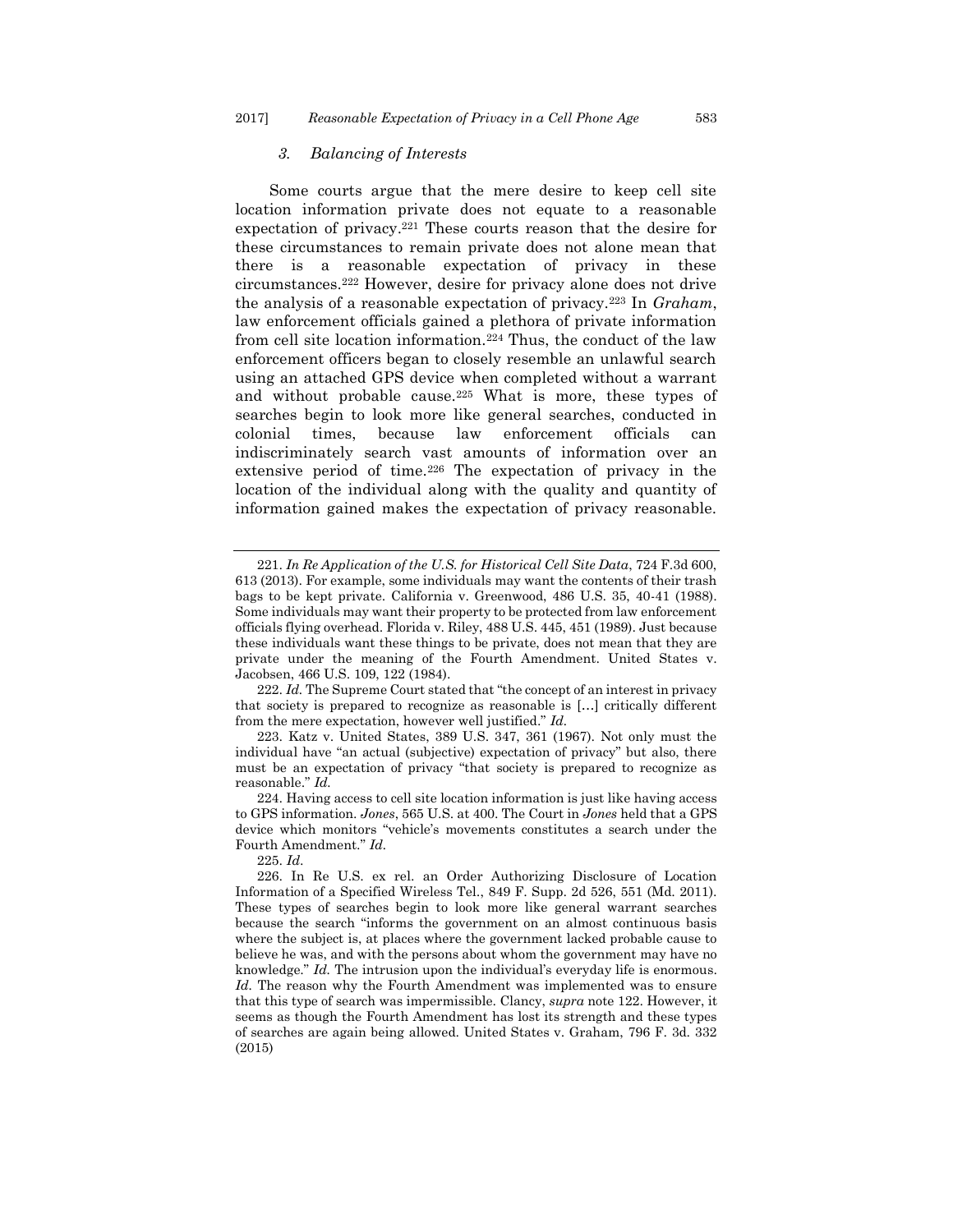These types of broad searches, without warrants, are precisely what the Fourth Amendment sought to prevent against.<sup>227</sup> Without abiding by the protections afforded by the Fourth Amendment, individuals would not enjoy any privacy expectations.

While the government has a legitimate interest that it seeks to preserve, it seems as though the balance of interest tips in favor of the individual's reasonable expectation of privacy in matters relating to cell phone location information.<sup>228</sup>

## IV. PROPOSAL

<span id="page-30-0"></span>In a time when nearly all individuals have a cell phone on their person at all times, the ramifications of allowing law enforcement officials to acquire cell site location information without a search warrant are enormous.<sup>229</sup> In order to prevent law enforcement officers from weakening the protections afforded to individuals by the Fourth Amendment, this section proposes a uniform system that dictates how law enforcement officials are to treat cell site location information.<sup>230</sup> The retrieval of cell site location information should always be treated as a search that must conform to the safeguards of the Fourth Amendment.<sup>231</sup> Therefore, adherence to the Fourth Amendment can be accomplished by revising the SCA to exclude the court order requirement and eliminating the Third-Party Doctrine from cell site location information search situations.

Currently, pursuant to the SCA, if cell site location information is stored by the cell service provider for less than 180 days, in accordance with the Fourth Amendment, law enforcement officers must obtain a search warrant in order to retrieve the location information.<sup>232</sup> If the cell site location information is stored by the cell service provider for more than 180 days, then law enforcement officers can obtain the information with just a court order.<sup>233</sup> As it stands, the SCA allows different methods of obtaining the same cell

<sup>227.</sup> Clancy, *supra* note 123.

<sup>228.</sup> *Id.* at 343.

<sup>229.</sup> Law enforcement officers can, with only a court order, obtain information about an individual's whereabouts and track where that individual was minute by minute at certain points in the past. 18 U.S.C. §§ 2701-2712 (2012); *Graham*, 796 F.3d. at 341.

<sup>230.</sup> If law enforcement officers are able to obtain old cell site location information without a warrant, the law enforcement officer can still perform a search, within the meaning intended by the Fourth Amendment, while circumventing the protections afforded to individuals by the Fourth Amendment. U.S. CONST. amend. IV. If law enforcement officers are able to do this, this weakens the Fourth Amendment and leaves it meaningless in relation to advancements in technology. United States v. Warshak, 631 F.3d 266 360 (2010).

<sup>231.</sup> U.S. CONST. amend. IV.

<sup>232.</sup> 18 U.S.C. §§ 2701-2712 (2012). 233. *Id.*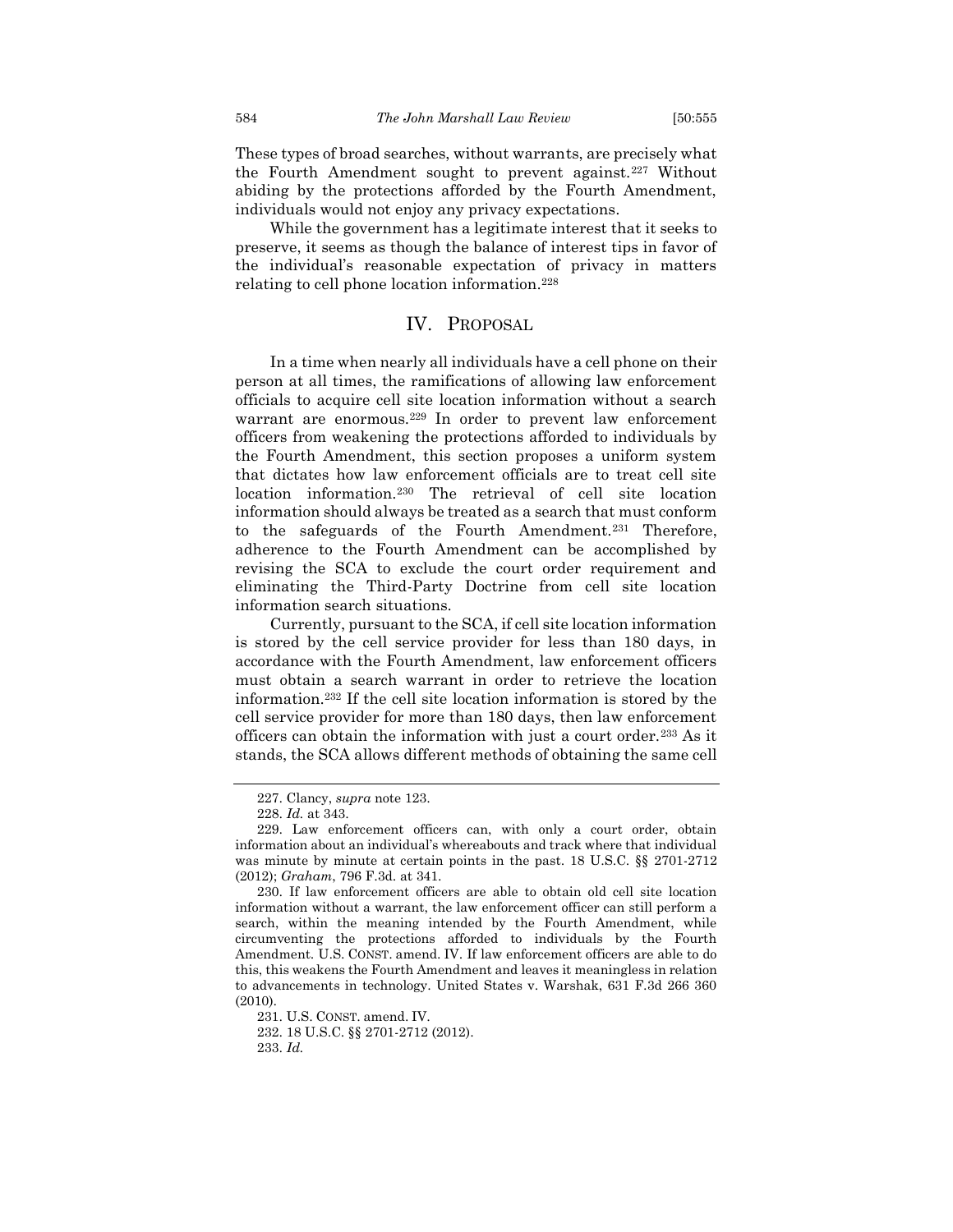site location information.<sup>234</sup> These different methods solely depend on the length of time that the cell site location information is held by the cell service provider.<sup>235</sup>

Additionally, the standard of proof for obtaining a court order is significantly less than the standard of proof for obtaining a search warrant.<sup>236</sup> While both methods require that the law enforcement officer go to court and plead the matter in front of a Judge, it is significantly easier to obtain a court order and retrieve location information from cell phone service providers than it is to obtain a search warrant.<sup>237</sup> Therefore, the government's ability to easily obtain information from the cell phone service provider in certain situations is problematic.<sup>238</sup>

Acquiring cell site location information solely with the use of a court order is a violation of the Fourth Amendment.<sup>239</sup> In order to acquire cell site location information, a law enforcement officer should have to demonstrate to the court that there is probable cause to perform the search and a search warrant must be issued by a court.<sup>240</sup> It is not enough for a judge to review the evidence to ascertain whether or not it is relevant and material.<sup>241</sup> This standard of proof is too low to protect an individual's reasonable expectation of privacy.<sup>242</sup> The Fourth Amendment requires more protection for an individual's reasonable expectation of privacy.<sup>243</sup> In order to protect all individuals' privacy rights within a society, law enforcement officers should be required to have enough evidence to satisfy the probable cause standard of proof.<sup>244</sup>

237. Allowing a court order in some situations and a warrant in other situations leads to situations wherein law enforcement officers are left with complete discretion as to the request in order to bypass the more stringent burden of proof. *Id.* at 341. In the case of *Graham*, law enforcement officers only requested data that was over 180 days old. *Id.* Therefore, the law enforcement officers only needed to obtain a court order, which requires a lower standard of proof. *Id.*

238. *Id.* at 341, 344.

239. *Id.* The Fourth Amendment protects "the right of the people to be secure in their persons, houses, papers, and effects, against unreasonable searches and seizures, shall not be violated, and no warrant shall issue, but upon probable cause." *Id.*

241. *Id.* at 344.

242. U.S. CONST. amend. IV; Katz v. United States, 389 U.S. 347, 361 (1967).

243. U.S. CONST. amend. IV.

244. *Id.*; *Graham*, 796 F.3d at 344.

<sup>234.</sup> *Id.*

<sup>235.</sup> *Id.*

<sup>236.</sup> *Id.* The standard of proof for obtaining a Court Order is "specific and articulable facts" which show a "reasonable ground to believe" that the information is "relevant and material." United States v. Graham, 796 F.3d. 332 344 (2015). The standard of proof for obtaining a warrant is probable cause. *Id.* It requires much more evidence to obtain a warrant than to obtain a court order because it requires more evidence to prove that there is probable cause than that the information is relevant and material. *Id.*

<sup>240.</sup> *Id.*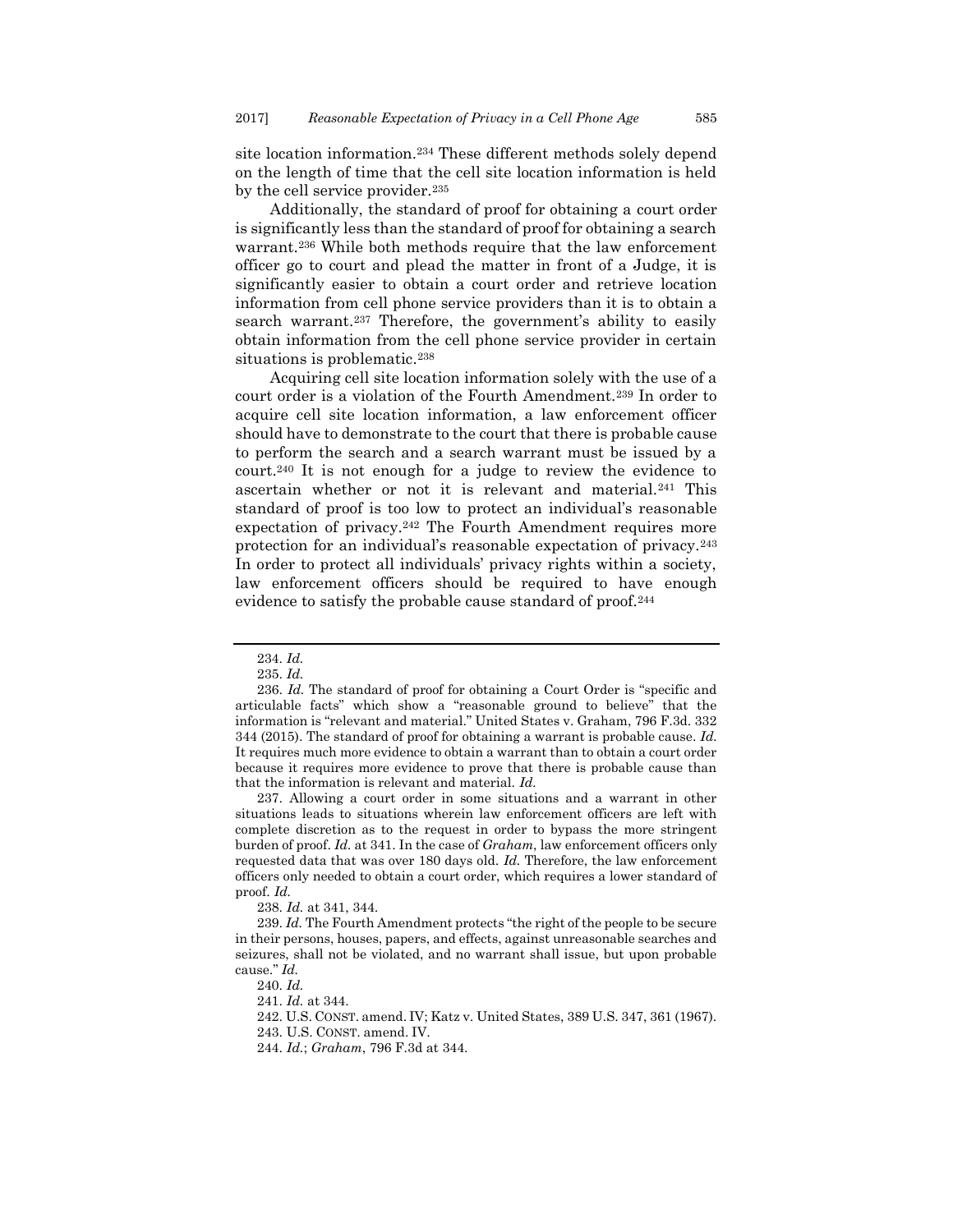When examining the balance of interest between an individual's privacy interest and the government's public safety interest, the balance tips in favor of the individual for three reasons.<sup>245</sup> First, there is a reasonable expectation of privacy regarding an individual's location information obtained from cell sites, regardless of how long that information was held in storage.<sup>246</sup> An individual's expectation of privacy of an individual does not magically diminish just because the information is held in storage for more than 180 days. Second, there is no real reason why there is a different standard of proof between information stored for more or less than 180 days when the only difference in the information obtained is the amount of time that location information sat in storage.<sup>247</sup> There is no difference in the type of information acquired.<sup>248</sup> It is unreasonable to allow law enforcement officers to infringe upon an individual's reasonable expectation of privacy without giving that individual the protections granted by a properly executed warrant.<sup>249</sup> Third, the government does have a legitimate interest in protecting the public and ensuring that law enforcement officers efficiently prevent crime.<sup>250</sup> However, this valued goal does not become devalued just because law enforcement officers would have to obtain more evidence to acquire a warrant in order to search the cell site location information.<sup>251</sup> The goals of the government and an individual's reasonable expectation of privacy are not

<sup>245.</sup> *Id.* at 351.

<sup>246.</sup> Location information, obtained from cell towers, provides law enforcement officers with unique information about an individual. *Graham*, 796 F.3d. at 350. It allows law enforcement officers to know exactly where that individual was at a certain point in time and how long that individual stayed there. *Id.* This is especially troublesome because having this type of information means that law enforcement officers are able to learn intimate details about a person simply by knowing the location of the individual. *Id.* Law enforcement officers are able to ascertain when an individual goes home, goes to the store, goes to a religious center and so on. *Id.*

<sup>247.</sup> The content of "old" location information does not become less private by simply being in storage for a longer period of time. *Graham*, 796 F.3d. at 350; Katz v. United States, 389 U.S. 347, 361 (1967). The information that can be obtained from this information still violates an individual's reasonable expectation of privacy because the information contained in the location data still pertains to the individual's private life. *Graham*, 796 F.3d at 350; *Katz*, 389 U.S. at 361. Law enforcement officers are able to ascertain where the individual was at a certain time and for how long that individual was at that location, including activities performed within the home. *Graham*, 796 F.3d at 350.

<sup>248.</sup> *Id.*

<sup>249.</sup> Wasserstrom, *supra* note 14; U.S. CONST. amend. IV.

<sup>250.</sup> Riley v. California, 134 S. Ct. 2473, 2488 (2014)

<sup>251.</sup> Requiring a warrant does not make police work harder. *Graham*, 796 F.3d. at 344. A law enforcement officer would only need to acquire more evidence before infringing on an individual's reasonable expectation of privacy. Id.; U.S. CONST. amend. IV. A law enforcement officer would only be required to abide by the rules set forth in the Constitution. U.S. CONST. amend. IV.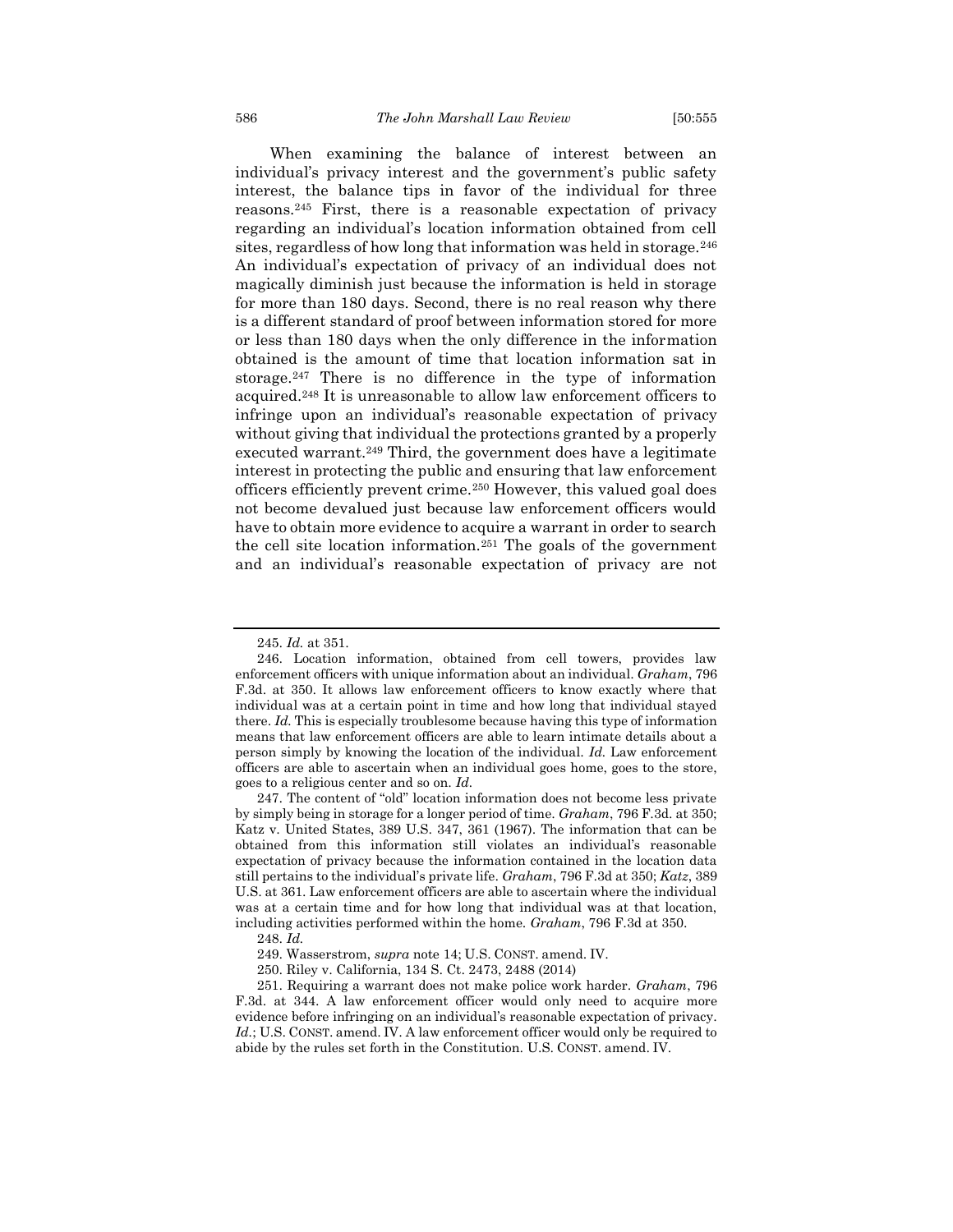mutually exclusive and both can be upheld by simply abiding by the Fourth Amendment.<sup>252</sup>

Therefore, this comment proposes that the SCA be revised in order to conform to the Fourth Amendment.<sup>253</sup> The SCA should be revised to expand the privacy rights to all stored information held by third-party service providers. The SCA should not make a distinction between older and newer stored information. Instead, the Act should simply state that a search warrant is required in order to obtain any electronic information stored by the cell phone service provider. This way, the individuals' reasonable expectation of privacy is protected. In accordance with the Fourth Amendment, law enforcement officials should only obtain cell site location information, or any other type of electronic information, through a showing of probable cause and obtaining a warrant.<sup>254</sup>

Furthermore, the application of the Third-Party Doctrine should be excluded from situations involving cell site location information.<sup>255</sup> The Third-Party Doctrine should only be applied in situations when the individual has voluntarily provided information to a third party.<sup>256</sup> This was not the case in *Graham* and is oftentimes not the case with cell site location information, which is automatically obtained by cell phone providers.<sup>257</sup> Individuals have no choice but to allow cell phone providers to obtain their location information in order for the individual to use his or her cell phone.<sup>258</sup> An individual does not voluntarily give the information to the cell phone service provider by simply using a cell phone or signing the cell phone contract.<sup>259</sup> In order for the reasonable expectation of privacy to be waived, there needs to be more affirmative steps on the part of the individual to satisfy the voluntariness requirement of the Third-Party Doctrine.<sup>260</sup> Therefore, the Third-Party Doctrine should not apply when a cell phone service provider automatically obtains the cell site location information. Consequently, there would remain a reasonable

<sup>252.</sup> *Id.*

<sup>253.</sup> *Id.*

<sup>254.</sup> *Id.*

<sup>255.</sup> The Third-Party Doctrine should be excluded as referenced in the Stored Communications Act, but also as it applies in other situations regarding electronic data automatically obtained by a third-party service provider.

<sup>256.</sup> *Graham*, 796 F.3d at 340.

<sup>257.</sup> In Re Application of the U.S. for Historical Cell Site Data, 724 F.3d 600, 611-12 (5th Cir. 2013).

<sup>258.</sup> A cell phone automatically pings to the nearest cell tower every few minutes in order to better the service provided to its customers. *Id.* If an individual wants to use their phone, then the individual absolutely has to give the cell phone provider access to this important information. *Id.* The individual has no voluntary choice in the matter. *Id.* 

<sup>259.</sup> Not having a cell phone is realistically no longer an option for individuals. *Graham*, 796 F.3d. at 355. Cell phones are an integral part of individuals' everyday lives. *Id.*

<sup>260.</sup> *Id.* at 355-56.